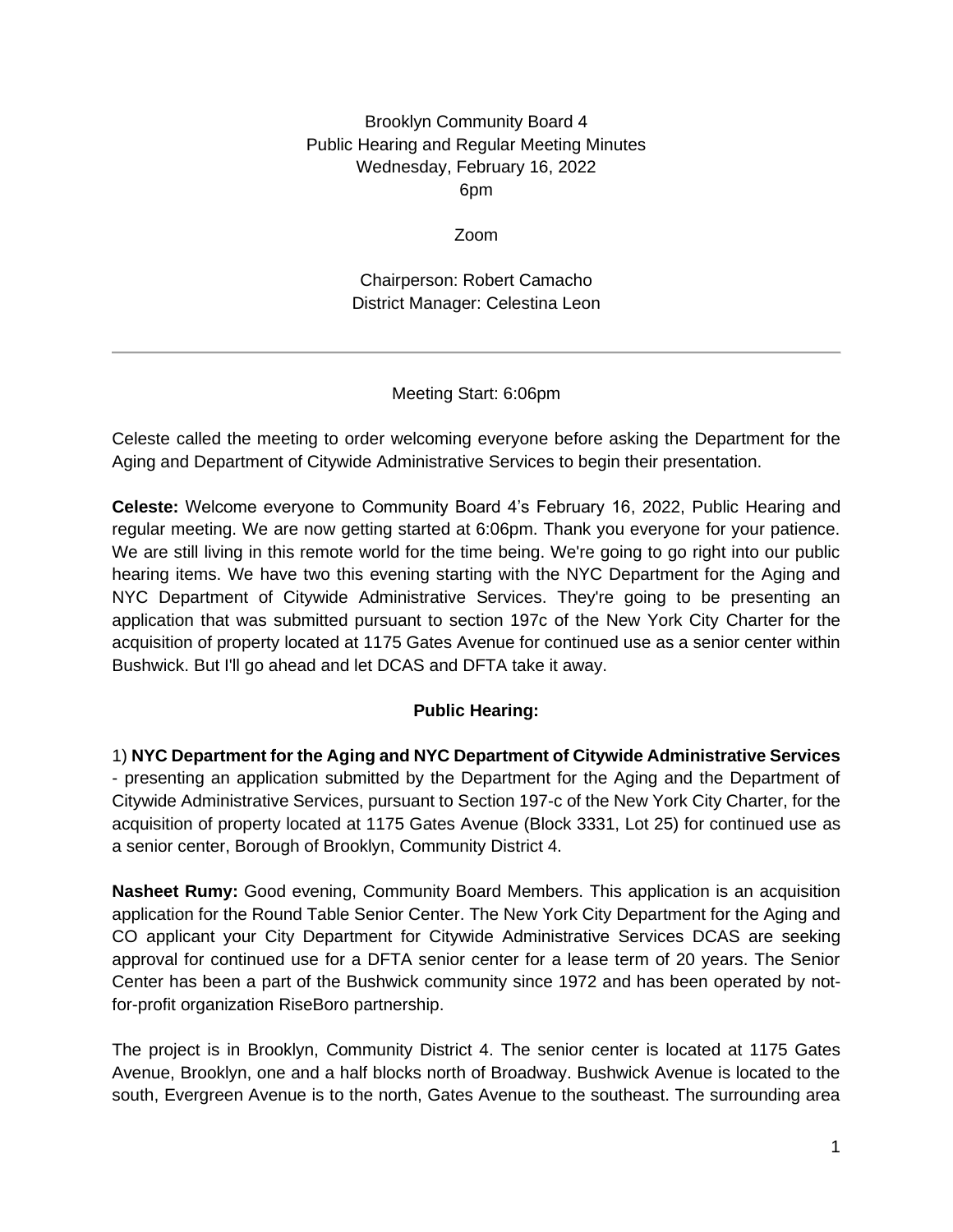is zoned in R6 the immediate area is predominantly a variety of residential uses. Such as one to two family residential building row houses multifamily walk up onto family elevator buildings and mixed use residential and commercial buildings. The public facility nearby includes Christian Missionary Church, a 115-unit NYCHA housing facility, and some DOE school buildings. The Senior Center is served by Gates Avenue subway station service by the J and Z train located two blocks south on Broadway. There are two bus stops providing transportation access to the site the B52. They keep training for the neighborhood Senior Center is vital to the communities serving 100 seniors per day and providing three meals a day: 25-breakfasts, 60-lunches and 30- dinners.

RiseBoro has been serving the Bushwick community for 47 years. The Senior Center operates five days a week and provides a variety of services including meal services, social services, case assistance, social activities, like bingo, and billiards, then an education on recreational facilities such as yoga class Tai Chi class, Zumba, chair aerobics, arts & craft, exercise classes, etc. There are also numerous health promotions, nutrition education classes. Over 3500 people over the year participating in his health promotional activities.

The Gates Avenue Round Table Senior Center occupies the 3rd, 4th and 5th floor of the existing building at 1175 Gates Avenue, consisting of 17,600 square feet. The rest of the building is occupied by an early learning daycare center operated by SCA. The clientele is mostly in six years and above. Most of them arrive on foot and via public transportation. Visitors enter the facility from the left side of the building and exit on the Gates Avenue side. The building is served by two sets of staircases; the elevators are located near the building entrance which accommodates members using wheelchairs and other facilities floors. The first floor consists mainly of office and recreation and a senior lounge. The case management plus the game room with an arts and crafts room and computer group is on the fourth floor and kitchen and dining area is on the fifth. The men's and women's restrooms are in both floors. So, with the landlord's cooperation, we are proposing the plan improvement for the exterior includes additional food planters, addition of all new windows repairs, a sidewalk removal of existing rapidly and authorized paintwork, painting the exterior door and removal of roll down shutter. This application is to facilitate the acquisition approval of 7600 square feet of space but 1175 Gates Avenue existing building and for the continued use of the existing Senior Center. This concludes our presentation. If you have any questions my name is Nasheet Rumy. I work for the Department for the Aging. I'm a Project Manager and we also have Mr. John Kosa with any questions.

**Celeste:** Questions, board members? I see Miss Bennett has a question. I'll hold my comment until Ms. Bennett, go ahead.

**Jo-Ena Bennett**: Yes, I was wondering how much is the rent?

**John Kosa**: We've not finished negotiating the rent yet. We have not signed a renewal lease, but it'll be in the range of \$3 to \$400,000 per year.

**Celeste**: Any other questions?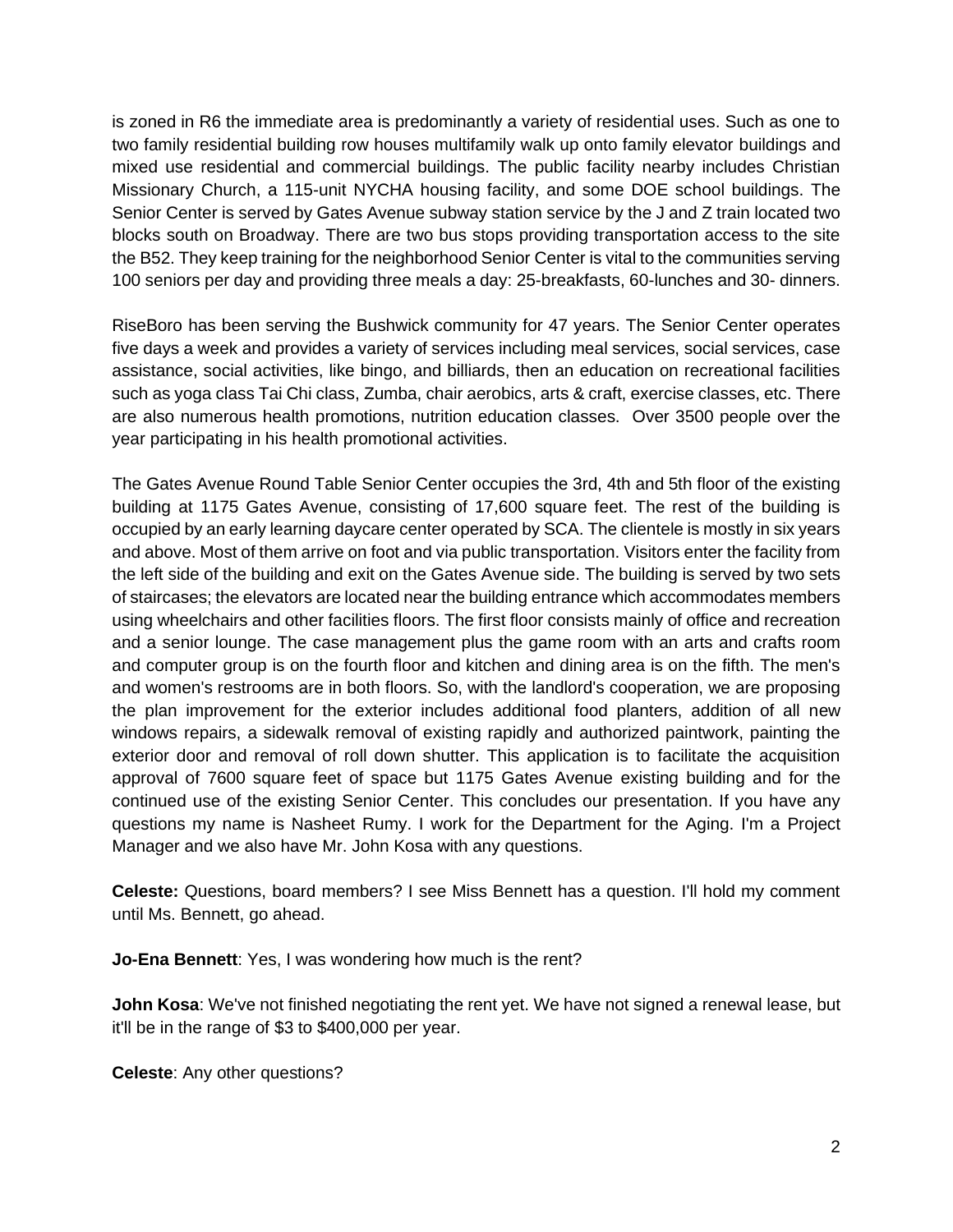**Martha Brown**: I also would like to know if they will be continuing the same services offering to seniors that are currently being given to them now? Will they still have lunch? Will they still have breakfast? I think they might even have, maybe an early dinner? And they usually have step classes. Will all the classes be continuing with the same, project that the seniors are currently enjoying now?

**Sandra Christian, RiseBoro**: So, currently we are operating at 25% capacity, which does limit some of what we were doing for breakfast and lunch but not dinner. However, we had a new RFP so the plans potentially that we will open expanded hours with the same activities if not more, more evidence programming, and we hopefully will be open between nine and seven. So that dinner meal and we'll allow for people to come in later because there is a big demand for that. But all our current classes and expansion of those classes.

**Felix Ceballos**: Good evening, everyone, I'm Felix Ceballos. I want to know because in the last time we were talking about the lease, maybe we can get 20 years. I want to know if it is like that.

**John Kosa:** Yes, the lease is going to be for 20 years, which is you know, we are pretty much at the limit of how long we can get the lease for according to the New York City Administrative Code, which limits us to at least 21 years or less. Thank you.

**Celeste:** Thank you. All right, looking at the chat. I don't believe we have any questions from the public. I'm just going to ask just in case and let me check the Q&A. If there are any questions about this public hearing item at this time or comments, please let us know. Also, final call for our board members.

All right, just to provide the overview that I was speaking on this did go before the housing and land use committee and the committee made a recommendation, I believe folks are very familiar with Roundtable Senior Center. Some of our board members even go there. Oh, I see Anne. Okay, great. And so, we will be discussing this later on under committee reports. The recommendation was favorable, of course to retain this asset for the community.

And if I'm missing anything else, Anne, Mr. Camacho feel free to add otherwise, I think we're all set. I don't see any other questions or comments. Okay. Thank you to both DFTA, DCAS, and RiseBoro for being here. We appreciate you and we look forward to working together. Thank you.

So that concludes our first public hearing item.

**2) Hope Gardens Permanent Affordability Commitment Together, also known as PACT**. The rental assistance demonstration (RAD) a lot of big word tiny acronyms program update presentation.

**Dwan Stark**: A lot of folks from the team have joined us this evening. If you get a chance to rename yourself so that folks can see your actual name, that would be great. So just by way of quick introduction, and overview of this whole process if for folks that are not familiar. In 2018,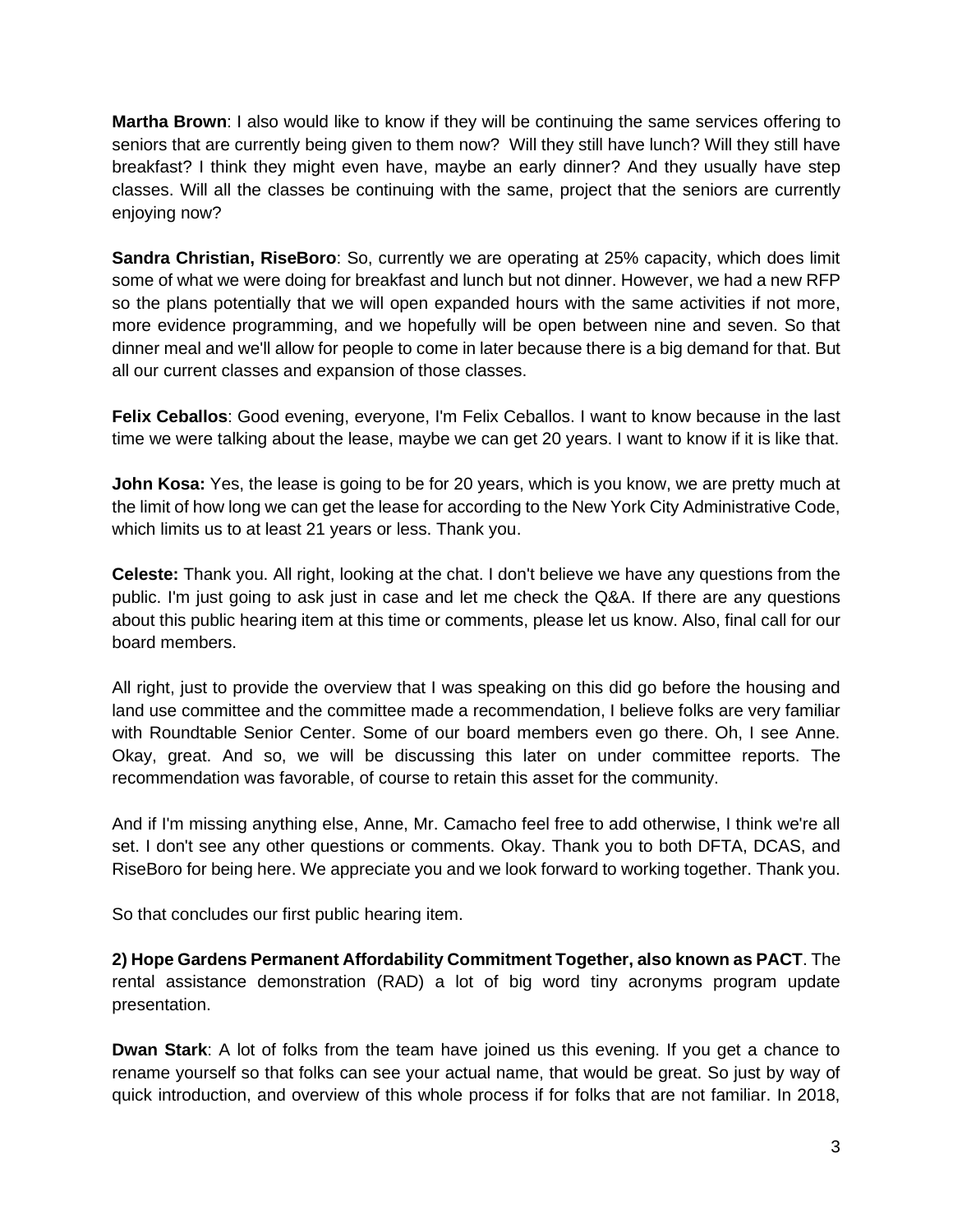NYCHA put out a request for proposal for one of their many sites that they are looking to go through this program that converts section nine housing to Section 8 housing. So, the program and this project itself really benefits from the rehabilitation process. So, there's, you know, we've gone through a lengthy and are wrapping up the major portion of the project of construction on the portion you see here in this picture, that is known as Hope Gardens portion of the project. Through that program, we've spent the last three years engaging the community speaking with NYCHA residents about their wants and things that are priorities to them. While the program is limited to, you know, rehab of kitchens and bathrooms, common areas, grooves, exterior work, landscaping, and then energy upgrades.

You know, there's also the element of us working in lockstep with nature and the ownership of the project and you'll hear a lot about that is, you know, granted to Penrose and our partner Acacia network. Acacia network happens to also be on site as an additional social service coordinator. So, they work in partnership with the existing social service providers RiseBoro which the Department for the Aging does speak about, and you know, those two of those sites are on the development. So, we're just quickly going to go through what's happened out on the project, we had a major hurricane event, and we'll kind of cover that. And then we'll also go over where we're at with the renovations. And then also what Acacia has been doing as far as tenant engagement, and then what the property manager Pinnacle has been doing out on site as far as maintenance and property management. Just quickly for who's on the call.

Hello, my name is Dawn Stark. I worked with Penrose. We have been the owner for 99 years. We signed a 99-year ground lease with nature to own, operate and rehabilitate the NYCHA sites. Also on the line is Anthony, who is from Ocasio network, he's the onsite program director. He is housed out of that 85 Palmetto, Palmetto gardens senior center that RiseBoro runs. Kareem Alexander, who's on the line with me, is our Penrose asset manager and she'll speak later about her role in the ongoing asset management of the project while I step away in the construction role, she will be there for the life of the project and helping to shepherd all that the work that property management has to do on a day-to-day basis out on the site. We're also joined by pinnacle, the property manager. And we have folks here on the property management team that come from the community. You might recognize some of these folks. Jose Herrera has joined us. I think Iris is on the line and myself. Paula saw Paul and Iris already on the line. And I think David is on the line as well. And then from the construction and which on Hope Gardens is wrapping up. We're doing my procedure, and then we'll quickly touch base on our recovery, disaster recovery relief that's been going out of the going on out of the site. The project was hit very hard as was the push with the community by hurricane Ida and we've continuing to do rehabilitation work. It's you know, it's been a real hardship for families. But we're getting through the renovation work to remove any water damage from the hurricane and are wrapping up that other scope that was added to the already existing construction scope that we had had in place.

So just to quickly roll right into that. We're still you know going in from Hurricane Ida we're still going into units and doing in-unit work. But just to recap on all that we have done. Obviously, water was cleared within the same day evening folks were out on the site 24 hours. You know as soon as flooding started trying to help residents and in getting water cleared. We have all our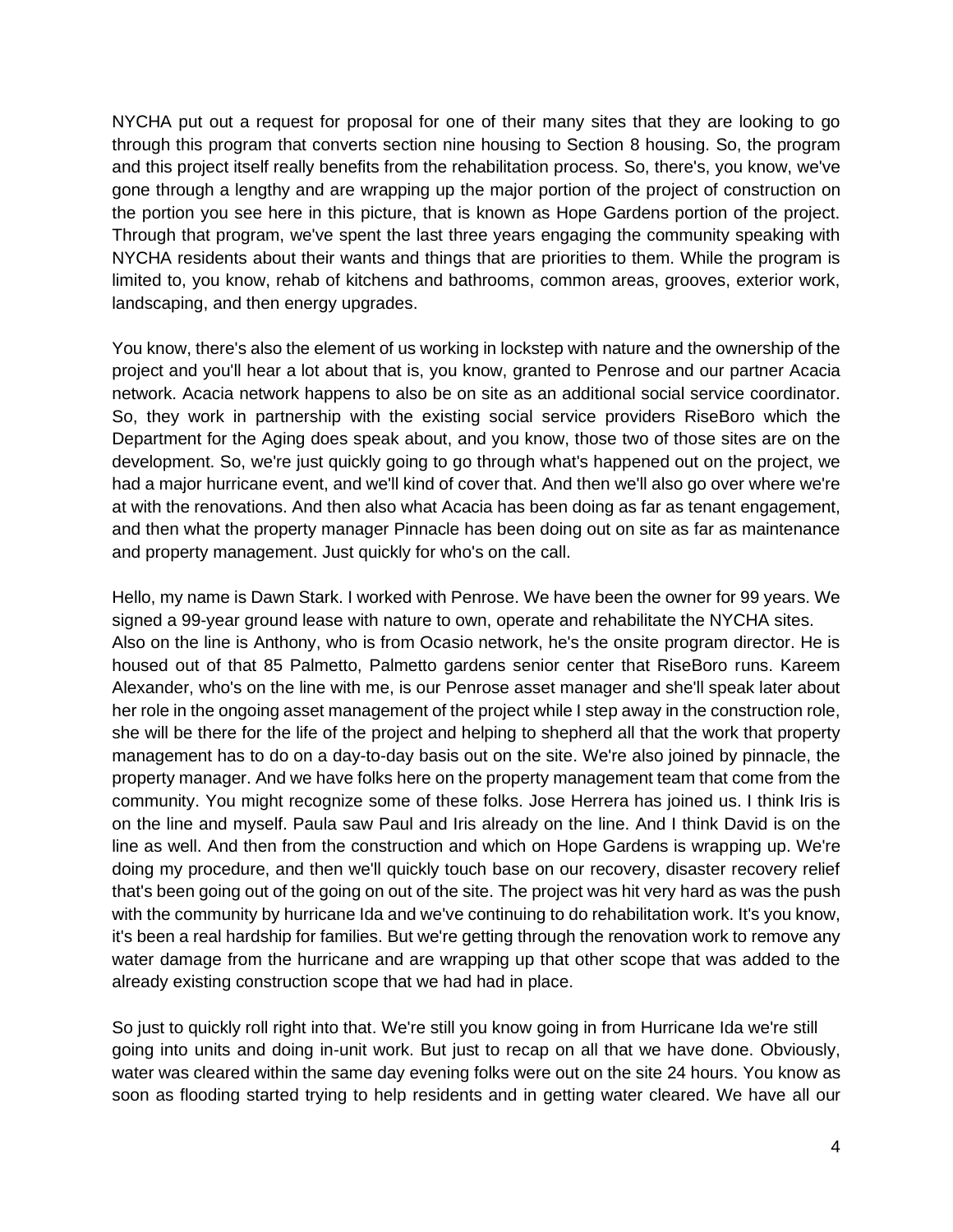boilers that are back in service. We have had some remote boilers, but at one point in time, we had almost 4040 boilers that were down affected by the storm. Elevators have been put back on operations for some time now months, months on end. And just as a real quick recap of where we started and where we are. And just to kind of show these are all of the units that were affected that over 258 units of our 1321 unit out on the site that were affected by the hurricane, and we had a real devastation to you know, the heating systems. And so we had to have brand new boilers that we had, you know, put in across the site that we had to replace in mass quantities to get through the heat season.

So, you know residents were with heat and you know at some times in the beginning there was temporary heat or we're now getting everything back online for some time getting them to the heating system. Just to go back to you know why we originally came on site to do this large rehabilitation program to all of what was formerly several different routes that were, you know, part of Hope gardens, Palmetto gardens. NYCHA known as bundle three there are 60 buildings across the site. And a portion of them as for buildings, which makes up another multiple 35 addresses over in groovy that we affectionately call it which runs along Wilson Avenue, which is what is still in construction and what you see up on the screen. So, the renovation will be wrapped up for interiors in early summer. And then the landscape works to wrap up in the summer. And those are the buildings that are between Wilson and Knickerbocker and ordered by Menahan and Linden. And those buildings are not only were hit very hard by the hurricane, and the construction continues but are still getting in Unit work. Completed. roofing work is still in process with insulation and sealing going on as we speak.

This is just a recap of what those buildings are that I described. We think about Wilson and then these are some of the ongoing works just to outline what's happening now today out on site that's outside of the other construction project which is now a insurance claim that is quite large related to hurricane Ida. So, residents are still having work done in these buildings. These are the last of the construction that will be completed the summer hope gardens portion which is a snapshot here of the landscape area at Hope gardens on the left, that we were able to have our family day out this summer and Hope Gardens has completed construction. So, all the buildings on Menahan and all the buildings over in the rest of the neighborhood over Palmetto Gardens have completed construction. The 949-unit portion is completed with construction. This is just a snapshot also of the landscape and what the landscape work will include on the leftover in Group II once the construction of the roofing and interior work is complete. This is just before and after what kitchens and bathrooms looked like before the renovation work and then after.

And Kareem if you're able to chime in if you could quickly just speak to the ongoing engagement and Property Management let me know. Also, if you're able to I don't know Anthony if you're able to access are able to chime in if you want to speak to this slide. That's great. We have a new contact for our children's family center. I just noticed that but just to recap, these are the Services Department for the Aging. I just spoke about a couple of these, where we have the senior center that are center centers that are run by RiseBoro. And so, these were existing the Palmetto Garden senior center and the Hope Gardens Multi-Service Center. Those are ongoing services that were there prior to us being and that will continue and that we know we support on the project.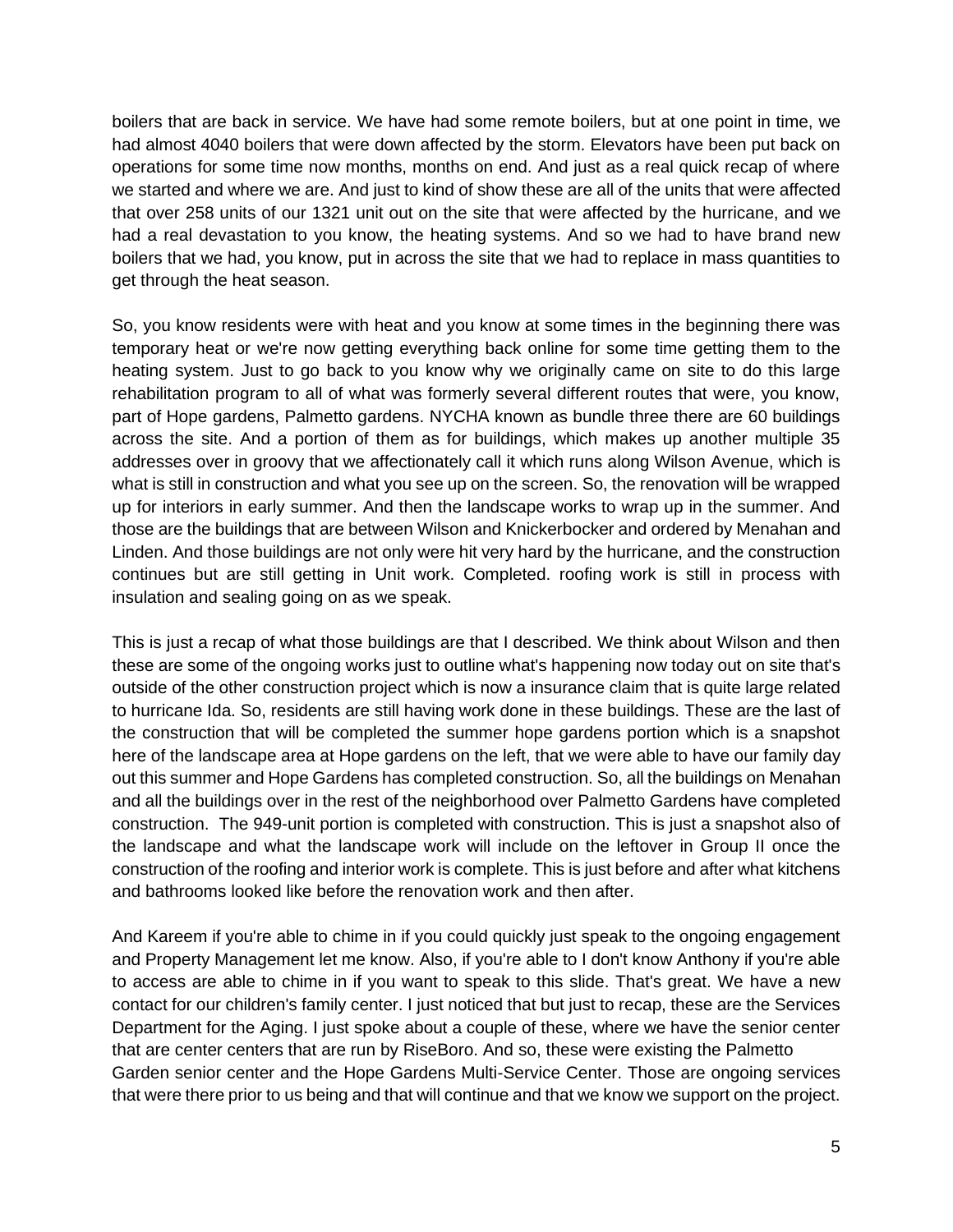Celeste if you're able to unmute Kareem and that would be great. I don't know if she's saying she can't, but it might be because she's not one of the users. Okay, thank you Anthony. Thanks for coming over from Community Board 5.

**Anthony Ismael**: My name is Anthony Ismael. I'm the Program Director for Tenant Services representative Acasia. I know the time is short, but I just want to touch on some of the topics related to service provision that we have been and continue to provide for residents of the hope garden development, health engagement. COVID-19 testing COVID-19 test kits distribution, Assistant tenants, maintenance concerns as a go between tenant or fridge, reinstatement of housing subsidies recertifications assistant tenants with Section Eight policy changes and also the completion of emergency Rental Assistance Program applications erupts and one-shot deals when they open and just pick the right now, we do have ongoing testing for COVID-19 at 314 Wilson once a week. Within four times a month. So, we switched it to two weeks.

The good thing with that is that our seniors, many of whom were infected with coordinated in house conditions, were able to get the tests on site and receive the results on site don't having to walk too far from locations and standards. And I'm not taking questions. We get into service provision from panacea for seniors and tenants the global shareholders development, ask more questions at the end as well. And this is just a little recap if you wanted to talk about a couple of these other things that are important now and really talk about all that a posse has been doing, which is a great add. I mean, it's just to point out and show I mean there's been no replacement of the supportive services that were already out on the site. And Ocasio has really come in just to bolster and fill in any gaps with one of these been with the housing moratorium closing and really reaching out to residents providing you know, intervention help when folks are getting behind on rent, and assisting them with filling out some of these, you know, some of these resources, if you could just touch on some of your work there besides just filling out the application there's also been a lot of education and teaching as well as the tenants because there were lots of misconceptions. Regarding the emergency rental assistance program when it was first rolled out. There was a perception among many of the applicants that it was an automatic that they would receive rental assistance that covered the entire amount. That was all that was not the case. Because what eventually happened was assistance was provided to persons who received or had no housing subsidy person and anyone who received housing subsidy such as Section 8, they were placed at the back of the lungs. So that was the ones that Europe was subsequently discontinued in November because of lack of funding in January 2022 came back on stream and its sort of technical so the tenants can't apply for one treadmill because the city is asking them to go for the state. And we've just been helping them filter applications and also additional social service organizations such as the bridge one that may provide them with assistance and its key to provide some teaching and explanation of exactly how the programs work. Tenants can prepare themselves if he does either their partial payments, complete payments or zero payments and the next steps because if it's

not addressed in that manner, then they find themselves in eviction proceedings, which we try to avoid and reduce the amount of stress. We all know that food prices have been below inflation 6.2% And that's the largest we'll see in a couple of decades.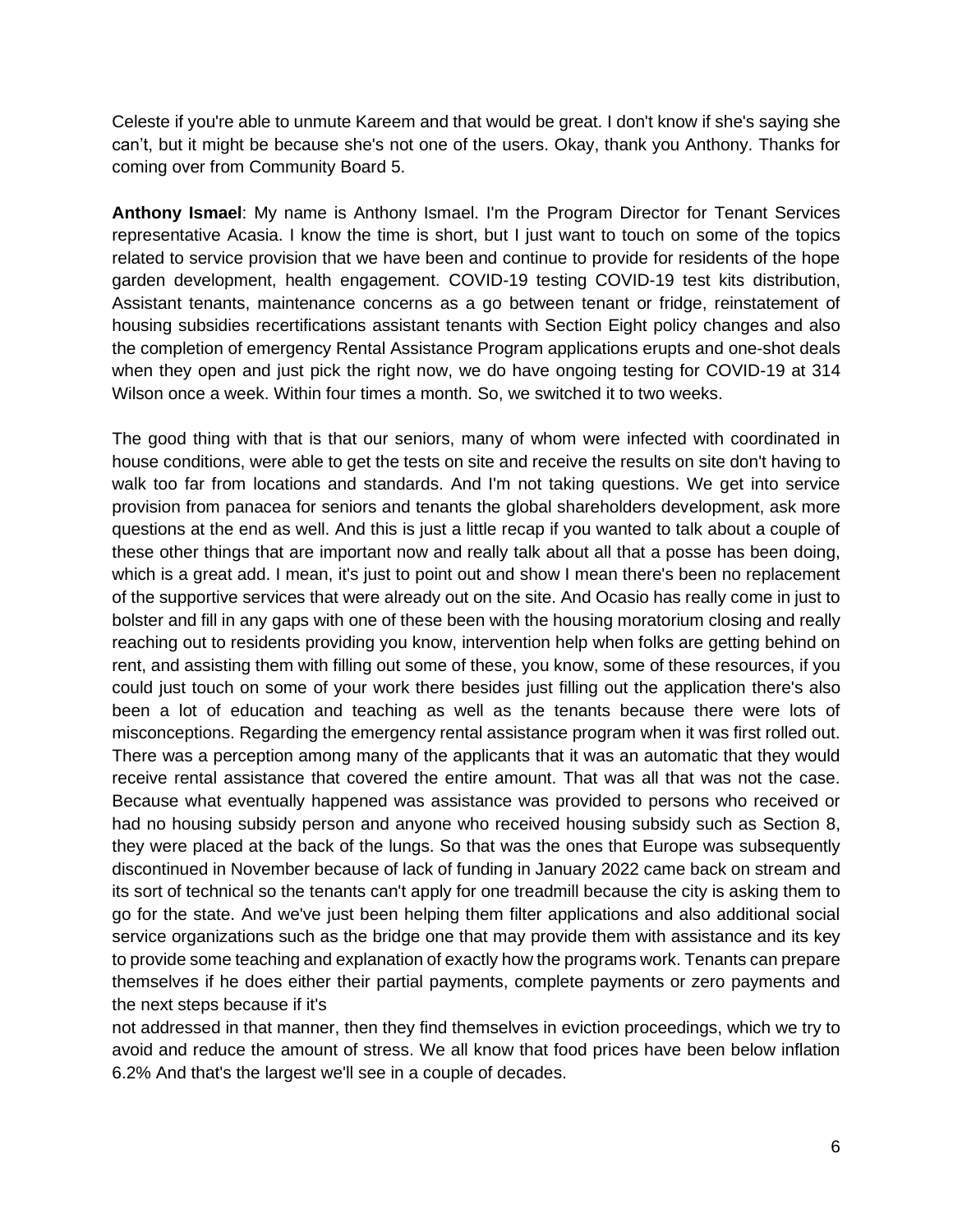So, in addition to increases from Social Security by the 2022 calendar year 5.9%. O'Casey has also taken the reins and weekly distributions meet the dietary guidelines and health guidelines as well. We to the distributions once a week for both on Tuesdays it was on Monday, we just switched to Tuesdays for both edify file found that 314 tenants get an opportunity to receive healthy on professionals that they can prepare to their own choosing and their own like in addition to that we also connect tenants to additional services for the community, such as home health and substance abuse. We also partnered with Riseboro sorry, with under health and wellness what we have done telehealth presentation this is where medicine more than medicine is moving. Under our health is opening a new facility I believe on Knickerbocker Avenue, which is much closer to the tenants residing in the Bushwick area versus where they are Pitkin Avenue locations.

That's very important because of telehealth, many more tenants will have to manage ongoing health conditions to have the latest and greatest in technology with 24-hour monitoring. If there are any changes in their personal health functioning 911 and all the healthcare plus personnel sorry, we'll be dispatched to the location. So that's something that we're very proud of because it's where our modern medicine is moving and we've COVID-19 we can continue to maintain social distancing and still provide tenants with up to the updated and cutting-edge medical provision and technology to help in the health and well-being.

Thank you, Anthony. Appreciate that. Yeah, there's been a lot of good work going on and there has been partnership between you know, RiseBoro and getting recertifications and helping tenants, tenants with that and ongoing case management, of course, from our existing providers that are already there on site and with a Acasia. Kareem Alexander is in the picture. That's right on the screen right now. If you want to hand over the next section.

Great work this time yes so we have also been working together with a Acasia and property management to also do food distributions and other forms of like outreach with the tenant the residents with COVID ppl distributions as well and yeah, me in the picture helping out also we've been working with the building captains and the tenant association building on that relationship and working together with property management to ensure that various concerns about maintenance and cleanliness on the property has been maintained. And property management I don't know if Iris or Jose is on the call, they can speak more to that.

David, Paula & Careem are Senior Managing Director for Pinnacle City Living. We're responsible for the property management on site. You can see a nice shot. I think that was from Family Day. Great shot Mr. Camacho and the team there. So, we have approximately 30 members on site. Jose Herrera, who's also on the call is the managing director, Paula oversees the property RSUs from the community as the General Manager for the property and underneath them, we have four supervisors for maintenance tax and 20 quarters. As one notice, a big operation over 60 buildings, 1300 units, we're removing over 100 tons of trash per week as property. So, it is a significant operation. If you go to the next slide. You know part of the things we do to help maintain the property or weekly janitorial inspections; we were inspecting every building once a week. We're now up to inspecting every building once every two days. I'm really making sure that we're addressing any issues that crop up at the property maintenance or janitorial. We were at 15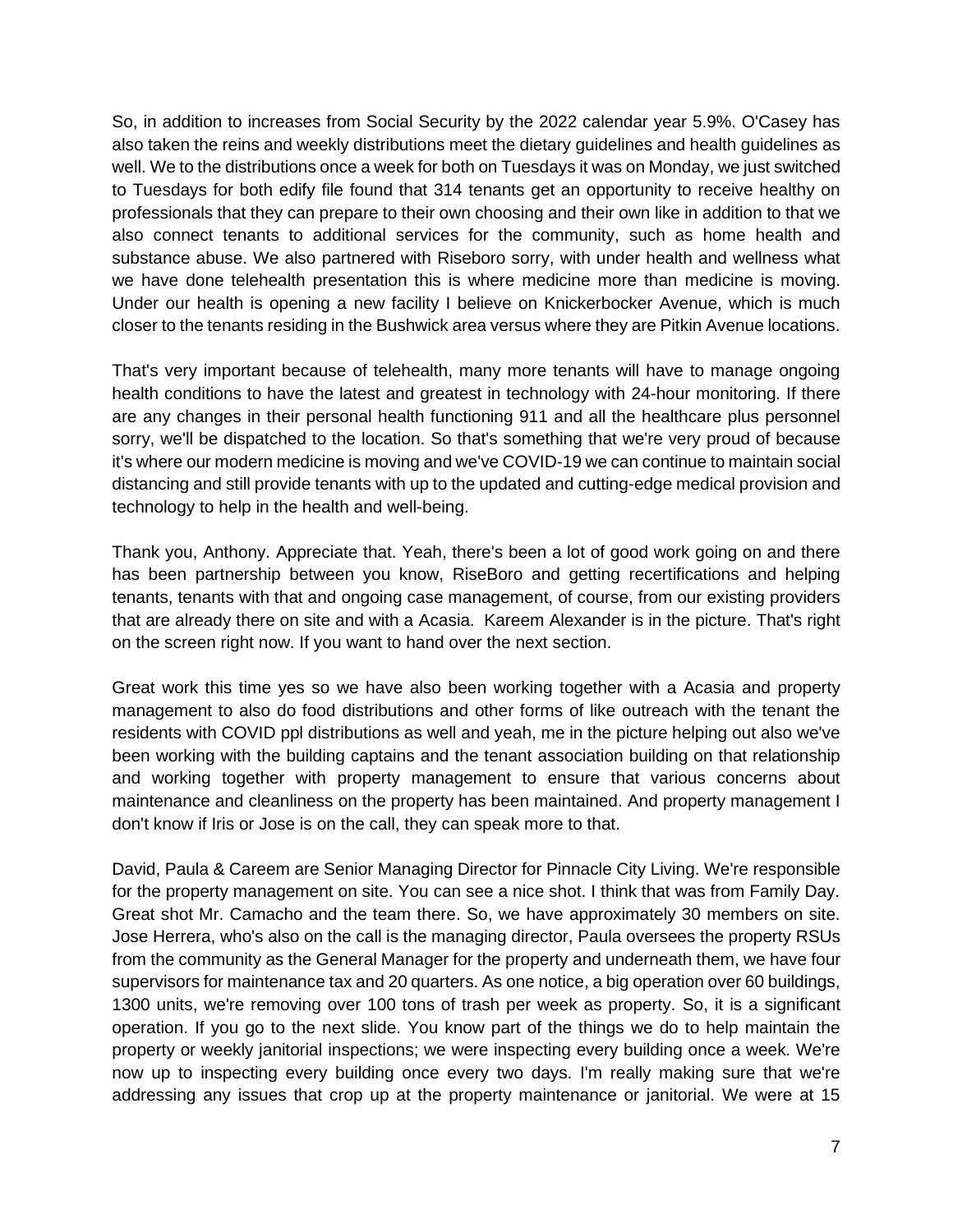porters, but in order to maintain a consistent staffing level, that was up to 20 porters which allowed us to have a consistent number of orders throughout the week, seven days a week. So, we are running an operation Monday through Sunday there with the help of Mr. Camacho.

You know, we've also gotten some additional training for the maintenance and janitorial team. Really kind of emphasizing you know the basics of how to clean building things to look out for making sure you have all the proper tools and things to get the job done. So that's been an ongoing effort that we've continued to do for both the existing and the new team members that we brought on. And then weekly meetings that we hold with senior leadership and going through identifying areas we need to focus more attention to and coming up with plans to address them. So, residents can submit work tickets by a variety of different means they're able to call us, they're able to come into our management office, or they're able to go onto our website and submit those work orders online.

We want to be available for residents however they want to interact with us whether it's through phone or technology or in person. The site is staffed. We have a receptionist where we're always there for our residents. We are doing about 1500 tickets per month. Whether that's something that is a question about my lease or issue in my apartment. We're making sure all those come in their tracked in a system folks are provided a tax ID which allows them to track that, and we work towards resolution on all those issues that come into our office

There's the link to the website. There's a little QR code there to site plan which is our work order tool. We have access to the dashboards and make sure that all residents' complaints with their phone call or walk in or submitted through the app are tracked and addressed. So please, you know we're going to continue to encourage our residents to engage however they like but certainly going to our website is a great resource of information.

**Celeste:** Thank you, David. Appreciate that. Can we open it up for folks that have questions, comments, anything that folks are concerned about with the rehab project process, the ongoing construction in Group II in those sets of buildings, or hurricane work or property management? Alright, board members, any questions? I have a question, Barbara. Go ahead.

**Dwan Stark:** Yeah, so there is Acacia who was on the line earlier as far as you know what I would say special attention. We have them house over at 85 Palmetto, and then at 330 Wilson, the property management office, the centralized location for the whole site is located right next door to the 330 building. So, both of those buildings have the existing social service providers as far as programming, outreach ongoing you know, food distribution, those are definitely the households we contact first for any of the you know, either COVID testing or vaccination. And then as far as work tickets, you know those notes are added when they're stopping calls, um, usually, you know, with the senior population that's going to be a phone call. So, you know, those are those notes, put those work tickets so that we know if it's a senior building, and you know, we already know the lowest those locations. That is prioritized for folks that have special needs. There are notes that I can see, you know, I see those notes that it says okay, you know, this is an elderly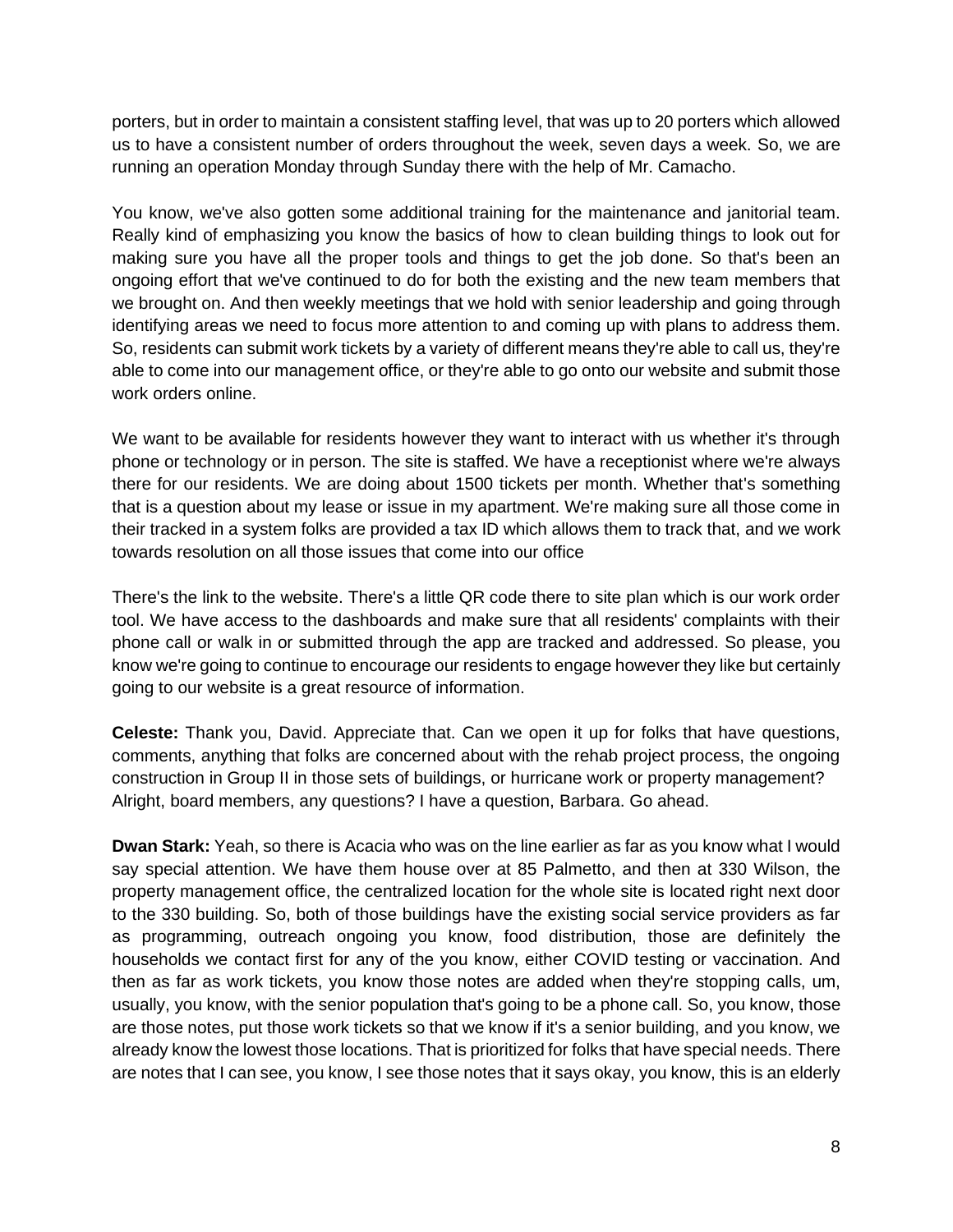woman who is, you know, has something that she needs help with, whether it's her toilet, or you know, whatever it may be, those are just examples.

**Barbra Smith**: Those are nice things about the building. We really appreciated a group. I feel that we really need to give a little more attention to our seniors. Because, you know, I appreciate the good things you are trying to do. The beautiful grass, however, you need to develop a plan and to concentrate on the inside of the building. That's more important than sitting on grass and planting plants and trees.

**Celeste:** Anyone else? Councilmember Nurse.

**Councilmember Nurse:** Thank you. Thank you so much. And I'm sorry if I missed this part, but I remember the last meeting you all held there were some units that were not giving access for repairs to be done. And there was an issue about the clock on the insurance running out. I'm just wondering if that has been resolved and covered on this earlier in the presentation. Just a quick update on that.

**Nasheet Rumy**: Yeah, so Paula is on the line. has been spearheading the outreach to the residents who are needing access to get into their units to begin the repair. So, the clock is still ticking on that we do need access and you know demolition to start now. For residents who are going to be able to get repair work done in unit four, specifically the hurricane Ida relief. So, you know, she can speak to you know, some of the other elected have been involved in phone calling and reaching out to residents already. Paula, if you're still on the line, if you could just give an update on your efforts and you know who else is getting involved? And, you know, if you know, as far as you know, we're concerned, we still in the next week or so definitely could still use your assistance or office's assistance in any way possible. Paula, are you still on? I saw her earlier.

**Paula Melendez**: Well out of the 13 residents we were very successful with 11 of those residents. And we are already in communication with the residents without for the ongoing next steps the process for the team to go in and to start scheduling appointments with these residents. We do still have three residents that were two residents that way. Any access to but I have been working with you know Assemblywoman Davila's office, and I'm Evelyn, the Congresswoman's office, and Mr. Camacho. Councilwoman, I'm sorry. I've also sent emails with your staff. So, we're, working. we're getting there. Yeah, but just to give an update. Oh, sorry. No, you go ahead.

**Councilwoman Nurse:** I was just saying thank you. Thanks. For the update. We'll support you for sure.

**Nasheet Rumy:** Yeah, and even for those last few we would take the support just to get over the hump there were you know really doing our last push in this upcoming week to get the demolition started on those units. So that they're not waiting till later. I mean, the impetus really just for others on the phone is that there are people who have affected units there, you know, units that were flooded, that have anywhere from you know, damage to their sheetrock to maybe because of the hurricane in the water infiltration that came in that mold and things like that, and they you know,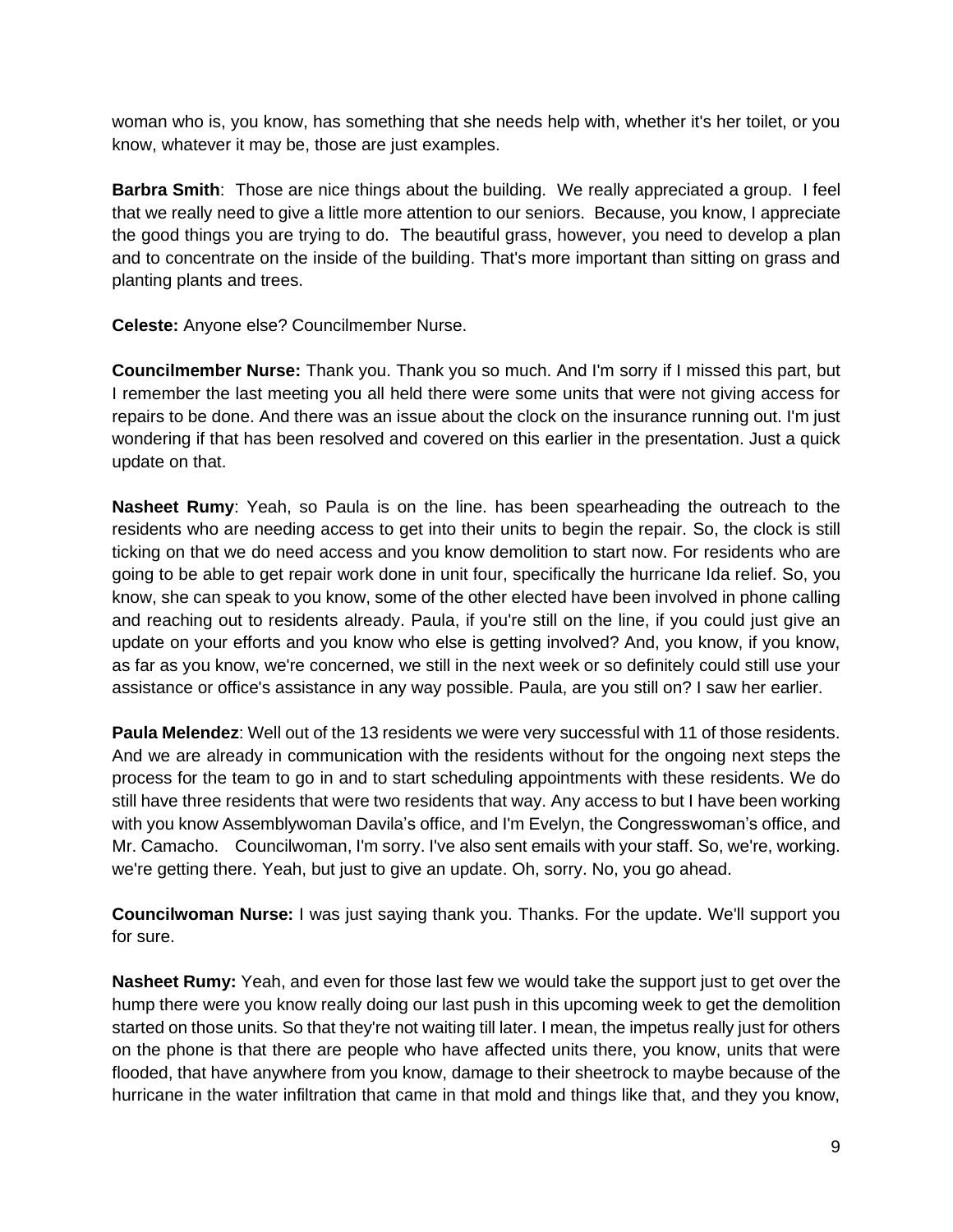haven't been providing access some of it, quite frankly is, you know, the ongoing construction project, which is for a lot of families been difficult. Some families have been unresponsive throughout the rest of the construction project but so, you know, for those last few households, we really appreciate getting over that hump and we're really doing our last push this upcoming week.

## **Robert Camacho**: Ms. Bennett

**Jo-Ena Bennett**: I spent a lot of time talking about the damage that was done by Hurricane Sandy, which I really appreciate. All of the damage is covered by your insurance, or the cost of repair also passed along to tenants' rent that weren't covered by the insurance. And now that the eviction moratorium is over. Do you have evictions pending for tenants and how many from Hope Gardens?

**Nasheet Rumy:** I can take the first half of that and then Iris if you just want to try me on the exact number of our cases and where we stand with that. So, for the first half of that, you know these are section eight recipients in no way has their section eight been increased or their rent increased due to the storm. You know, these are, you know, still publicly subsidized units, though, you know, we're owner and manager operator. We are, you know, their rents have not changed in any way related to the hurricane. The you know, growing claim that's associated with Hurricane Ida has been really kind of a in house Marvel we were able because Penrose is a national affordable housing company we were able to utilize our company in a way to be able to cover the insurance claim and to be able to absorb the claim that we you know that we're that we're faced with that said we are touching on you know, kind of the access issues and we want to get into all the units now. We don't want a situation where folks are not getting the rehab done now while all those construction workers are out on site. And any of that work is lingering, lingering on for you know residents and their families.

For the second part in the housing moratorium, we did touch a little bit upon what a coffee has been doing for outreach. And the folks that have gone through the wrath application process. Those folks that are pending, we are still holding out and hopeful that we go there. Section 8 recipients will be able to, you know, get some of those reimbursements back. Iris can speak a little bit more to how many folks are in legal. So, we're really striking a balance because we have an agreement for non-displacement with NYCHA to both be you know, progressive and getting people to get assistance, go through their one-shot deal, go through referral wrap and get assistance.

But you know that with housing court opening back up there are folks that are going to be going to housing court so we're striking the balance of you know, we still have to try to recoup those funds, and we're trying to recoup them from the state resources that we can get first and foremost, and continuing to do the social service outreach because we have a commitment to not displace residents. We're very carefully watched by not only NYCHA but the state on any displacement. There have been zero evictions. You know, there was obviously a moratorium, but there have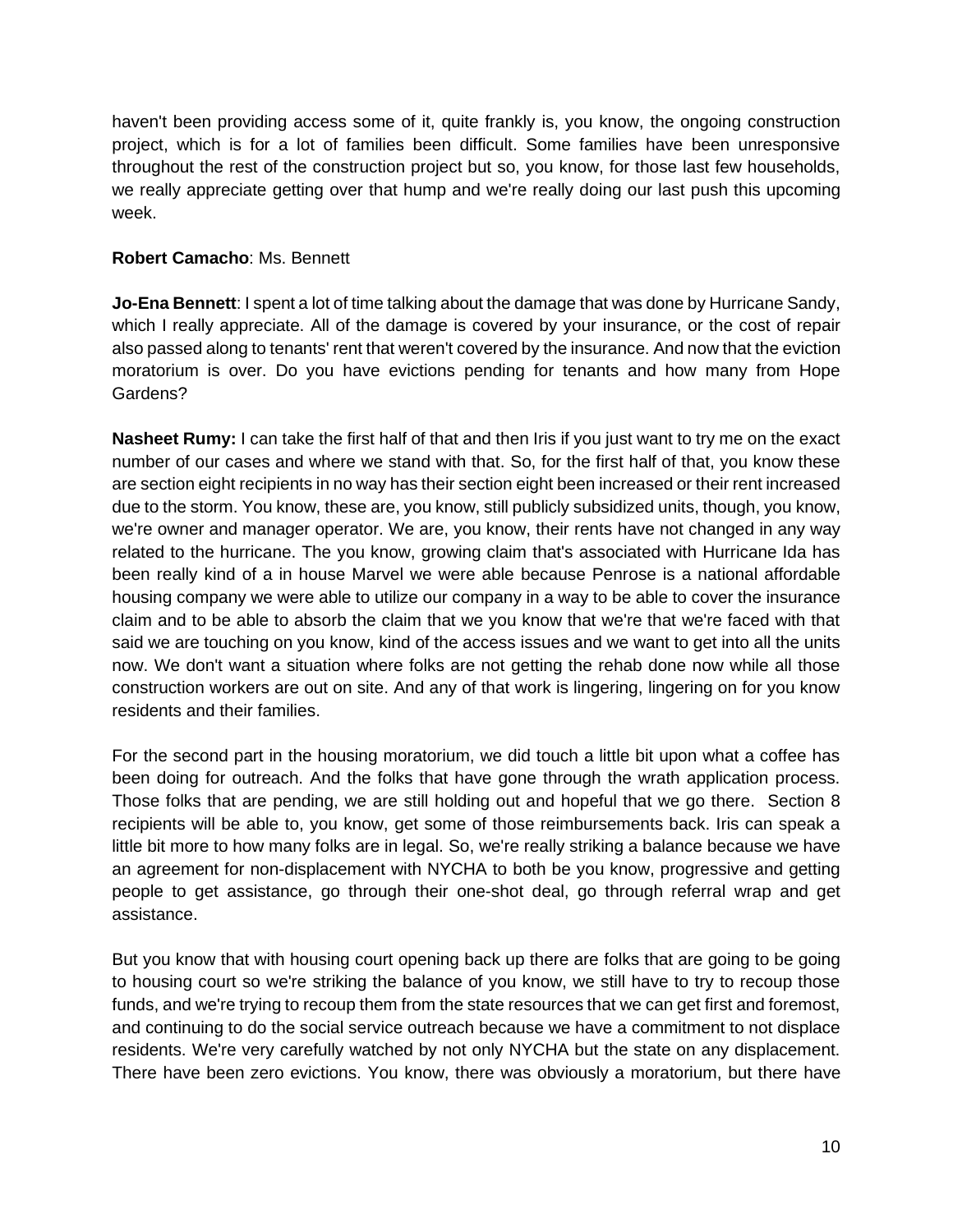been zero evictions at the site since we have taken ownership. Thank you. But Iris, could you just speak to the legal status.

**Iris:** Hi, good evening. This is Iris. In reference to do onset perfectly there is no one at this current moment that's at the stage of a marshal locking them out of the apartment. In reference to anyone who has not paid the rent. We have reached out whether it was mail. I personally have knocked on doors helping. We did meet and greets with the resident to provide and give them information on applying for IRAP Acasio RiseBoro also assisted some individuals applied on their own and legally if the person applied for IRAP we cannot evict and no one at this point is that the stage of the eviction for those individuals that are more in a more difficult case are usually the ones that are standing in the secession and these are individuals that are in an apartment and the legal tenant of record is not in the home. The bulk of them are because they passed away. We provided applications provided by NYCHA to allow the current resident residing in the unit to apply for residency or secession of the unit. Those applications are still in review. The moratorium kind of set everything back and they're not under review in our office. Those applications went to nature.

They must prove that they were staying in the unit at the time of the tenant of record being deceased. And I know that when they go before the judge, the judge is asking nature to reevaluate these applications. And that's where we are constantly communicating with the residents. We're providing them assistance. We are revamping our office as well to provide more assistance to the tenants when they come into our office to have more availability to address certain things like for those residents who have issues with their Alright, for those tenants who have issues with their vouchers, for one reason or another, they forgot the deadline. They missed the fact that they didn't file the proper documentation. Internally our office and that's one of the things that Paul has been very instrumental in engaging the residents to move forward.

So, our intention is not to displace our intention is to keep the residents in their homes. But then at the same time, we're also looking at the future and we're hoping to, you know, address a lot of the other issues and any nuisance that comes from, you know, obviously we're presented there from certain acts or actions of the tenants, so we are constantly on a monthly and weekly basis. We sent out nuisance letters to any tenants who's committing an offense. Usually it's loud music, smoking, things of that nature is what we're sending nuisance letters and we haven't captured anyone doing anything greater than that then those minor infractions to send them straight to homeowners.

**Robert:** Felix Ceballos and then Desmonde.

**Felix Ceballos:** He has a good evening, everyone. In the process of the construction of the building does it have to be empty?

**Iris Cruz**: So, the only units that did this was a tenant in place rehab. As part of the rehab there was you know, really the only exception is a 5% conversion to comply with ADA standards. So, there's 5% of our units who were converted from, let's say a typical apartment layout to now go through the fast conversion process. Those residents had to be relocated, but they were all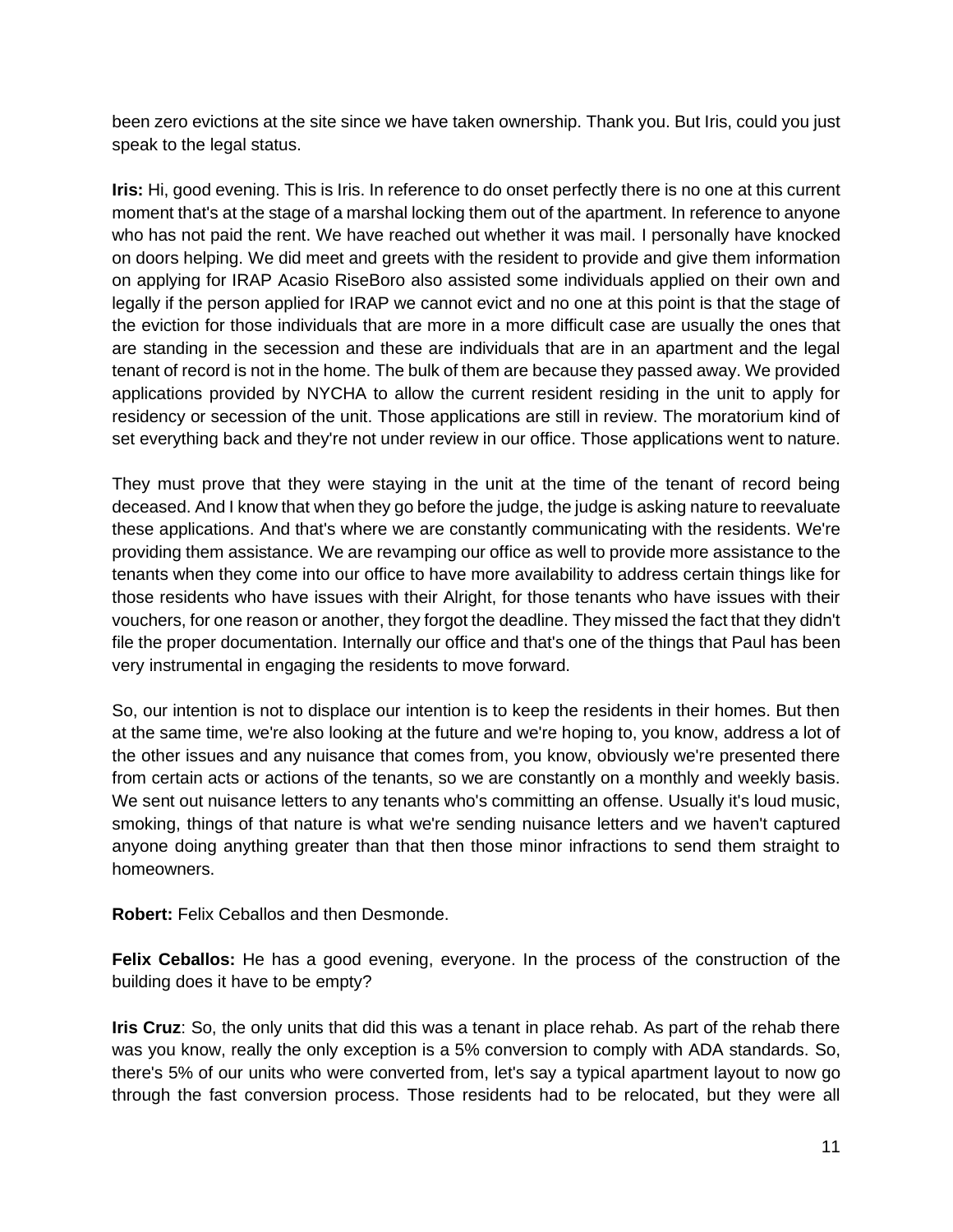relocated through a very complicated shuffling process that the property management does. I'm very happy that I'm not a part of that process. There were no, tenants that for past those, you know, it's approximately 30 days that they're out of their units while the full renovation is happening of those units.

So, they're making you know, the countertops lower in the kitchens, they're adding the bars to the bathroom, reconfiguring the bathtubs, etc. So those units are not just the kitchen and bathrooms they are full gut. There were a few of those that 5% of the tenants that had that fast conversion that did stay in hotels, where there were not units available, were very minimal across the whole two-year POS process. But as far as the project, all rehab work is done in place. And I should have started with that introduction just to kind of set the stage. How the RAD program works is it's all tenant-in-place. So, what happens is residents leave for the day in the morning and contractors go in they get you know, they get noticed before this, this happens obviously, and they do the renovation work during the day.

Then they leave around three or four o'clock in the afternoon and then the tenants come back in in the evenings. There are hospitality suites that are available for people that maybe you know, don't work or you know, really don't have any place to go during the day that they can go to for the day where there's internet, TV, etc. Most of those were not used, most tenants just went to a family member or a neighbor's home during the day while the renovation happened. So, all of this happened. The massive shuffling process has already happened for 949.

**Felix Ceballos:** Yeah, and the question was also because you mentioned you had in some cases, you must change the whole system boiler.

**Dwan Stark**: Yeah, so the boilers were done with tenants in place. There was a period where, you know, there were days where we were without heat. Thankfully when the hurricane hit in August, we were out of a clock race to get heaters into you know what, whether it was anywhere from the mobile heaters where they vent in the heat into the building, to you know, there were even space heaters utilized in the early months of this, but that was only for units that were affected by the hurricane. That's not that was not for you know, what I would call the regular construction process. And there was a lot of reshuffling of units for those that were hit by the hurricane because they were leaving during the day and coming back at night for a few of those units. Was not, you know, was not it wasn't able to do that because some of the units have been affected by the hurricane. I mean they have refrigerators floating in their apartments. There were some units that really had massive you know, massive destruction to their units that they had to be gutted. So, there were some folks, but all of those folks were relocated out on the property.

# **Felix Ceballos:** Thank you

#### **Robert Camacho:** Desmond.

**Desmond:** Yeah, so I was just looking for numbers before we when this project was brought to us. We talked extensively about the economic development issue considering this project is kind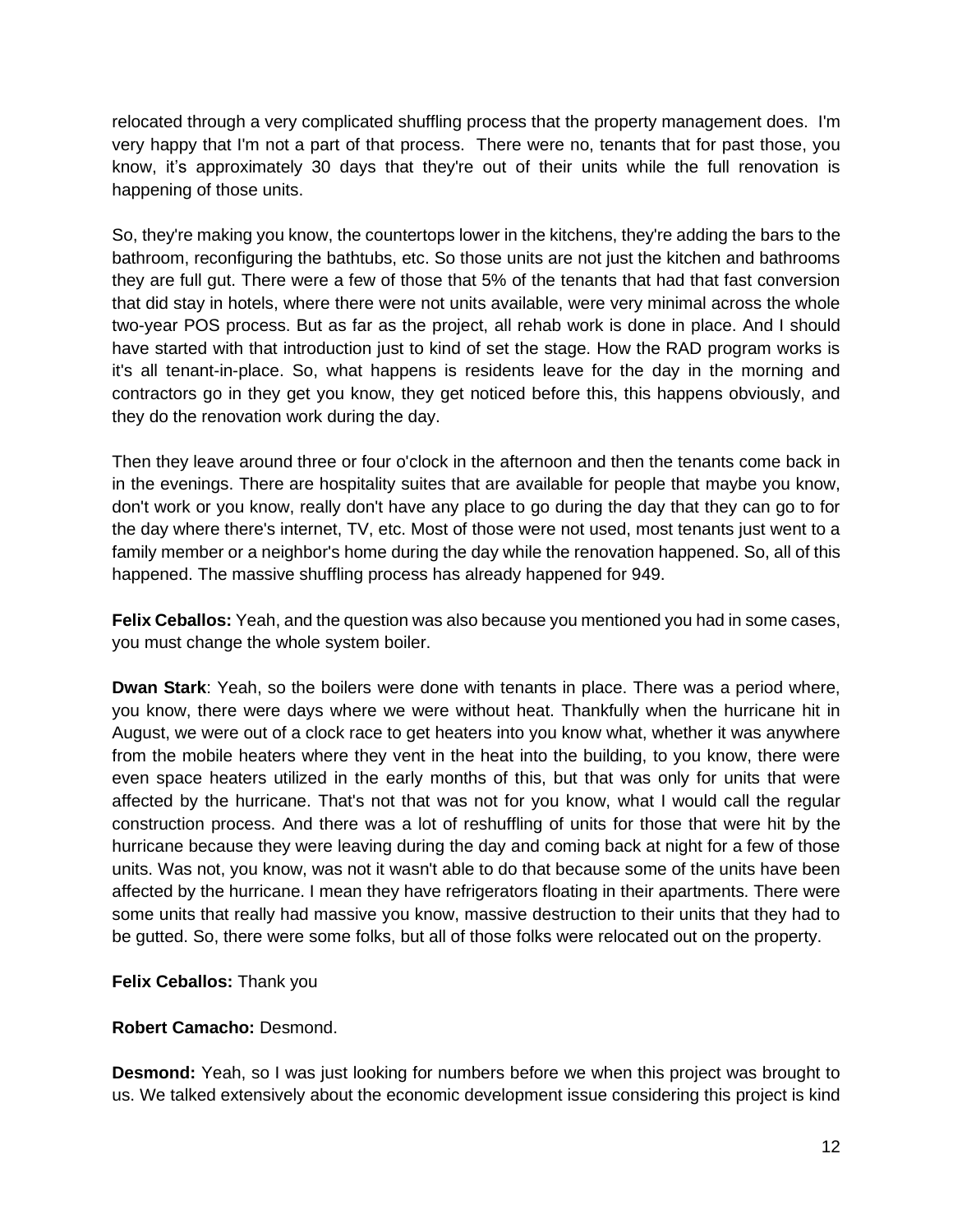of large financially and wanted to know about the MWBE spend utilization This project also reutilization not only with education, we're training residents but also with section three business concerns and what that outreach looks like.

**Dwan Stark**: I'm going to pop into the chat. Just some quick numbers. If you give me like two minutes, it may take me just a second. But I'm just going to pop into the chat. What are MWBE um, you know, hires that we were able to attain. We had on the project 29 section, three hires, which means those were people if you're familiar, he can stop me, very familiar. So, our original goal was to have 25 on this project. So, we're very happy that we exceeded there are a lot of projects in New York that don't reach their goal. So, we're happy on this project that we exceeded the goal that we originally had. That's for individuals, and we also were able to exceed the goal for companies, section three companies. We also exceeded our goals for MWBE hiring. I'll pop into the chat. I'm just looking for it for the graph that I have. So, I've just been on this, see if I can do this.

**Desmond**: Also, I had a question. I used to work for Penrose back when Kimberly Frey was the president and you guys had well, we had at a time in house social services called The Family Resource Center Initiatives. I know they had him in, you know, Diamond Street and other properties. Has that not been implemented here? Is that where are you right now?

**Dwan Stark**: Yeah, so there's a couple of differences there, it's different. New York itself is different because nature is different. The scale of those projects is PMC internally Penrose run management, Penrose Management Company, and they have their own in-house Penrose. We have our own supportive services department, our own supportive service, you know, programs and then we partner with, other local programs that are different here. And that we, you know, PMC isn't at the scale of a 1300 unit yet. We're getting there.

That's, you know, I don't want to let any secrets but we are working, you know, internally with within Penrose to look to the future brain pm Penrose mom into the fold on the supportive services and so it is something we're excited about, and having those you know, national programs and kind of the national synergy of stuff and roads has into our future projects, especially where, you know, there isn't necessarily a provider already established in this case, NYCHA and we agree that NYCHA nature is very heavy on letting the pristine providers stay in place, not displacing anyone who, you know, any organizations who are already there. So RiseBoro was already there. Bushwick United was already there. I'm going to butcher their name. Someone helped me.

**Robert**: Hispanic Family Services.

**Dwan Stark**: Thank you. The Coalition of Hispanic Family Services was already there. So, you know, not only as nice as initiatives, but ours as well. We were not looking to displace any, you know, existing providers just to bolster their services. And that's what a Coffea came in with just to bridge the gap and help with anything that RiseBoro you know, wasn't doing help with anything that that Bushwick, you know, wasn't doing just for the little bit of referrals that needed to happen out on site. So, unless you have something.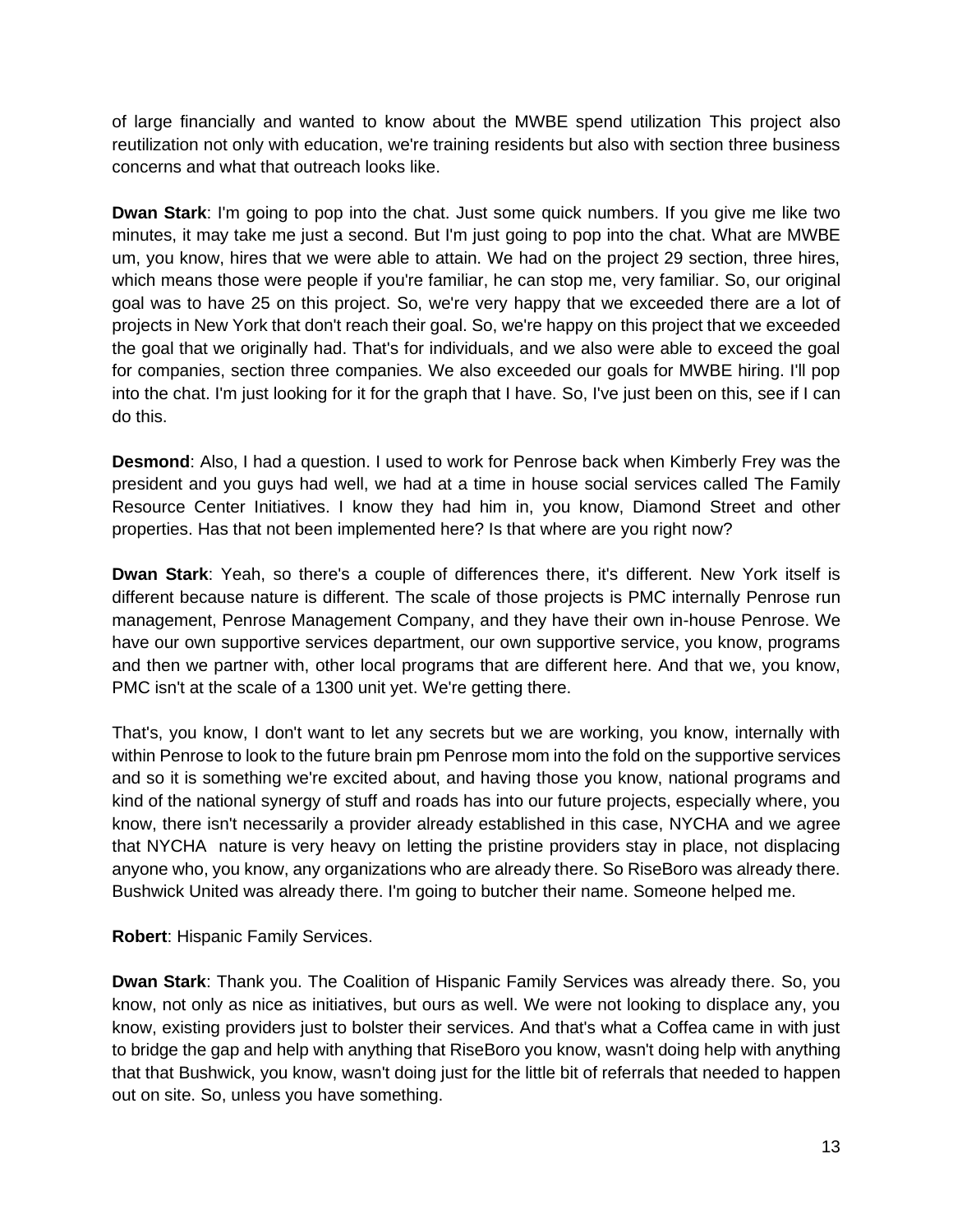**Robert:** Celeste, do you have any questions?

**Celeste:** I do. I have several questions, and I'll try to go one at a time. I just want to know a few things. The percentage of employees I'm sorry about. Okay, the percentage of employees that live in Bushwick, do you have those numbers?

**Dwan Stark:** I can share. I can share that with you guys.

**Celeste**: Okay, feel free to put that in the chat at the end of the meeting I will pull it up. My other question is regarding any data or feedback from the tenants on social services, or if there's any system for quality assurance, any kind of metrics on that?

**Dwan Stark**: There is an ongoing assessment of our social services that happens, so we do in Acacia. Anthony, if you want to speak to this as well, you can. So, they do you know, as a coordinator and the coordinator role, they have annual reporting, and excuse me, evaluation on all the services provided in line with our social service agreement with them. But then also you know, in lockstep RiseBoro has their own metrics that they do on an annual basis as well as Bushwick United you know, those are each done. I don't know if that's something that is shared with Anthony if you don't mind answering that portion. That's what I'm not sure of.

**Anthony Ismael**: Based on the contract that we have, our role, as he rightly said, is subordinate to a role where we do coordinate services for tenants, as opposed to directly providing services for tenants and I think sometimes that distinction is misinterpreted. And for example, if someone needs assistance with medical, or let's say psych or substance abuse work I say we'll do is go into an assessment with the tenant in question or tenants, family members, try to figure out what exactly it is that they need, what they want locations, etc., partner with the community service providers, to actually assist those tenants in attaining those goals. Instead of directly providing them because a team and the contract was designed in a coordinator role, another direct service role, however we do too.

We do provide tenants with quite a bit of direct services such as Section Eight recertifications. We also coordinate COVID-19 testing, we do some financial counseling, although we have not been able to pass is because of the surge with COVID-19 but for every tenant who has rental arrears in applying for you know, a one-shot deal on your application, we also do some financial, financial services consulting as well. So, our role is with while we do provide some direct service it's more of a coordinator role.

**Celeste:** Thank you. And I bring that question up because I just want to make sure we're framing any concerns that are coming from the tenants in a way where the voters and the management social services can constructively respond and figure out how to better accommodate them and their needs. Councilmember, do you have a follow up question?

**Councilwoman Nurse:** Yeah, just very, very briefly. I remember the January meeting, there was a conversation about local hiring. And you all were looking into some vendors who you could work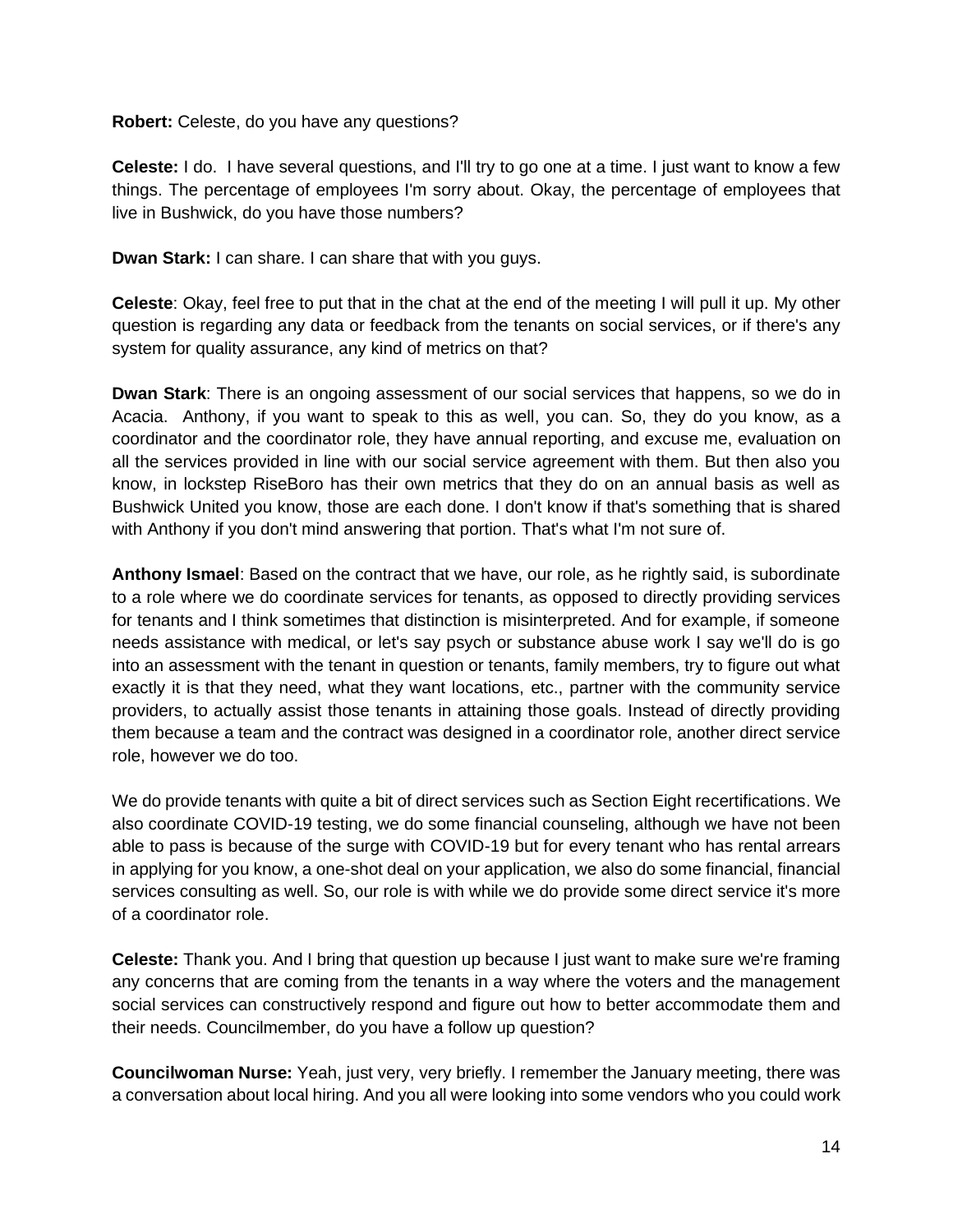with locally and it just, again, sorry if I missed that part of the presentation, but it was just kind of dovetailing off Desmond and Celeste's question about any motion on that.

**Dwan:** Yeah. So, we right after that meeting, I'm not even after Dylan reached out to St. Nick's Alliance to see about their local hiring that they have for temporary property management. That, you know, they at that time, didn't have anyone that was available for immediate services. But it is you know, what we realized in doing the research after that last call, is that it's something that David, you can chime in here. It's something that we're going to have to take a different approach is because 1) when we need those emergency services, they're temporary, so it's not long-term work for a lot of people that are looking for long term work and 2) it's something where we've got because the procurement process takes some time to get those local hires. It's something we've got to build up ahead of time.

So, you know, it's something that we have looked into, but we can circle back up on our next elector's call. Just to follow up with that on you know, kind of getting, you know, the like having that resource more readily available. It still does take some time that it's difficult when we have you know, this is specifically this for others on the phone. We know, when the Omicron was really hitting hard and we had half of our property management staff out for either, you know, children who were quarantined and children that were sick with COVID staff that were sick with COVID Self quarantine. We did end up using a private company just to come in and it's in an emergency situation to cover and clean the properties because that you know, that's 20 tons of trash cannot wait until people are off of you know COVID So, you know the Ask was really that we have the that you know that emergency staff the local so we are we are that's something we definitely have looked into and are still continuing to work on.

#### **Robert:** Celeste may I say something?

#### **Celeste:** Yes, please**.**

**Robert:** I know I come every time. It's not a question or is just I know everybody on this because I report every month to this board regarding our tenet. He complaints, our cleanliness in the buildings. I remember I had a conversation with David regarding sanitation and garbage. And now that we have a sanitation chairperson in council, there's issues in regards with the garbage if they put the garbage in front of development, and across the street, you have a big unit and as Marguerite housing, sanitation picks up the garbage, or when it comes to us, they got to lug it because they're a private net and he now to designate an area where they got a cubic yard container. And these guys are all day picking up garbage.

So, we had set something up where we wanted more pickup spots for the garbage to be cleared because they're spending over \$400,000 a year or even more in garbage. When across the street. The Marguerite Housing and big buildings and they're getting paid and they're not charging. So, we really need to find out what's going on with that and I have spoken today I don't know what's going on. Maybe David can speak on it, because we can on what happened with the with the with the with the fighting that I've been doing to find out if we can continue keeping the services to the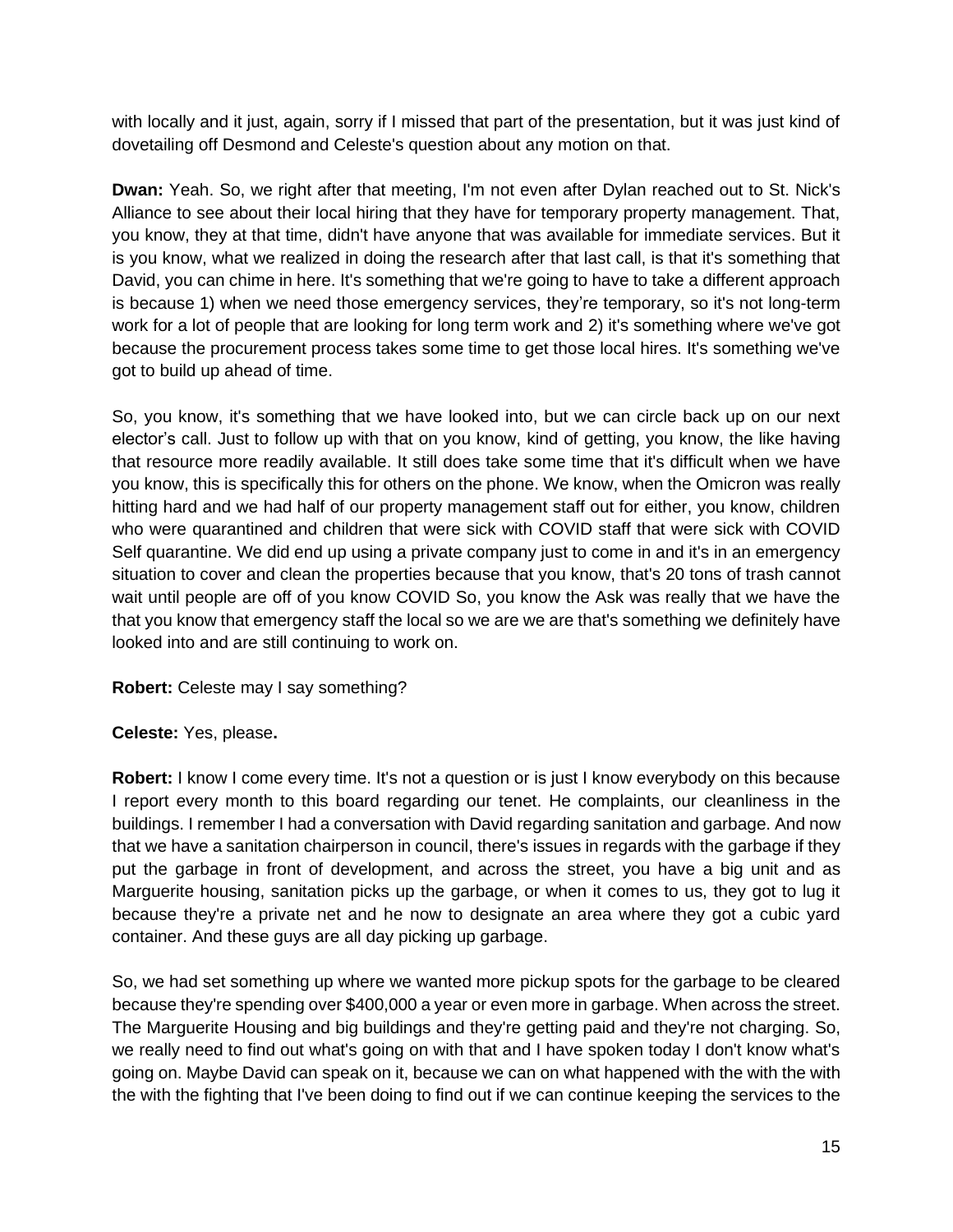Department of Sanitation and also outside tenants of regards some of the complaints that I get I know it looks you guys did a wonderful job you can do we can build a beautiful building.

But if everybody's in there is not respected and not in any way not treated fairly. That this good building can go can go this is my suggestion to go to hell, because we want my seniors and I want my people that live in that development to be treated like anybody else in the development and in regards to calling when they call and someone pick up the phone, they're the disrespect when people walk in, these are the tenants telling me this and I tell them to go and put it in writing and bring it to them. Some of them are walking on pins and needles and they shouldn't be. We shouldn't be treating our people this way. I don't care who it is. No matter what it is we need customer service the right way of storing that data on that customer service. On that cleaning mechanism. supervisors need to be responsible and hold them accountable for not cleaning. I see there you said cleanliness charges will be improved. But when is it going to be implemented? Why not when are we going to see that they're doing their due diligence and the supervisor that's making the money gets that? I've been on the forefront there. So, I know more or less what's going on. I listened. I also want to thank Paula. Oh, I also want to thank Alexis because I go, and I supply stuff to our seniors there and I hear when I knock on the doors some of the things that they tell me. I go knocking on their doors. I go knock on a door and speak to them. 431 still has no heat, on Evergreen 431. We still got a complaint from there. There are things that you guys can do. You can do beautiful buildings, you could do a beautiful presentation, but they need the service and all these elected officials. I'm not saying that because our people in there really need help and no one's listening to them.

And no one's listening to them. I don't get paid for this. And then to have people tell me that told me where's that and I go over that. No, you should know where everything is because you've run the building. You did a beautiful presentation regarding how the buildings should be running. So, let's start implementing what you say you're going to implement. Are our people back in the floods that are in there that are still building? Why is it taking so long? You got developers building a building in a year and we can't fix an apartment in less than a couple of months. These are what I want to hear. The other thing is nonsense.

When am I going to get my seniors and my church people that are getting calls from the church lady? You know she is we really need to treat our people with a little more respect. We want to have a Town Hall and that no one no one did. But the people that are impacted and I'm going to write down all these things to find out and I'm going to go back and check because it's easy to paint something and not go in and see all people and make sure that we are right. And I'm going to request this board. I don't know if you guys already went through or got the pendant for the nine-year lease. We were going to read I hope this board and asked me to create an extension for their probationary period.

We need to write to NYCHA to all these elected officials that are on here now. The senator, the council woman we really need to hold them accountable. Because once they get what they want, we're going to be with the same thing. So, we really need to hold them accountable. And make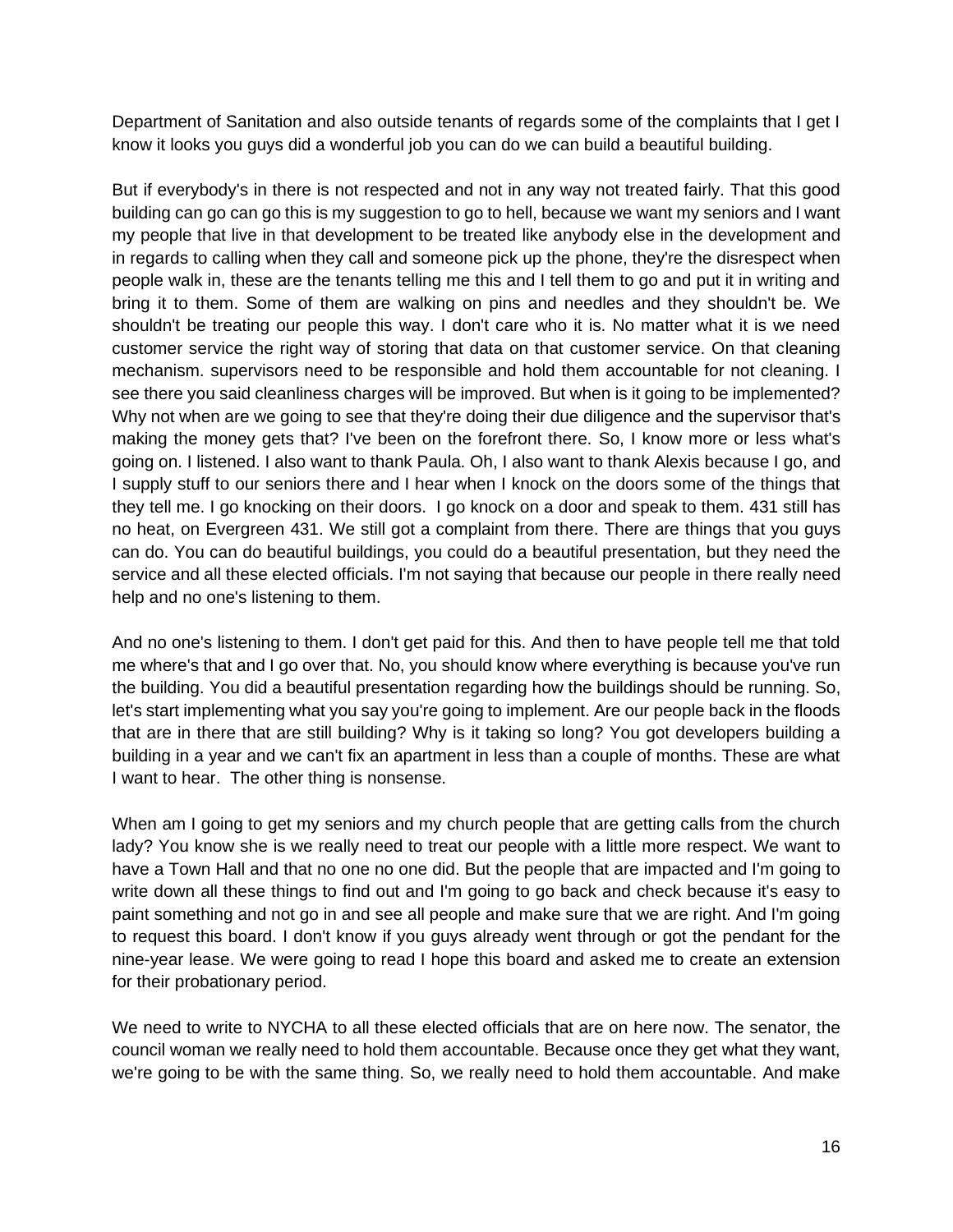sure that our people are being treated right. Because if it's your mother or your father or your family, you want the same respect, no matter if you pay \$5, \$2 or \$3.

So, this is what we really need. And we really are not right now, times are hard. And now you see everything that's going on. I allow everyone to speak. I'm the one that's in the forefront of all of that. I bring services, such as PPE items. I bring the services to Hope Gardens. I bring the food myself. I call you guys, with Gloria so I know what I do in the services that I bring that I get from other people to bring to her garden. So, you guys got the services. Have you guys ever gone to speak to the Coalition Hispanic Family Services? There's no heat in that building. With no kids going to after school programs as anybody went on any of the big budgets. Dwan went over there, speak to the director. Hi, we are setups, and I must consider a committee to meet your tenants. How does that even possible? I don't get paid. Those are things that you guys need to be doing and we really need to focus on the people in that building. I encourage all these board members Ms. Spellen, yes, and others.

I'm going to see if we can get us furniture. She's trying to get her son. So, she's in there. She's beautiful. Week, thank you for bringing this, Friday. And I went and visited it by myself and didn't even know what it was. And when I went in, I saw those of my people. I want to make sure that those are our people, our schoolteachers, our employees, and people that live in this community. They've been disenfranchised to this day now.

And we want them to be treated with the utmost respect. And I don't care what it is. I better not hear anyone disrespecting us, see, when they ask you for services when acting for stuff and they are scared to talk that speak to you guys. They prefer wasting their money that you talk to you guys. No one gets nothing done. So, we really need to find out what's going on. It's all good to do a pretty picture. The inside is what we got inside. Thank you, sir.

**Celeste:** Thank you Mr. Camacho. And I will let everyone respond but it's one at a time. And I know that there's still other questions, but we will follow up and if we need to set up a separate meeting, we will absolutely do that. But the one if anyone else would like to speak or respond to that. Now's the time.

**Dwan Stark:** Yeah, I'll let David if you don't mind chiming in and Iris if you guys are looking in the background at any specific units that do not have keys that would be great. I can chime in specifically on hurricane relief and you know the extent of time that folks have been waiting for the renovation process to be completed. So, the hurricane relief renovation process has included not only for the units to have air filters put into the units for the rehab work to be completed. Residents needed to be relocated. And in their units, the scope of the completion of the units a lot of the scope that was originally determined was Assar baited by additional mold remediation that needed to be done, the extent of time that residents were out of their units has been extended. Folks are getting back into their units. We have a first batch of H2S what am I trying to say? We're making inspections. Thank you. NYCHA has come in to investigate the unit so that tenants can get back into their units and inhabit them. So, there's a threefold process first was you know, relocation, then was the actual construction work that was increased. Then there was the voucher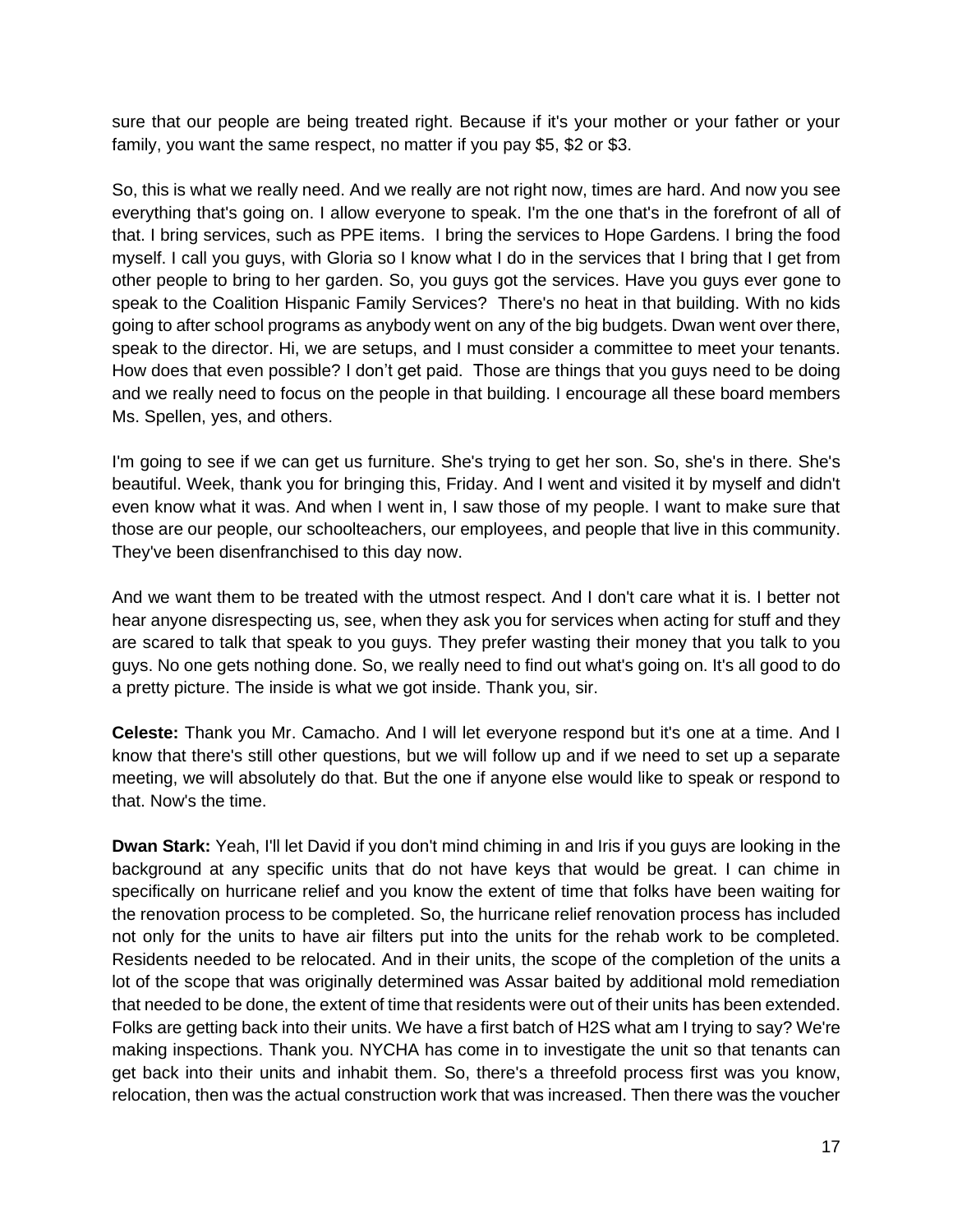for some residents that needed to have their vouchers turned back on because they were temporarily relocated, and then there's been special inspections and then there has been inspection by nature. This is all part and parcel to not equal a new construction process. You can never compare a new construction project to a tenant in place project.

This is a project that is defined by non-displacement. So, they're not apples to apples. So, in saying that this has taken longer than we would like that is true. But the entire project and the rehab that needed to be done for residents to return to their units post hurricane has been, you know, quite complex. But residents who are going to be able to start returning as early as next week in those units that have passed a stress inspection with nature. So, we are getting the first batch. Those roles continue to roll in and work will continue to be done. Some of the residents are still out of their units and have had, you know, walls and things that need to be done. There's a litany of things across residents and there's a lot of resident concerns that we know, we're very, very sympathetic to people that just want to come back to their homes and this process is taking longer than they would like then we would like. You know I think everyone on the call is working first on site which is which I think they're on the phone to get residents back in their units. They are the emergency disaster relief company that has come in to do the construction work. And Apollo on the line has worked tirelessly to contact residents, reach out to them, speak to them, and call them to coordinate with them. Not only for the construction work, but also for the relocation. And then David, if you want to just speak a bit about some of the heat concerns that Mr. Camacho brought up about cleanliness. And specifically, if there's any senior cases Iris that you heard of that Mr. Camacho was referring to.

**David**: Sure. So, taking he currently has he complained from 431. We also have a heat complaint at 236. Linden, apartment 3C that's currently being investigated. So, we make sure to go out and investigate and correct each of the issues. In 431 it is a building law, and the heat is on. We have an employee who works in our office who lives there. She stated in his confirmation that he does but they want more heat. So, we are actively working to get more heat into that building without obviously jeopardizing the system itself. So, we are working on that. And we are currently just dispatched somebody for the Linden heat complaint. So, we are working on the heat issues. I can say that last month was one of our largest months. As far as he complains, troubleshooting thermostats, folks with air conditioners still in their windows, folks, you know, for whatever reason, had a broken valve in their unit. So, I can't say that it's January, given the change in temperature. We were out there. I think we did, you know, close to 100. He can do investigations and remediations. So, the team is working on it. They're out there on cleanliness. Camacho, we have it in a public building. We have engaged the new trash removal company we're working through with them on the transition to come in and assist with DSNY. As you know, as much as we push for curbside pickup, they said that's not happening. That's never going to happen.

We looked into each location, and I could show you the breakdown of doing these kinds of satellite pickups. Each location was coming out to about 250,000 to \$300,000 and would require about a third of the residents' parking lots to be, you know, taken over by basically a trash site. So, I think that's something we should revisit together and talk about and make sure we get the community's input. But you know, the cost savings would be there on a return basis, but it would, I think, be at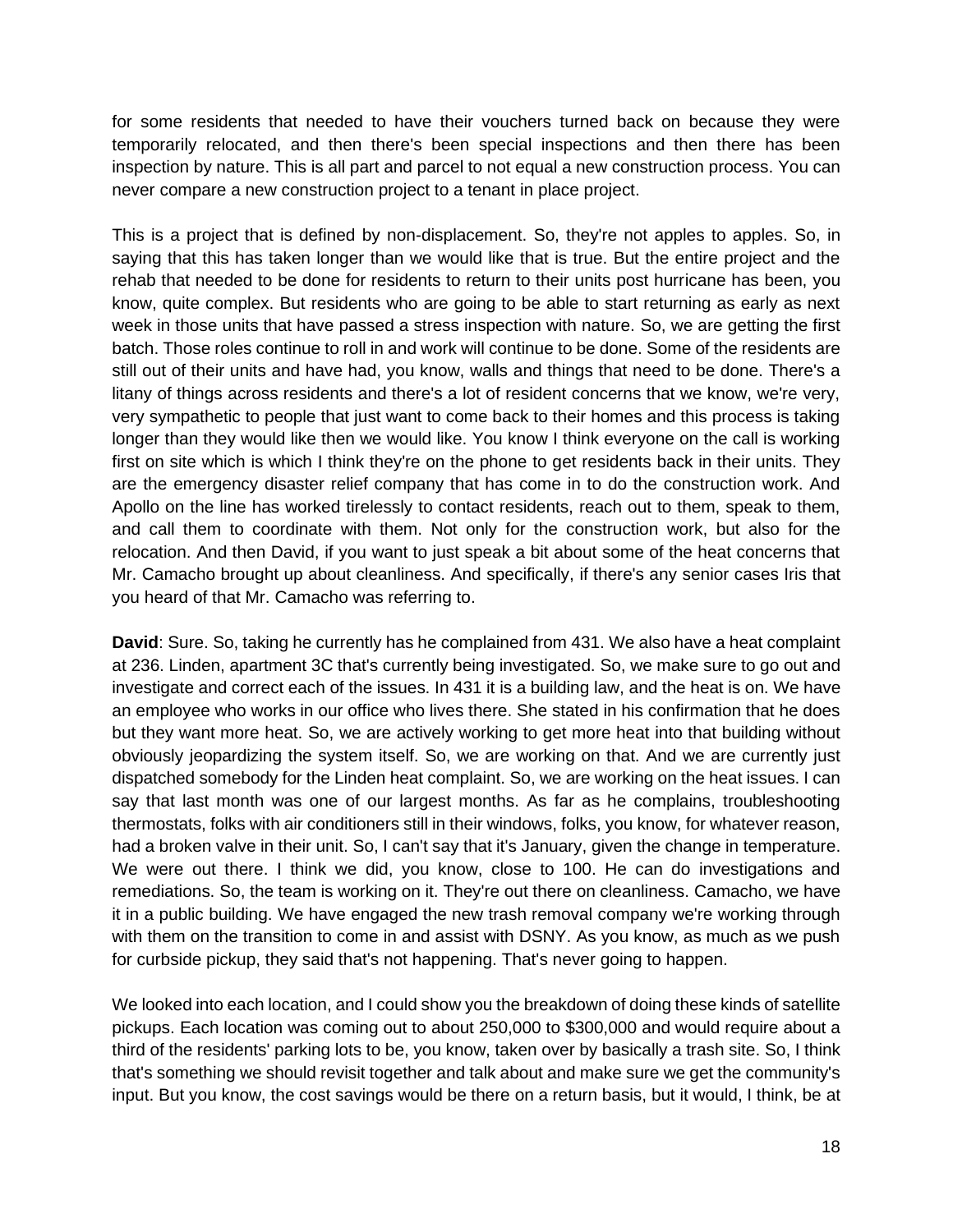the detriment of post quality of life given the parking lots. But I do appreciate your help. We just need to make sure that we get the trash out as efficiently as possible. And right now, we think this current path with the cubic yard containers is going to be the best for our residents. And both cheapest going forward and the best for the residents. understaffing you know we up the staff, you know, your assistants, it was fantastic. You know, we went from 15 to 20. We are holding our supervisors accountable. It is a problem where we are not seeing the buildings enough and that's why we went from and you see it, you shouldn't have to see it right. It's us, it's our responsibility. That's why we went from the 501 building every five days to each building every two days. Making sure that we are seeing everything that comes up issues can't sit for five days by the time an inspector comes. They need to be taken care of the next day and that's why we've gone to the rebuilding every two days for inspections. So, we are here we are hearing you we know we need to do better, and we will

**Celeste:** Okay, I just want to check the time check. I don't know if there are any final comments from the RAD team. But otherwise, we need to wrap up this item. Is there anyone else?

**Evelyn Cruz:** Hi, Celeste and everyone else. Councilwoman Sandy Nurse. Again, I'm listening to Roberto Camacho the chair and I know that it seems like we're. I know there's been some improvements. We've been talking and meeting two weeks ago discussing very similar issues, but concerns arise when we have our next meetup. I like us to again approach this more concrete. Okay. The Congresswoman as I expressed before and I share with all of you. We're really concerned with the social service component, especially for the elder community, the disabled community as a development and I think, Anthony, you can speak to this. I have asked that there be an implementation of a work plan to visit the development to set up a schedule where developments will be visited where you will table at each development weekly, right so that you can get to meet and greet the tenant in their space. Many residents do not leave their space and do not want to walk to your office for services. So, you don't need to answer now. But we want to respond to that strategy. Why is that important? Because then you get to meet like Donna Amalia, who needs social services, and she is unable to get out the door. I don't have a problem driving her to the office. But that should not be my role, though. This is precisely why RiseBoro Acacia has been designated to assist and support our constituents. So, if this is an issue that neither agency can do, then we need to discuss this because again, I know Camacho gets very emotional, but it is emotional. Because I saw many units myself, I was in the movies with Angel.

Davila's office leaves off with us well and let me turn to happy but many tenants again, remain fearful. They don't like to complain because they feel they're going to be retaliated against. And this is not acceptable. And I'm sure no one is perceived as threatening, but it's all about the delivery and the tone. You hear my tone. I become threatening when I just might voice like this. Well, when someone who is an older age gets folded into like this, they feel threatened. So, we need to respond to this and resolve it as best as we can. It is important. I'm grateful that Paula was able to get out there to connect with the residents.

We have discussed this plan. As you know, Dwan and David, we have discussed this collectively. I'm glad that that has been accomplished. That's a plus for you. Now, the other piece is I have a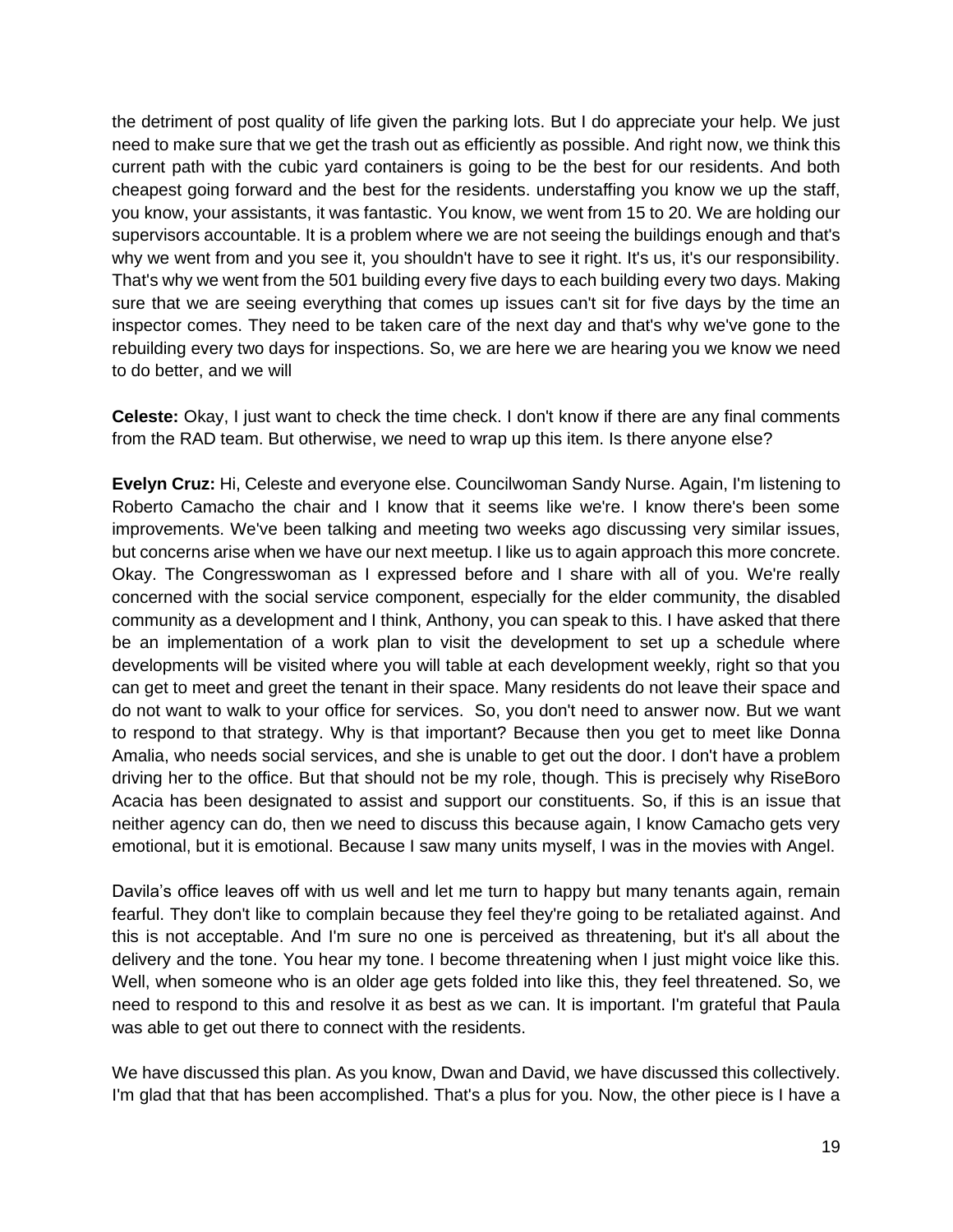question you don't have to answer now. But if you do have the information that will be helpful for the council minutes on the call as well. Rising heating costs, as we know, in North Brooklyn, the Con Edison bill the electric bill has more than doubled for New Yorkers. I want to know if Hope Gardens has a plan in place to assist our tenants with this addition. Because even though we have a new thermostat in the units, the few apartments that we visited were still cool even though the thermostat was really like 75. Right. So, I think some of our seniors get cold. They're using space heaters. We would like to know when we meet up again, what is your assessment of you know, you have an assessment of any of the residents' heating cost. Is this something that the social service team has connected with is the social service team connecting with the seniors or with families to discuss or to learn if they have been impacted by rising heating bills, okay. Something we need to know.

**Celeste:** All right, folks, so I know we can continue this conversation probably until tomorrow, but I don't want a bunch of angry board members to ask me why the meeting goes until 9pm today. I do not want that. So, I'm so sorry. We could plan a town hall and we have a meeting specifically for this, but we need to wrap up now. Thank you to everyone. Thank you to the RAD team. We all work together. So even if we sound upset, we're just upset because we love our people in Bushwick and we want to find ways to make it better. So, you know, you know we're here, we're going to work together. We're going to get things done. Thank you, Evelyn, and Carlos, if you absolutely have to say something then say it now otherwise, we have to end this item. Okay, perfect, amazing. And we have a dedicated team of elected officials that have these meetings monthly. Hopefully we can have a public comment period on this as well, just to make sure we're being as effective as possible. Alright, so thank you, everyone. We're going to go ahead and move on from this item. You're welcome to stay if they would like but we must get our regular meeting going. We're going to go ahead now and close our public hearing agenda. Thank you, everyone. Thank you Dwan. David Paula Iris. I'm missing a few people, Careem. Thank you all for being here. We appreciate you. And now we'll start our regular meeting with our first agenda item. Board members please be ready for the first roll call.

**Dawn:** Thank you for the time.

**Celeste**: Yes, absolutely. Thank you for being here.

**Dwan**: Thank you. Good night. Good night.

# **Regular Meeting:**

#### 1) **First Roll Call**

**Board members in attendance**: Rev. Grace Aytes, Jo-Ena Bennett, Joshua Brown, Martha Brown, Rawle Brown, Felix Ceballos, Louisa Chan, Andrew Choi, Elvena Davis, James Fitzgerald, Freddy Fowler, Egaudy Gomez, Christopher Graham, Anne Guiney, Jose Guzman, Hadiyah Harrison, Tanesha Honeygan, Barbara Jackson, Kristen Jock, Cheryl Jones, Virgie Jones, Luisa Jose, Mary McClellan, Imini Mitchell, Desmonde Monroe, Kyle O'Rourke, Acire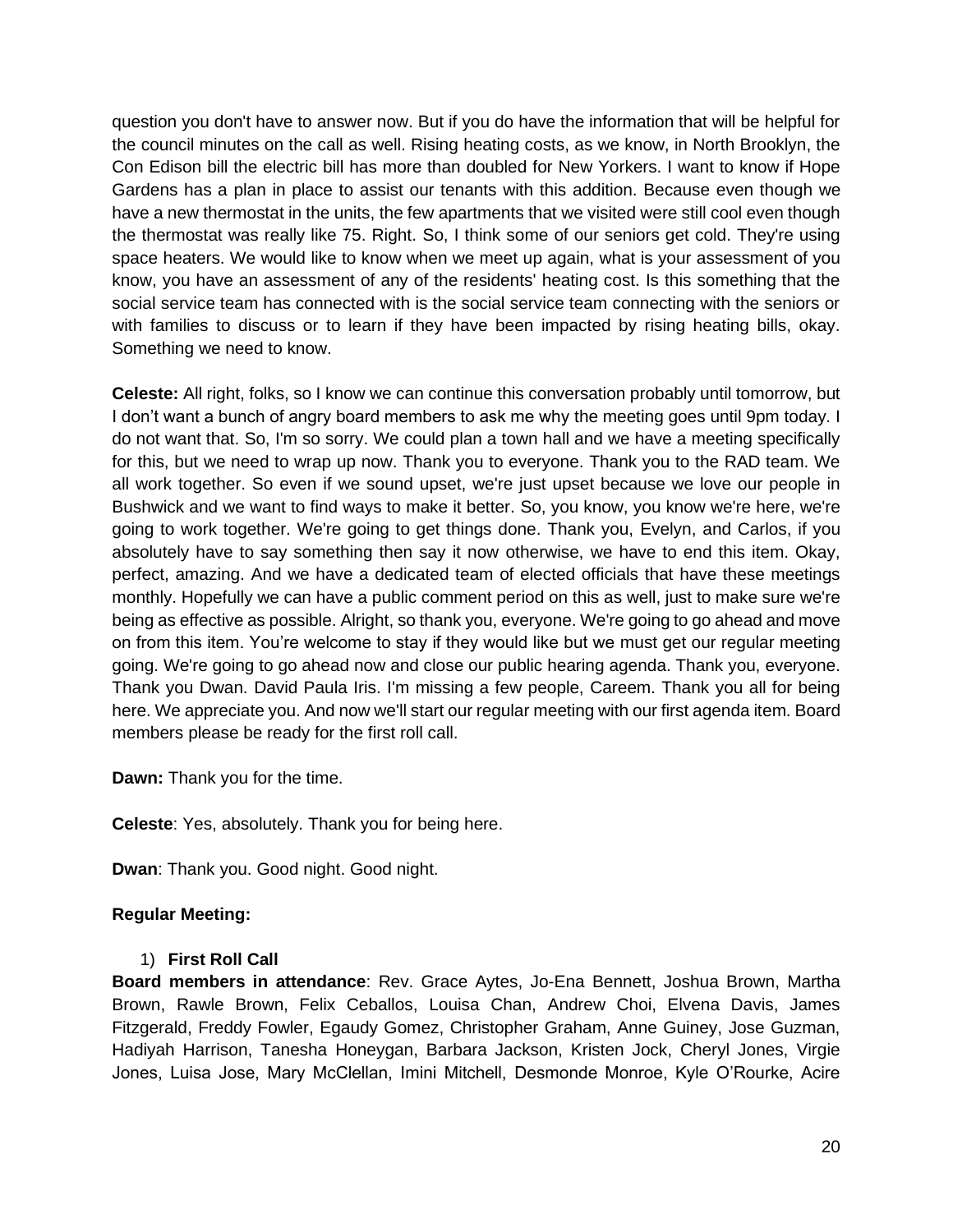Polight, Gladys Puglla, Raul Rubio, Eliseo Ruiz, Vernedeaner Shell, Barbara Smith, Dustin Sonneborn, Annette Spellen, Leo Tineo, Jerry Valentin, Carlotta Williams, Frank Zimmerman

**Excused**: Gardea Caphart, Melissa Carrera, Andy Marte, Zulma Novoa

**Absent**: Marcus Alston, Daniella Davi, Carlos Feliciano, Jared Hicks, Odolph Wright

35 board members present constitute a quorum.

#### 2) **Acceptance of the Agenda as Presented**

James Fitzgerald made a motion to accept the agenda as presented. It was seconded by Raul Rubio. All were in favor, so moved.

#### 3) **Acceptance of the Previous Meeting Minutes**

#### 4) **Chairperson's Report**

**Mr. Camacho**: I just want to let everybody know thank you for all you guys participating and coming and getting our full board meeting and please the attendance. Let's keep it up to par with doing great. Also, whoever needs to reapply, please do so. You can reapply whenever you are up for reappointment. Please, if anyone needs any assistance, you can call Celeste to guide you or to help you fill it out. Whatever you need, please.

On Thursday, January 20 at 2pm, Celeste and I met with Captain Sanabria regarding safety. I met with the Borough Commissioner at 6pm at the CEC 32 meeting. That same Thursday you know I'm doing like 100 zoom meetings, and I don't know how I do it, but the Bureau Board Meeting. On Monday, January 24 at 6:30 they had a rally abolished tax lien. We got to make sure you know what that tax lien is all about and what is going on. A lot of people have in our community lost their homes, two or three family homes. So, either tax lien or water bills so we got to make sure that they abolished the tax liens if not developers will be right there trying to pick up or scoop up some liens. On January 25, Tuesday I attended the House and Land Use Committee Meeting, On Wednesday, January 26 at 1pm a meeting with David Louis, the Mayor's Deputy Commissioner of the Community Affairs Unit. On Thursday, January the 27<sup>th</sup> at 1pm via Zoom, I attended the Shape up Bushwick meeting, also on January  $27<sup>th</sup>$  at 3pm, Linden Grove Development. We are getting moved on January 27, at 6pm via Zoom, the District Office Committee meeting January 31. On Monday at 3:30 ZOOM meeting Sanitation. We met with the new Director Joan Byrnes-Daly. On February, 1 Tuesday at 6pm, I attended the Borough Board Meeting, On January 2, Wednesday I attended the Executive Board CB4 Meeting. On February 3<sup>rd</sup> at 10am I attended a Hope Gardens walkthrough. We need to help Hope Gardens now, to help our people there. Hopefully I'll do a Town Hall meeting, or we'll get other people to talk. Thursday 5pm Sanitation work.

Farewell for Friday at 10am Garden update. February 5 Saturday and 12 went to the rally. As you know they tried to make them permanent sheds, permanent open restaurants, permanent sheds.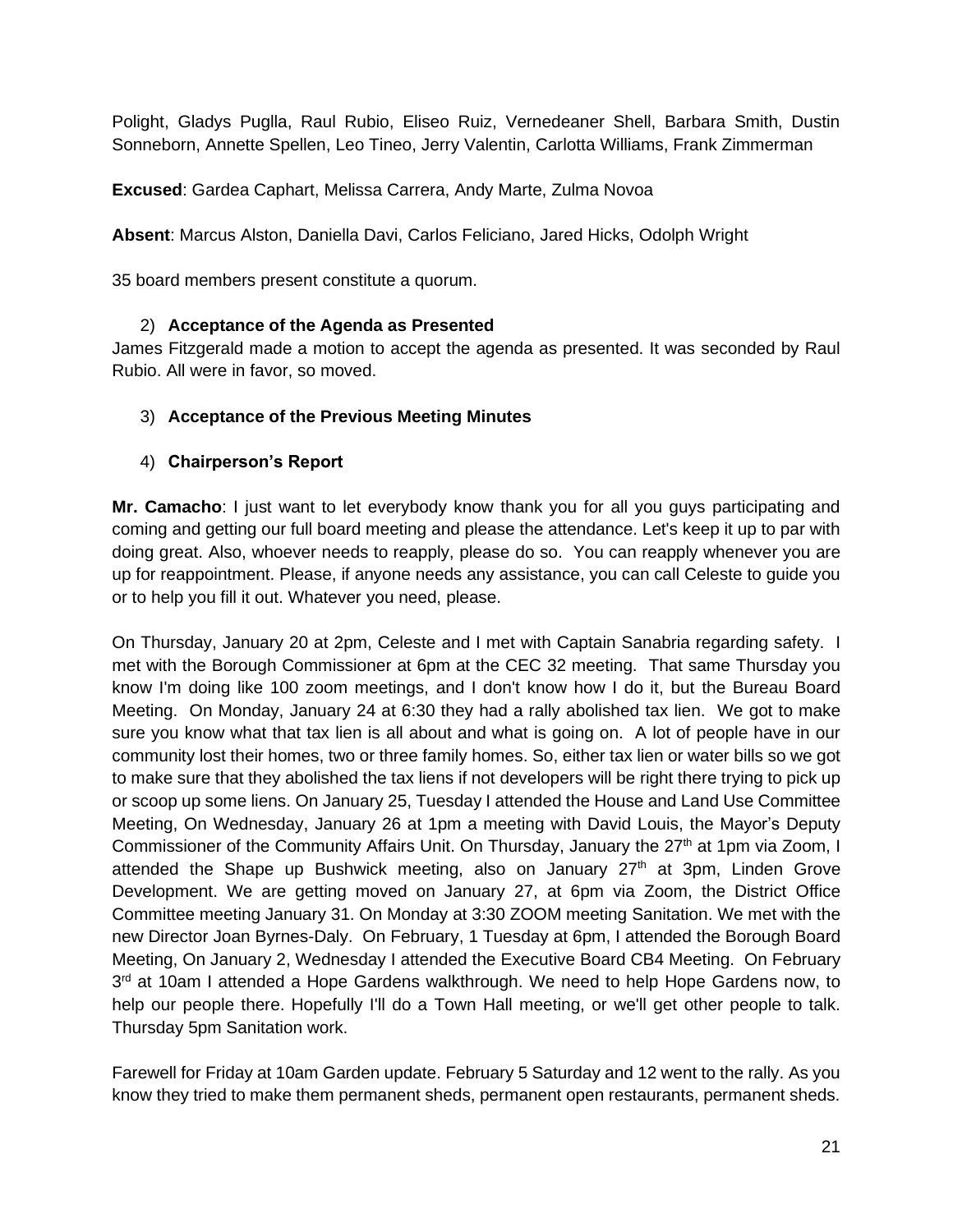Some of them don't even need to be permanent. Some of them forget about it. You see, some of them are abandon. I don't think they at DOT know what they got but on Friday, February 9 Tuesday 9am DOT Department of Correction. Zoom. February 9<sup>th</sup> Tuesday 10. I also testified on the open restaurant row wait. I stood there all day. Just to testify on February 9 Tuesday at 12 CB4 met with the Park Commissioner, but the four fields on Knoll Street. Hopefully we can get some money to close that place and they use it as a dog park so they'll the park committee will fill you in on it on February

Tuesday at 6pm Economic Development permits a NYCER idea Tuesday. 6pm Town Hall Meeting. Councilwoman Nurse was there. On the 9<sup>th,</sup> Wednesday at 10:30 I attended the District Service Cabinet meeting. Everyone attends that meeting, that's great, all the city agencies. On February 9, Wednesday at 1pm I met with the New Ambassador from Brooklyn office NYPD. On February 11, Friday at 2:00pm we gave out PPE items.

We met another Detective, Parioli, at one of the offices that really is full time. Just got promoted to Captain. You're going to miss him. Hopefully he comes back. On Thursday, February 10 at 6pm I attended a Special Housing and Land Meeting. That Friday at Hope Gardens at 10:00, we had a Test Kit and PPE Giveaway. At 11:00am that same day me and Celeste went to the COVID Center of Excellence, the new one on Beaver Street.

So, you guys got to go check it out is nice! On Tuesday, 15 at 11:00, The Bushwick Community Partnership from 11 to 12. Also, on the 15<sup>th</sup>, Tuesday 6pm I attended the 83<sup>rd</sup> Community Council Meeting with Barbara Smith and on the 16<sup>th</sup>, Wednesday, which is today at 3pm I attended the Precinct Clergy meeting and today I am here at the full board meeting. That is the end of my meetings up until today. Are there any issues, concerns, or anything?

**Celeste:** Going once going twice questions for Mr. Camacho?

**Gladys Puglla:** I just want to say, well done.

**Mr. Camacho**: Oh, thank you.

**Felix Ceballos**: So, I also want to say thank you so much, Mr. Camacho. I appreciate you for what you do for our community.

**Mr. Camacho**: Without you guys that wouldn't be man you guys give me the strength to keep going. That's it is all about man. We must look out for each other because this place is getting crazier and crazier. So, we got to take care of our people. **Barbara Smith:** I raised him well.

**Celeste:** Perfect. All right. If there are no other questions for Mr. Camacho, I know we have our council member with us Councilmember Nurse I don't know if you would like to say a few words to everybody. Now is the time and then we'll continue with the rest of the agenda.

**Council Member Sandy Nurse:** Good evening, everyone. Thank you so much for giving me a second and I'm just coming from that public hearing. We've been going to those monthly meetings,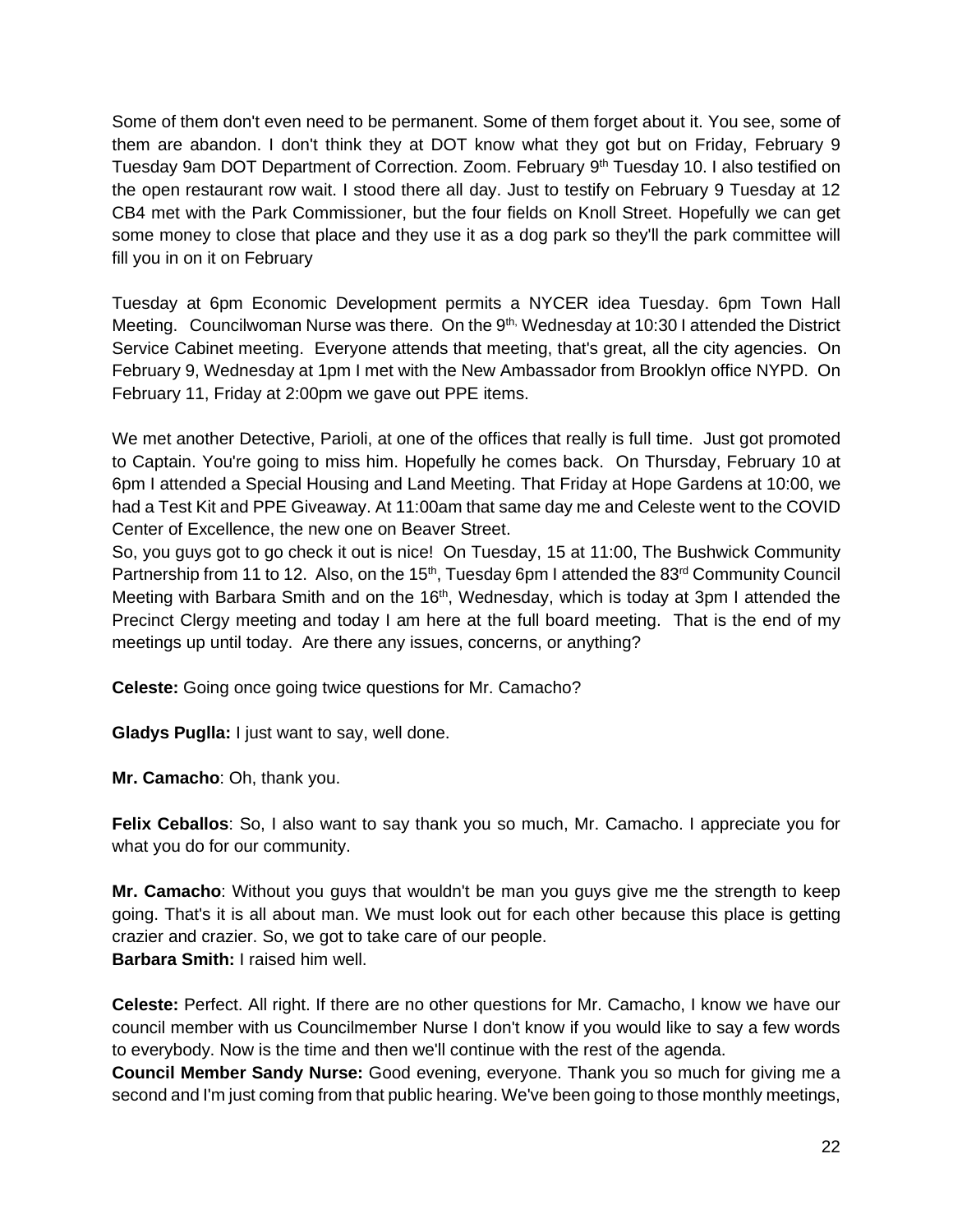and I'll reach out in the morning. I've already texted folks on the side will support with some door knocking for tenants who need to make access for the repairs and issues around the sanitation we will certainly reach out with Mr. Camacho. You know this company is also bidding all over for the past conversion.

So, the lessons we're learning here we need to also share with other tenants all over so that they know what they're getting into when these presentations are being made. A lot of these decisions are made in a small group with no public support for the tenant association presidents who make these decisions about which companies are going to manage these buildings and so we must support them with our knowledge we're learning here. So just on our end, we did have a town hall. We're planning to also have a town hall on March 22 Broadway junction around the Broadway junction new development. We really encourage all of you to get involved. We need to get organized around this. There's a pre app for the ULURP process that has already been put in with the city.

So, let's show up and really make sure that this looks like what we need it to look like. So, we'll be sending that around. We're going to be doing some giveaways and I'll put my information in the chat. And just to let you know our first sanitation meeting will be on the fourth, the mayor's budget just came out today. There are a lot of cuts on top of last year's cuts that are really going to hurt so we need everybody's voices in there around trash around education, housing, everything is being cut. So, we really need the community to be attentive to this, this budget fight. So, we'll put in all that information. So that you all have it you can come express your concerns, testify, submit testimony. We also were at the hearing around the potential to change the program for outdoor dining to a permanent program. It's a big, big issue across the city. Most of the Community Boards in New York City are against this so we need your input. Please reach out to us if you know what you want to see how you want to see this program, look. Anything that you want to offer that we can raise up through the community.

So, I'll keep it short but more to come and we will be here ready to work with you all. So please reach out to us. Michael from our team does constituent services he's available anytime. We are also doing it every second Tuesday of the month, late hours till 8pm for constituent services. So, for folks coming late, we'll try to do some satellite offices starting in March. So, thank you all and glad to be here with you.

**Celeste:** Thank you, Council Member. Questions for the Council Member?

**Annette Spellen:** I just want to thank the Councilwoman for the Townhall meeting. It was very informative. Thank you.

**Celeste:** Anyone else? Questions? Carlos, did you have a question?

#### **Carlos**: Oh, no, question.

**Celeste**: Okay, your hand was raised. That's why I asked Okay. All right. If there are no more questions for the councilmember? Going once, going twice alright.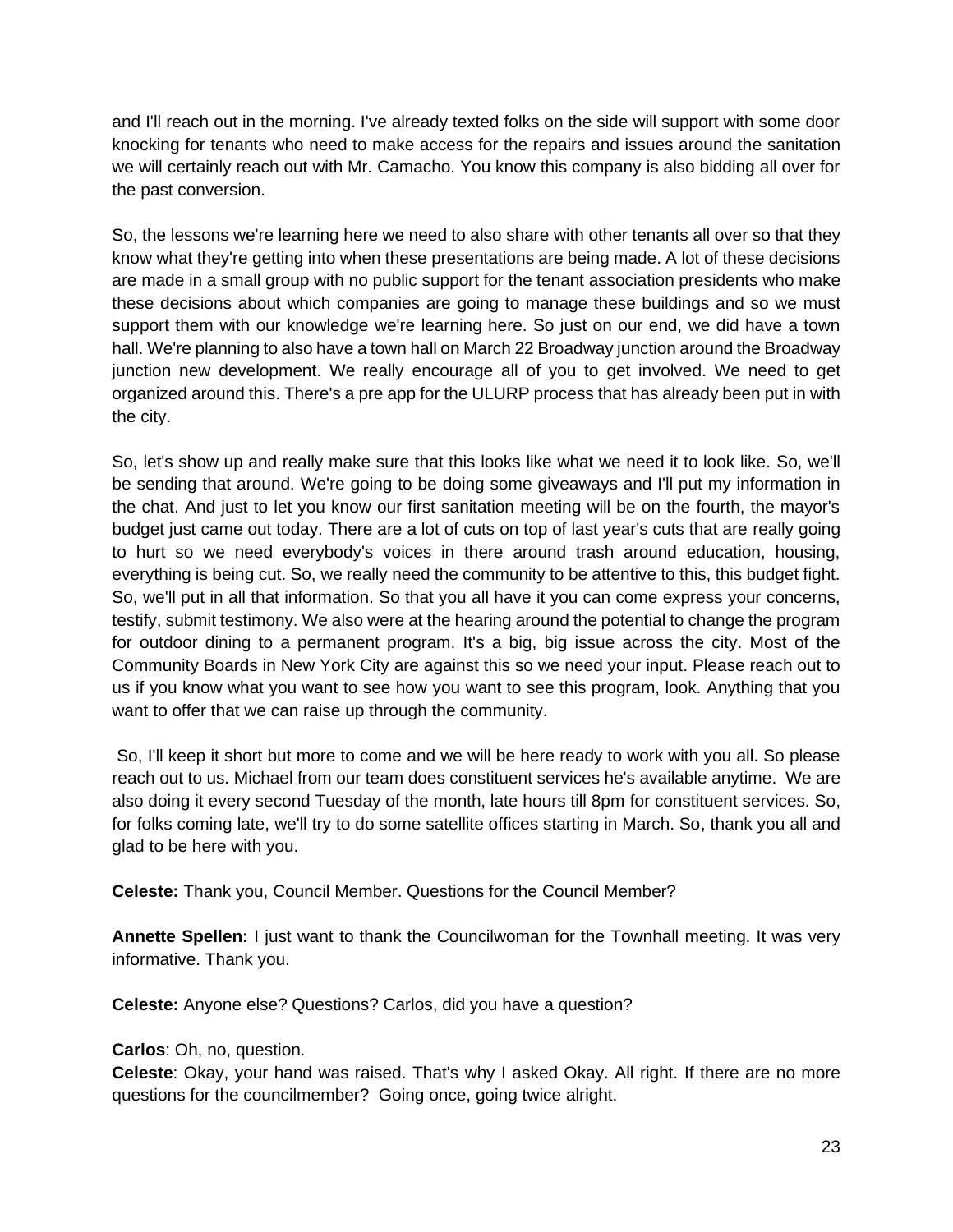#### **Introduction of Elected Officials:**

**Celeste:** Thank you for joining us this evening. All right, we'll move on now with the introduction of our elected officials. I'm pretty sure I have everyone here. If I do not call your name or your office. It's not intentional. Please just let me know in the chat. Starting with the mayor's community affairs unit. Welcome, everyone.

### Malcolm McDaniel, Mayor's Community Affairs Unit

Good evening. Community Board 4 as always, it's a pleasure to be here. My name is Malcolm McDaniel and I represent the mayor, the Honorable Mayor Eric Adams. Um, the only thing I have today was basically I'm going to share the link to the mayor's preliminary budget.

Celeste: Excuse me, Malcolm. Just name and contact info right now. Just the intro. Malcolm: I was just leaving it now in the chat. The real big thing is just I'm giving everybody the link so they can review the mayor's budget, but the Councilwoman already mentioned it, took the thunder out of it, but that's okay. Um, my direct contact is 212-676-3033 and my cell phone number is 347- 669-6683. If you have any problem that you'd like me to look into municipality wise, or any resources please reach out to me. Thank you.

## Evelyn Cruz, Congresswoman Nydia Velazquez's office

Yes. Good evening, everyone. Again, thank you for the opportunity to say hello. My office number is 718-599-3658. The office is located at 266 Broadway in Williamsburg on the corner of Havemeyer and Broadway and I will add our link. We are having limited hours in the office, but I will add the link to our office for any kind of intake or any kind of help. We're here full time to assist you. And I'm going to be jumping on another call. I want to join a school board meeting now. But I wanted to share that the congresswoman introduced two bills on gun violence last week. To see how we can help them and stop the gun violence in our community. So, I'll share that online as well. Thank you.

# Jonathan Pomboza, Brooklyn District Attorney Eric Gonzalez's office

Hi, good evening. Good evening, everyone. My name is Jonathan Pomboza, public engagement for district attorney Eric Gonzalez. Greetings from the DA. My direct line is 718-250-2817 and our action center is 718-250-2340 and we're located at 350 Jay Street in downtown Brooklyn. Thank you.

#### Evette Lopez, Assemblymember Maritza Davila's office

Hello. Hi, good evening, everyone. My name is Evette Lopez. I'm the Communications Director for Assemblywoman Maritza Davila. We are located at 249 Wilson Avenue in Brooklyn, and our contact number is 718-443-1205. Thank you.

#### Pamela Fernandez, Assemblymember Erik Dilan's office

Hi, everyone. My name is Pamela Fernandez. I'm the constituent liaison for Eric M. Dilan's office. Our office is located at 366 Cornelia Street, zip code 11237. And our phone number is 718-386- 4576. Thank you.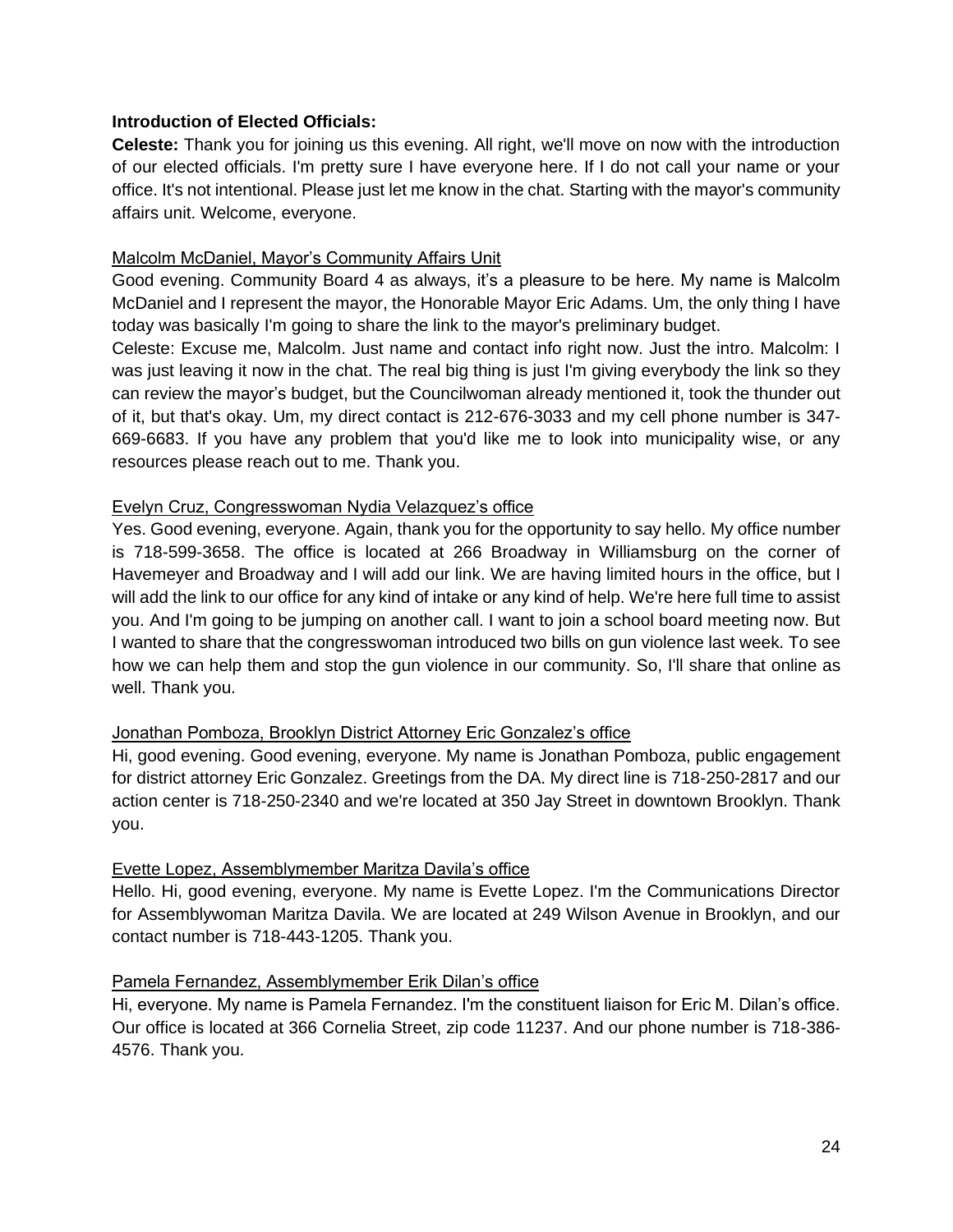**Celeste:** Thank you, folks, please keep an eye on mute. In case you need to and if folks can just drop the info that they're sharing in the chat as well. We got a request for that.

### Carlos Calzadilla, State Senator Julia Salazar's office

### **Carlos:** Yes. Hello, everyone. Good evening.

It's so great to see all of you and the incredible work CB4 does. So, I'm going to make a quick update because I must jump off the call for another call that I have but our office is open. I want to make sure everyone knows our office on 212 Evergreen Avenue, 11221. We are open. So, you can come from 10 to six. Tomorrow is the last day before we must submit our budget priority letters. So, if you know an organization or have an organization that needs some money, please send that ASAP between today and tomorrow. I'll drop all the information. In the chat. We also have masks, and we have test kits. So please also reach out to us. We want to make sure that we could distribute to any community organizations or any tenant association that needs it. And just want to click up to the senators working hard on the Good Cause Eviction bill.

We're very encouraged by several large-scale unions that have supported and the mayor has come on support events, really fighting to make sure that we can keep New Yorkers in their homes. I'm going to drop all the information in the chat please feel free to reach out to me or call the office. Thank you so much, everyone.

**Celeste:** Thank you. Again, if I missed anyone it was not intentional, please just let us know in the chat and there'll be another opportunity a little bit later today to introduce yourself and share any announcements. Next, we have introductions of CBOs and city agency representatives. I saw a few this evening again, just feels free to put anything in the chat in case I missed you.

# **Introduction of CBO and Agency Representatives:**

#### **Noel Allain, The Bushwick Starr**

Hi everyone. This is Noel Allain. I'm the artistic director at the Bushwick Starr theater. Our address is for 19 Eldert Street, that is the building that is our new home so we're not fully in that location yet but that is our address. You can send us mail there also you could send an email to me at [noel@thebushwickstarr.org](mailto:noel@thebushwickstarr.org) and I'll put that in the chat. Thank you. Mr. Camacho: Hey, Noel, how are you doing? Noel: I'm okay. Camacho. Thank you. expecting a baby any day now. Mr. Camacho: Oh boy. That's good. Celeste: All right, very exciting.

#### **Ariella Riapos, North Brooklyn Coalition Against Family Violence**

Hi, good evening. This is Ariella for the North Brooklyn Coalition. I'll drop the general email in the chat as today's going to be my last meeting representing the coalition. Yeah, I'll be around though you guys will see me. Mr. Camacho: You leaving, you got another job? Ariella: You guys will see me trust me.

**Celeste**: All right, thank you Ariella. And I don't I don't have anyone else on my list. But again, feel free to drop your info in the chat and we'll make sure you have an opportunity to speak in announcements a little bit later today.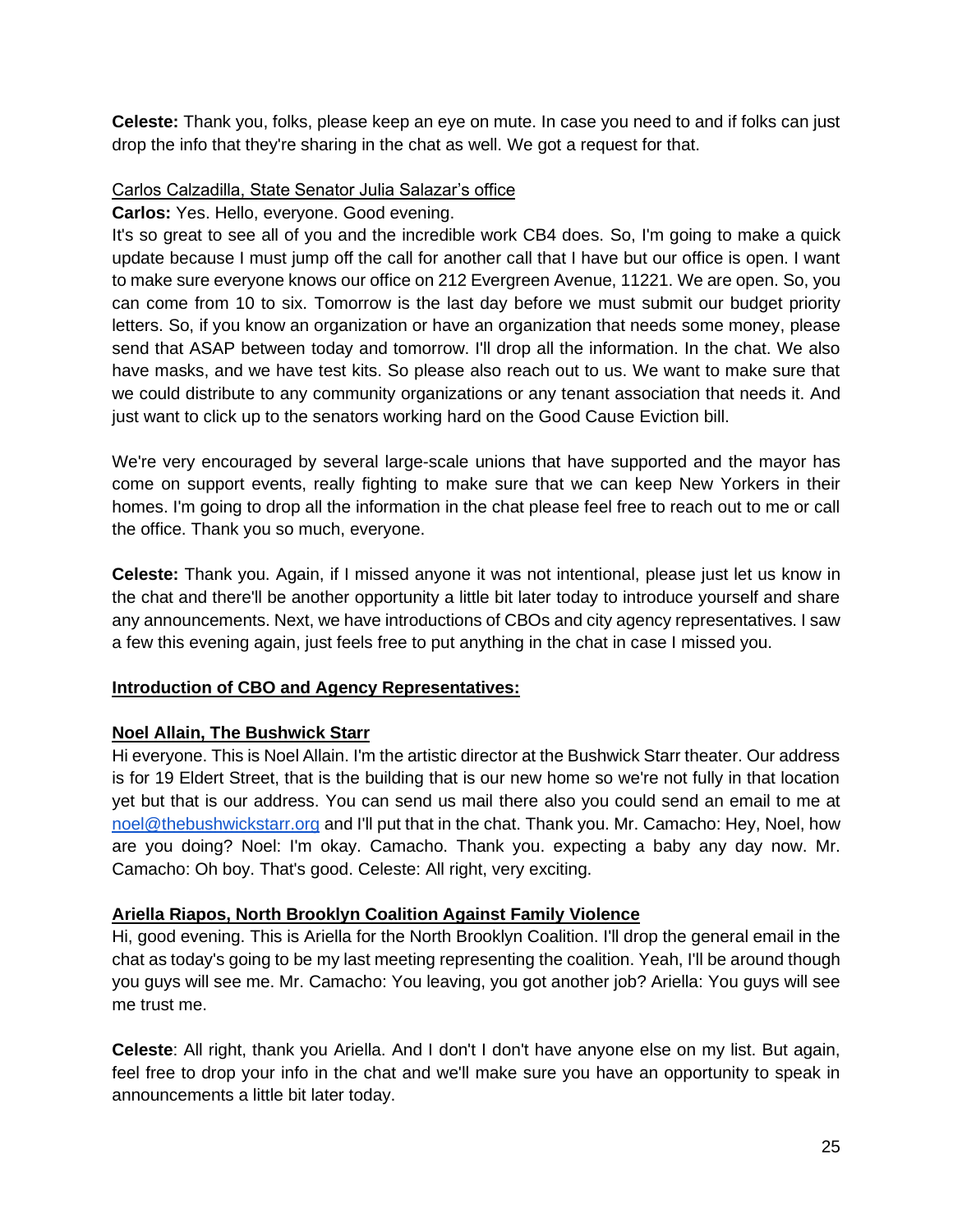And moving on now. We have the 83-precinct update. I believe we have the captain with us this evening. Captain Claxon.

**83rd Precinct Commanding Officer's Report:** Captain Claxon provided the report on behalf of Captain Sanabria.

**Captain Claxon:** Yes. Hello, good evening, CB4. How's everyone doing today? Thank you for having me. Again. I'm glad to be a part of this meeting as always. For those of you who don't know, I am Captain Sean Claxon, Executive Officer at the precinct, and I'm filling in for my commanding officer Abraham Sanabria just to report on a few of our current precinct conditions and how we are addressing them. I'll speak briefly on crime and talk a little bit on traffic safety. So, without further ado, I'll get straight into things.

Although year to date we are down in some categories of our top major seven crimes such as robberies, assaults, and burglaries, within the past 20 days we are actually up in just about all six out of our seven statistical top major seven crime categories. We're only down in felonious assaults, which to be honest, we're not down too much or down 22 this period versus 23 of last period, so it's kind of about the same as last year. But we are up in robberies and assaults this 20-day period for robberies we're up 24 versus 18. That's up six which is a percentage change of 33.3%. And burglaries we're up 27 versus 18 which is up nine increases of 50%. So, I mean, we're working on efforts to just try to get some of the crime to go down. What we're doing in regards what we just we just fortunate enough to get 15 new officers into our precinct 15 New probationary police officers and we're going to utilize them for added presence in the street, as well as you know, the dumb being that is still in training mode. But the more officers we must put out, it alleviates some of our current officers from being overloaded with radio runs, so they're not you know, they no longer would have to rush from job to job and they can just they can give the job that they're responding to more quality and a greater level of assistance and service to the community.

We also adjusted the hours of our public safety team to coincide with the times that we're seeing most of these robberies are happening. We've conducted special operations and initiatives utilizing our neighborhood coordination officers to address GLA conditions. What we what we frequently see in GLA is just if everyone can let the community know are we seeing individuals leave their vehicles unattended with the with the engine running and what happens is that you know you have you have defendants perpetrators that would come inside the vehicle will go inside vehicle and still vehicle and then this easy access you know, and the victims they think they're just wanting inside of a store or running into the school to drop their kids off real quick and it's no biggie but you know that that's been that's been the driving force of our grand larceny auto so we want to get that down. We've also scheduled extra overtime tours for some of our officers to come in on the weekends, just as an added layer of patrol, visibility, and presence. And we were assigning them also to the targeted areas.

But we see an uptick in crime. So that's some of the things that you know, I want to keep it brief because I know that the meeting has been extended with the conversations earlier. I'll touch on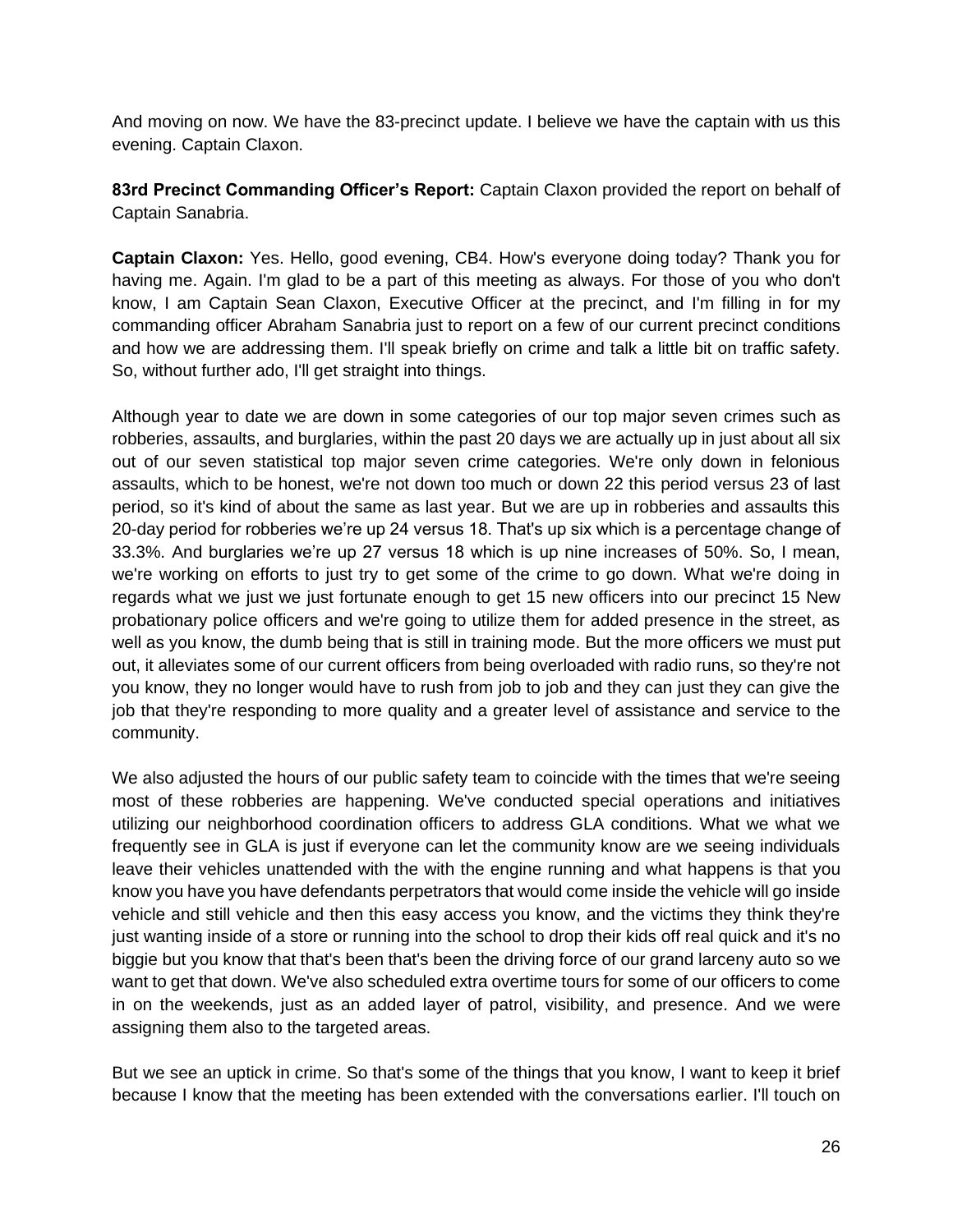traffic, in the past 20 days with down in accidents with down one on nine collisions. Versus 117 as a decrease in eight. We've seen that we have seen an increase in the number of hazardous summonses that we issued in the 20-day period as well, and year to date, what up in Hazard summonses that we've issued. But I mean we were given an added push by the officers regarding addressing traffic related conditions because right now our motto is traffic safety is public safety. So outside of issuing summonses to enforcement, we also, you know, we're pushing our officers to conduct more vehicle safety truck checkpoints at collision prone locations.

And we also have officers, not just patrol officers, but we utilize auxiliary officers or NCOs. And our special highway safety officers respond to top pedestrian collision locations to talk to pedestrians and hand out flyers and just you know, inform the public more on traffic safety and how we all could be safe.

So, that's all. If anyone has any questions, please feel free.

**Celeste:** Board members questions comments?

**Felix Ceballos:** Yes, I want to as I remember some time ago, I saw a lot of trucks going in Bushwick. I want to know if in the future we can have more checkpoints in the area.

**Captain Claxon:** Right. So right now, with checkpoints. We're focusing on areas where we have high injuries like what like Bushwick and Eastern Parkway. That's a major intersection. We get a lot of collisions. We recently had a collision on Flushing and Scott with someone you know they were critically injured. So, we push to have checkpoints in areas where it is collision prone. However, we are increasing in checkpoints. That's as I mentioned, we will be doing at minimum I want to say about nine per week, 9 to 10 per week minimum so it goes upward from 10 checkpoints but that is the name of the game at this point.

**Felix Ceballos:** Thank you.

**Captain Claxon**: You're welcome.

**Celeste:** And just to add to that Captain it would be great if the 83 Precinct would look at the board's Environmental Protection Transportation Sanitation Committee recently did a study on Bushwick Avenue, a traffic safety study in partnership with Council Land Use. It'd be great if the precinct could take a look at that and add in any other recommendations or make any special notes that we should include in those recommendations that will be going to both our council members our previous council members who made that possible to our new council members, who we hope will support it, and then of course to DOT, department of transportation for them to implement it now that we've done most of the work. So, we can send that tomorrow.

**Captain Claxon:** Yeah, so I'll look into that. I saw a question in the comment section regarding Myrtle Avenue and Broadway so well not. They didn't say Broadway, just Myrtle Avenue. But Myrtle Avenue is one of our major two ways and we were applying constant and force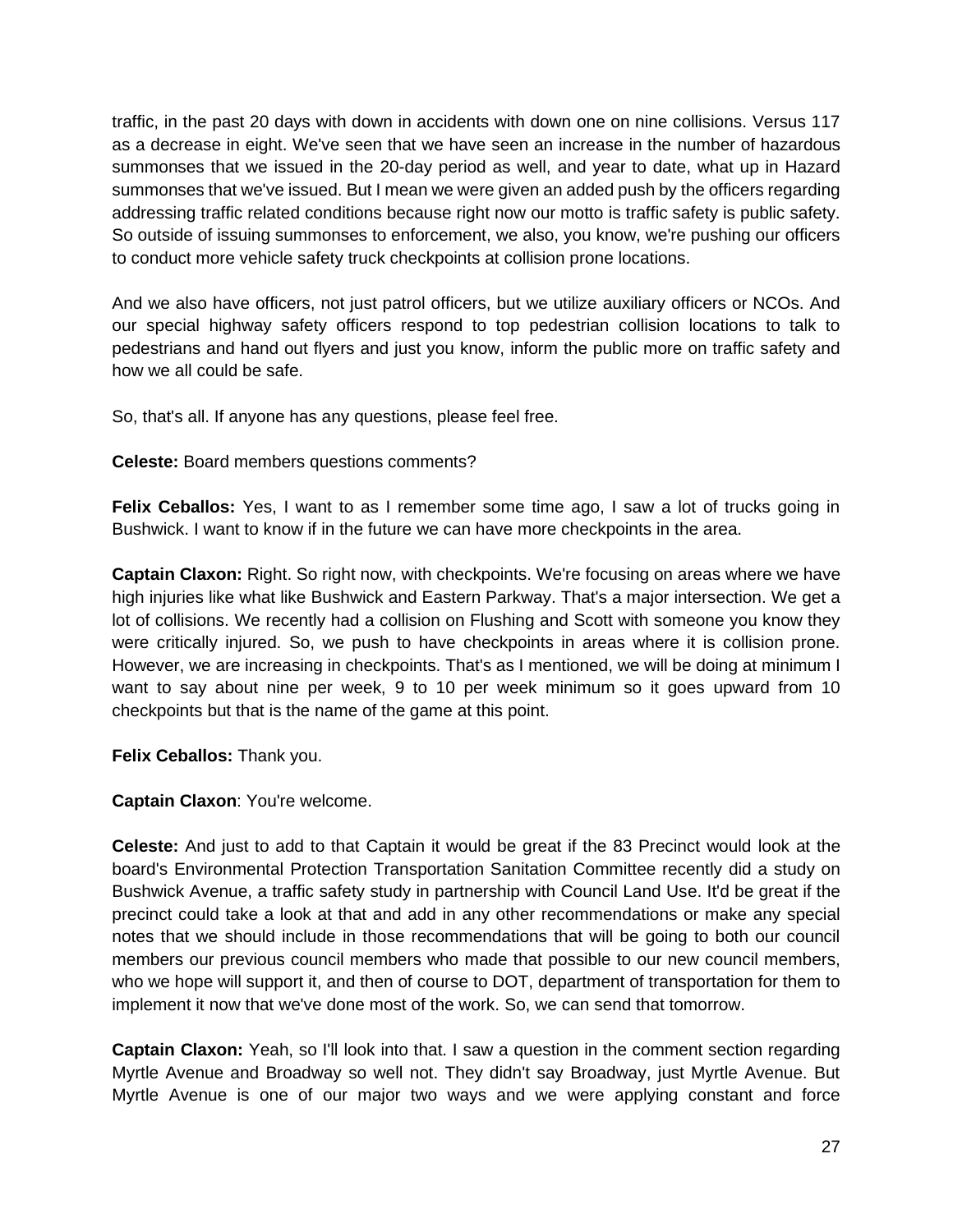enforcement, especially around Myrtle on Broadway. But, you know, we even conducted an initiative today with our NCO David, I believe, where we issued some summonses. But between Myrtle and Broadway corridor, you know, we were enforcing heavily in that area. So just be aware we continue to make efforts. I know that the Chair is Mr. Camacho. He informs us when he sees certain legal violations occurring on Broadway. And you know, we make that a priority. We do make that a priority because Myrtle is a two way with, you know, if one cause stopped and it will kill traffic for a whole lot of people. So, you know, we are enforcing it.

### **Celeste:** Any final questions, comments?

**Leo Tineo**: Good evening, sir. I'm wondering if we can address, I mean, yesterday I sat in on the meeting and it brought up something that I've been thinking about. I'm also a lieutenant in the fire department and the fire house is right down Hart Street. And thank you for your service and we've been really concerned in the past few months in the last year or so. We see a significant amount of people parked on hydrants. It's a, you know, for us, it's a danger not just for the firefighter but obviously for the city. The people that live in these buildings, every second counts when it comes to putting out a fire. We depend on that water to do that.

And you know, people don't understand. I know that it's been hard to find parking lately, but I know back in the day, everybody respected hydrants, not anymore. I'm not sure and I know why because no one's getting ticketed. You really, you know, it was brought up yesterday, and I will just sit back and listen. But you know, people said I was a safety concern, but people don't really realize how much of a danger that really is. I know that it's most of the time thankfully, we don't use it. But when it comes down to the nitty gritty, oh, we need to use that hydrant and it's blocked. It makes a huge, huge difference. One second one minute, especially when it's a family member. So, I mean, you know, I know that you say you've got some rookies out there on the job. Maybe you know, have them practice writing tickets on hydrants.

**Captain Claxon:** I appreciate your concern regarding the hydrants. I would also encourage you; I mean, we write what we see, right. And you're right that the parking situation in Brooklyn is horrible, and sometimes we try to show some discretion because, you know, it could be four o'clock. I mean, there's no, there's no right way. There's no right reason to park at a hydrant right. It can be four o'clock in the morning and someone's just been working 12-15 hours and they just can't find anything, and they do not necessarily block the hydrant. But they'll park a little too close. I would encourage you if you saw a vehicle parked in a hydrant and you can also pass this along to anyone else in the community call 311.

We'll get it and we will answer it and listen to the physical we're going to go investigate and if it's there, we have the right we don't show discretion at that point. You know, saying if someone in the community is bothered by it, then then we address it. But fire hydrants in general that that's something you know if it's blocking the hydrant, you know clearly then we do we do address those. We tried to show a little leniency if the cause is off, another rule is 15 feet. We show a little leniency if it's eight, you know, because of the parking situation in Brooklyn, but like I said, there's no there's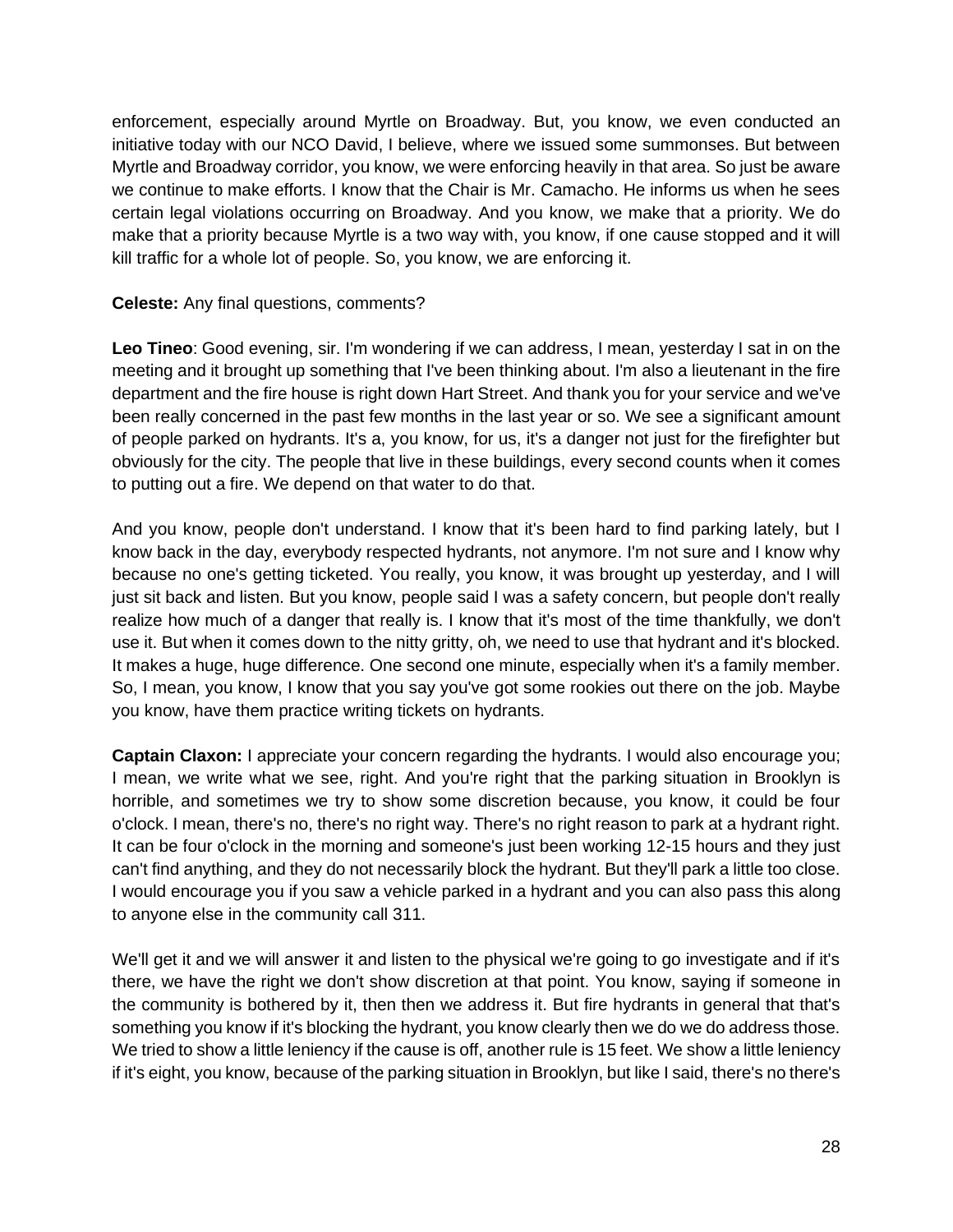no right reason to park at a hydrant. And that's something that we will continue to continue to address. Thank you.

**Celeste**: Thank you, Councilmember Nurse, then Barbara Jackson and Linda Kelly. Then we have to wrap up.

**Council Member Sandy Nurse**: Yeah, mine is very quick. I was just wondering if there was any communication or coordination yet or information coming down the pipeline around the anti-gun units that were coming to the precincts. I thought the 83rd was included. Is there any information about the rollout of that?

**Captain Claxon**: Absolutely. So, it's going to be a neighborhood safety team that's coming down the pipeline. We're set to have one. Right now, we have two public safety teams. But this is going to be like, as you said that the new unit, which will do away without public safety team who were entitled to one, and there has been talks between us and the borough, but personnel which personnel we're going to use what supervisor we're going to use, but we're waiting we're waiting on the final word from them that comes from the borough, which ultimately comes from the mayor.

So, when they give us the green light, that's when we implement it, but then also, with this special unit comes special training as well. So, I don't have a finite timeline to give when, when it's going to happen and when we're going to see those that team out in the street policing. However, it's going to take some time.

**Barbara Jackson:** Okay, as far as calling 311 yes you can call 311 will eventually go to the third goes to the precinct. So, it's not an emergency, they're not coming out quickly with the tickets at the fire hydrant so whoever owns the car moves it.

**Captain Claxon**: So, I mean, essentially, you're correct in terms of how we prioritize our jobs and where we go first. I mean, ultimately, though, you know, the point is the purpose. We do want the car to be moved. So, if the car is moved prior to us coming, yes, we couldn't issue it a summons but the outcome that we want for the hydrant not to be blocked is uh you know, that's the outcome is there, so unfortunately, we can't rush to a fire hydrant job. Like I said, we have an uptick in robberies if we get a robbery call, you know that that's something of more pressing concern and then a fire hydrant, but we will do our best to get to it as soon as we can.

**Celeste:** And is this something that traffic can assist with?

**Captain Claxon**: Absolutely. So, we have traffic enforcement agents, you know what, I'll make a note to reach out to the traffic bureau. And there are hydrants everywhere, right? It's not it's not a particular corridor that I can say, you know, I need you guys to be in this area and dress addressing fire hydrants, you know, but I can call the bureau and speak to one of the executives there and just see if they can address that concern. Parking on most fire hydrants I see people blocking fire hydrants either doing an alternate side to street in regulations, or at nighttime late at nighttime. I don't see that uptick during the daytime and then there's limited personnel and traffic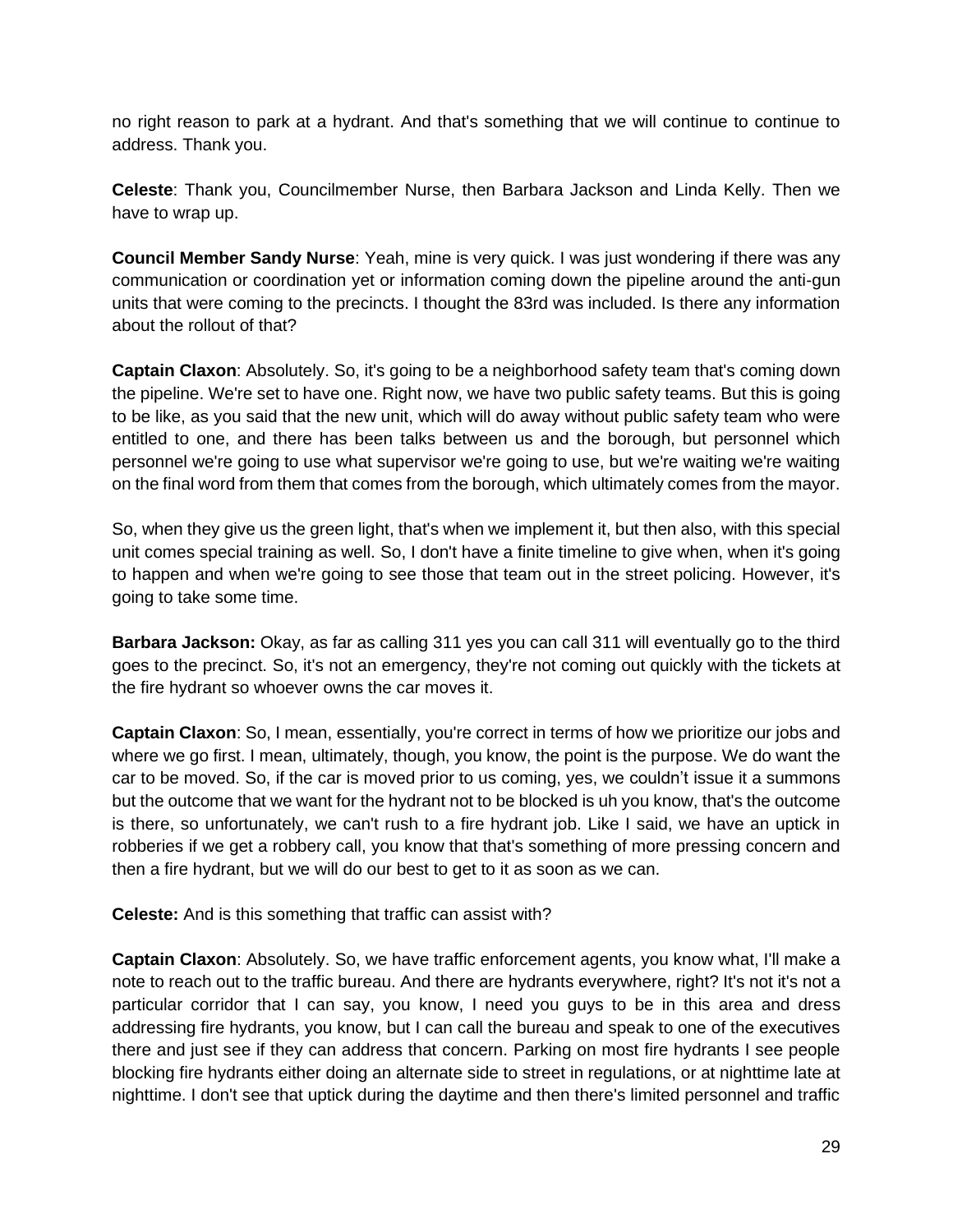safety and nighttime. So, you know, we must take that into account. You must take that into account as well. But like I said, I look to see what I can do and what more we can do to address this.

**Celeste:** Okay, we'll try to get you some specific locations. I'm sure our board members and members of the community if you please let us know. If you have any blocks that have this issue with the hydrants, please contact the board's office. And I know Ms. Kelly has been waiting patiently. Just give me one second. You should be able to unmute.

**Linda Kelly**: Okay. There was a shooting on DeKalb and Irving, somebody got shot. I believe it was Saturday or something. A week ago, or something

**Captain Claxon:** Yes. We did have a shooting recently on decal. A man was shot in his thigh. That's the background he was he was it was it was off of a dispute. Long story short, he had a dispute walking his dog and he had a dispute with another individual and then he went back home and he's hanging outside of his building. And that individual came back and fired shots at the victim, unfortunately, and we are investigating. We do have some good leads. We have some very good leads. Okay.

If anyone else has any information that could help us bring this person to justice. Feel free to give us a call or the NYPD tip line that helps or you can call the precinct.

**Linda Kelly**: I don't understand why people out you know get arrested and then they let you out divert to go out with other than bail and they let you out you commit another crime. They let you out again. I mean, come on. Somebody's got to do something about that.

**Captain Claxon**: That's beyond my role.

**Linda Kelly**: I know. But okay. All right. Thank you.

**Jo-Ena Bennett**: Yeah. I was just wondering, you know, since we have Councilwoman Nurse on the line, and we have two major agencies, the FDNY and NYPD and we're talking about parking at fire hydrants. I'm just wondering if there is a possibility of enabling our fire department to issue tickets when they see cars parked at fire hydrants? It impedes their job, it's an endangerment to the community. And when they seize continue, call the fire department say okay, they're going to go out and write a ticket on that hydrant. So, I just wonder, is it possible to have a possible solution to the problem?

**Celeste:** That's a conversation to have offline just because we have limited time, but we can. Jo-Ena: Those parties just happened to be here and yes, that's another conversation for another time. But those people happen to be here, and I thought, that's a possible solution maybe to consider.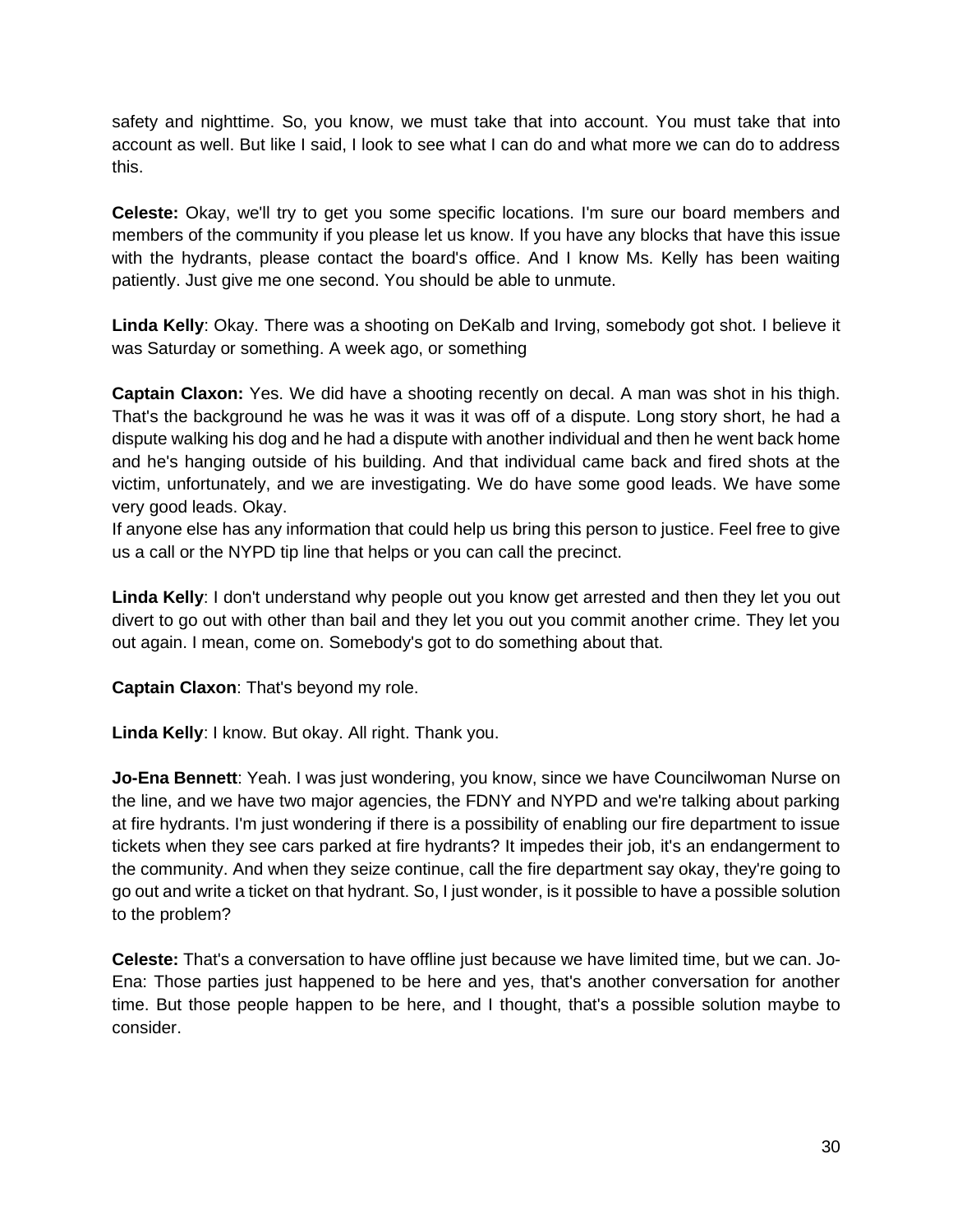**Celeste:** That's great to put it on their radar. So, we can absolutely follow up on that. Thank you, Ms. Bennett. So, if there are no other questions here, thank you, Captain, for joining us. We still have half an agenda. And now that concludes the entirety of the chairperson's report.

# **5) District Manager's Report**

**Celeste:** And next we have the district manager's report, which is my report. And I know I've given everyone a break the past two months, but I do have to summarize a few things that have happened under my report. I will try to be as brief as possible.

So good evening, everyone Happy belated MLK and Valentine's Days, and then I'll go ahead and summarize the meetings that I've attended. I'm just going to give a little bit of information about the meetings themselves. The end of January, I had a call with Laura Bell from Salesforce. Some may be familiar with this regarding a community board customer relation management tool as a project. The city council has something called CouncilStat. The community boards and apparently Borough Hall do not have any type of software platform. I'm sure some boards have managed to come up with their own system.

I know many have used Excel sheets, some of us have even used Airtable. But prior to the pandemic, I spent some time talking to Salesforce to see if they would be able to build out something more formal, and they were checking in now that we're in a different period post pandemic or moving away from the beginning of it they wanted to know if that was still something of interest and I suggested they contact Borough Hall and I also let my colleagues in Brooklyn know about it.

We also spoke with the Mayor's Office of contract services also known as MOCs regarding a platform called PASSPort. We must learn PASSPort in the board's office specifically to be able to purchase a water cooler. I bring this up because this is another example of how with limited staff, we must adapt and be able to get the things that we need. And this is something where all staff must learn how to use this system. It does take time; you know it is online and it's not without its challenges. I know colleagues across the borough have experienced issues with PASSPort and before our liaison from the Department of Information Technology and Telecommunications left the agency

I was able to determine that there are some internal framework issues that make it challenging as well. And I'll leave that there. The short version of this is that it's very complicated for something that we need to do something so simple with. That's an example of how we always face challenges in the board's office for something very straightforward. They make it very complicated for us to do it.

And then a few more examples of folks that we speak to or that I specifically speak to throughout the month, I spoke with an urban planner named Tess regarding community engagement in the city. She wanted to know a little bit about how we interface with folks and she's working on her own private research project. I also checked in with Bishop Perryman. Their church is over on Cooper Street and Wilson Avenue, and we were talking a little bit about food pantry supply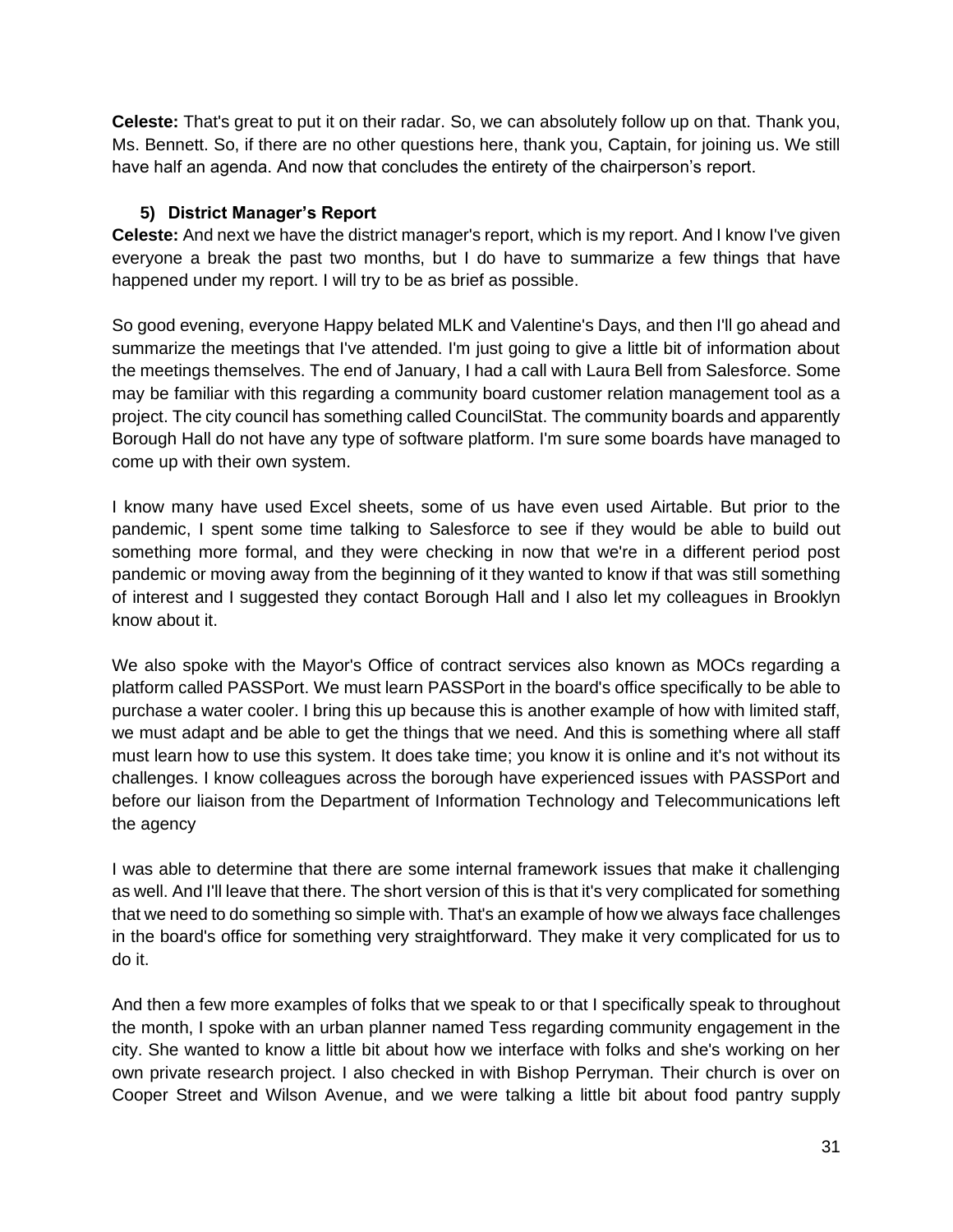options. They will continue to have the farmers market this year with RiseBoro. They're very excited, and they've also taken measures to deal with a very serious rat or rodent infestation problem that was stemming from a nearby property.

On Monday, January 24. I was very happy to attend Dr. Julie Dent's Retirement Celebration Planning Committee meeting. Folks that know Dr. Dent–her retirement celebration was postponed due to the pandemic. I'm happy to announce that we have a new date. I don't remember the specific date but it's the end of April. As soon as we get that information, we will absolutely share that with the board and with the community. And then Mr. Camacho already spoke on this. And oh, the district office committee meeting. There were a few items that were not touched on, so I must mention them because there is one recommendation from the committee this evening. For board member attendance Mr. Camacho mentioned it in his report.

There were some letters sent in October for three or more unexcused absences, those board members were Louisa Chan, Cheryl Jones, Marcus Austin, Odolph Wright, Andrew Choi and Luisa Jose Olea. For the most part, everyone's attendance improved. Regarding Mr. Wright, the committee did have a discussion and as opposed to, taking any action as per the board's bylaws, the committee made a recommendation for me to reach out to Borough Hall to explain Mr. Wright's situation. I sent them an email describing the health challenges he's had in the past year. I also mentioned that because he's their appointee, and he's not up for renewal until next year, if they can check in with him to determine, you know, for themselves his plans because he only verbally indicated to us that he doesn't plan to return to the board at this time, then that would be the better way. We want to honor and, you know, remember him, you know, for his services for many years and the committee felt that that would be appropriate.

So, we're waiting for a response from Borough Hall, but we know that they're going to, you know, do the right thing, and make sure that Mr. Wright's service isn't tarnished because he's been trying to recuperate.

And there were more letters sent in January for attendance, including Carlos Feliciano, Egaudy Gomez, Christopher Graham, Zulma Novoa. Acire Polight, and Vernedeaner Shell. We've heard back from some board members; we haven't heard back from all of them. We know it's very challenging at times to attend the meetings. And so, we want to be able to work with you. Please just let us know when you need to be excused. Also, so let us know if there are things that come up. You have to prioritize you, your family, you know, the board will always be here, you know, so even if you have to take a break, just let us know, and we'll find a way to make it work.

And there was one recommendation that I will get to later under recommendations for removal. And let's see, I think there was one more item, if I'm not mistaken from this report, perhaps not. So that concludes the District Office Report, back to my report.

Just give me one second. On Thursday, February 3, there was a sanitation working group meeting. It's an exciting time. We have folks that are getting more involved and those that participated in our best meeting yet. We were joined by Diana Reyna as a consultant who's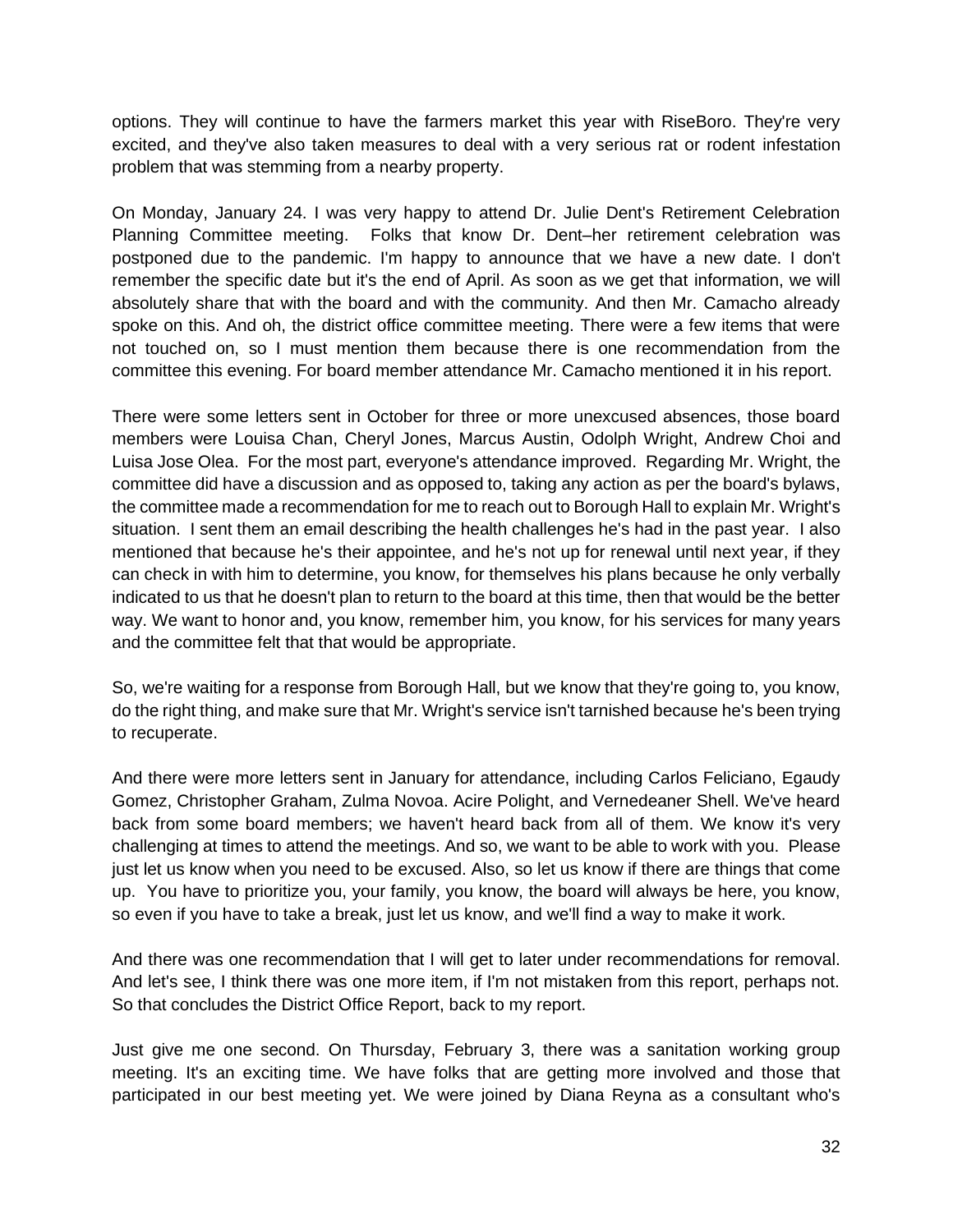working with the group to come up with a report and with the board's Sanitation Committee. She was joined by James O'Brien, who was potentially going to be helping with a survey. We decided that it doesn't make sense to pursue the survey at this time, given our timeline and capacity.

However, we're happy to have made that connection. And then of course, Mr. Camacho mentioned our pop-up event at RiseBoro. Just want to give a shout out to the Department of Health, NYC Health and Hospitals to Kim for going out from the board's office to everyone who made that event a success. Thank you so much. And then to specify a little bit more about what's happening in Green Central North Park, Mr. Camacho spoke on it. But specifically, there are folks that are using the field that the kids use when they play in the spring for their dogs. This has led to several different altercations with the parks department. They stepped up enforcement. But if folks are familiar with the park, there's like a fence that's the shape of an S that's open on both sides so folks can literally go in and out of the field whenever they want. We have asked that they close off the field only for permitted use to avoid some of the issues and the burdens that we're seeing both with folks and the interpersonal issues but also with the holes in the fields. Of course, you know, pet waste on the field, etc.

And the council member did commit to funding that. Councilmember Gutierrez and Parks are currently exploring their options. And I also had a call with Debbie Holloway from the Bushwick Free Store. Some of you may have noticed that there's a free store on the corner by Maria Hernandez. They are not technically allowed to operate there but they've been doing it as a form of mutual aid for the community. They are looking into spaces where they can operate legally. Unfortunately, neither Parks nor the mayor's office was able to accommodate them with permits to be in that specific location because they do not meet the criteria to be eligible to get the permit so folks can help them out. I'm happy to connect you.

And on Wednesday, February 9, I spoke with Sarah Goldwyn from City Planning Coordination. These are the folks that help every year with the board's statement of community district needs. I touched base with her on one of the projects we worked on for the first-time last year and hope to continue those conversations to make it better and there's always more to say. However, I will conclude my report there. I know it's a lot of information. Thank you, everyone, for your patience. And I'll take any questions and comments now if there are any. All right, I see no.

**Gladys Puglla:** Oh, so I will tell you good luck with PASSPort. It's a very hard program and they're trying to make it better but since it's a brand-new program, just I'm going to tell you, whoever's going to take the training, to bring a notebook just for that and write everything down that you hear. Just write it down because you're going to be the guide not to be useful for you when you're in that role. So, you don't have to go back because they are very tied up with the messages. They're not answering the help desk and just bring out everything that you need to write and just to clear your notes. So, then you could go back and do this program because this program is very hard for newcomers.

**Celeste:** Thank you, Gladys and I think we got very lucky. The liaison who I worked with to set up our PASSPort account was very helpful. We get questions for review. All the time. I don't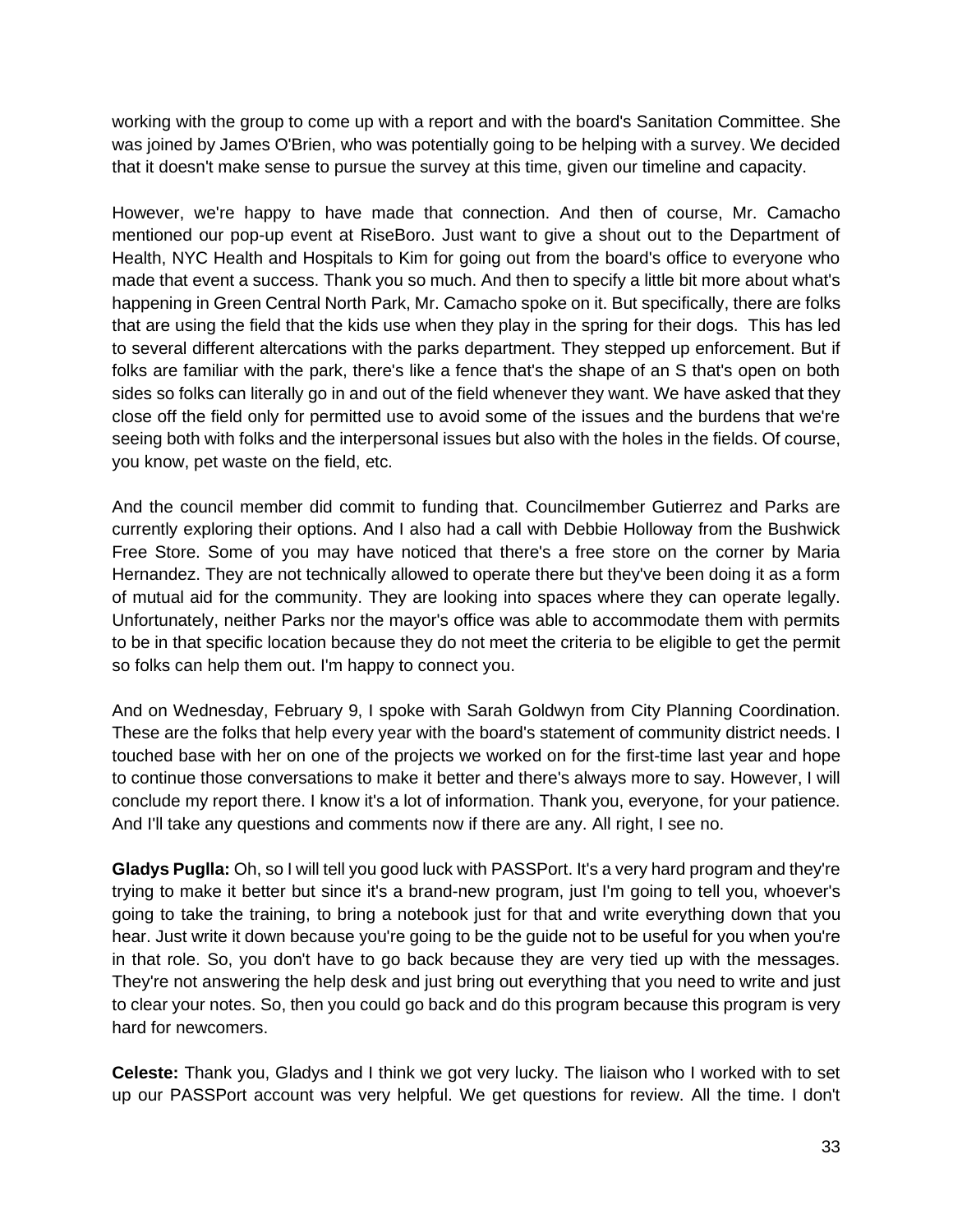always write reviews unless someone really compelled me to write one. She was so helpful. I wrote a review and I said that she should be acknowledged for being helpful because it's very rare in city government for someone to answer and be helpful. We have some great liaisons. So, we always want to acknowledge when they do a great job, because we want to see that more and more. And then just a quick comment from the chat. Noel from the Bushwick Starr mentioned that they're going to be hosting the free store on Thursdays, so it seems like they have one home. If we can get them a different home as well for other days. I think that that would be great. I even mentioned that they may want to connect with Latinos Americanos Unidos. It just depends on where they are and of course the folks that they speak to that someone else has something. All right. Hearing no other questions. Seeing no other comments. We will move on now to our committee reports.

# **6) Committee Reports**

**Celeste:** We only have two this evening and we'll start with housing and Land Use, and I know one of your items was already presented. So, we don't have to really speak on that in detail. But we have the whole other meeting. And to summarize.

# **Housing and Land Use - Anne Guiney**

We had a busy month, and we had a meeting on January 25. Where the public hearing item today was presented. So, Nasheet Rumy and lead voice from the Department for the Aging as well as John Kosa from DCAS and then also somebody from DEP presented about renewing this lease for the Senior Center. As everybody I think most people hopefully were there for the public hearing, but we did ask them to come before but really, we just had questions about the length of 20 years, and some promised upgrades to the space. And would they be able to continue to accommodate all the seniors during the upgrades and they committed? Yes, they would be able to? It seems like there had been a lease renewal five years ago, where the owners had come before us.

So, we had some questions about why that was such a short lease renewal. And it turns out that I think that the city was, as we understood it, the city was using that as leverage to get some upgrades to happen because those upgrades had not happened. So basically, after talking with the owners, talking with the city, and then there were some RiseBoro representatives there as well, I believe I don't have the name right now. But they were comfortable supporting this lease renewal because we know how important this community center is to the seniors and many families in this community. That was two days later.

I met with Camacho and Celeste, and we met with a Blue Sea Development, which is the development or part of the development team behind the seniors first project on lending and between Linden Street and Grove Street on Wilson Avenue. This is a project that came before the Housing and Land Use Committee and the full board. I would say what was in 2018. Is that correct? Mr. Camacho.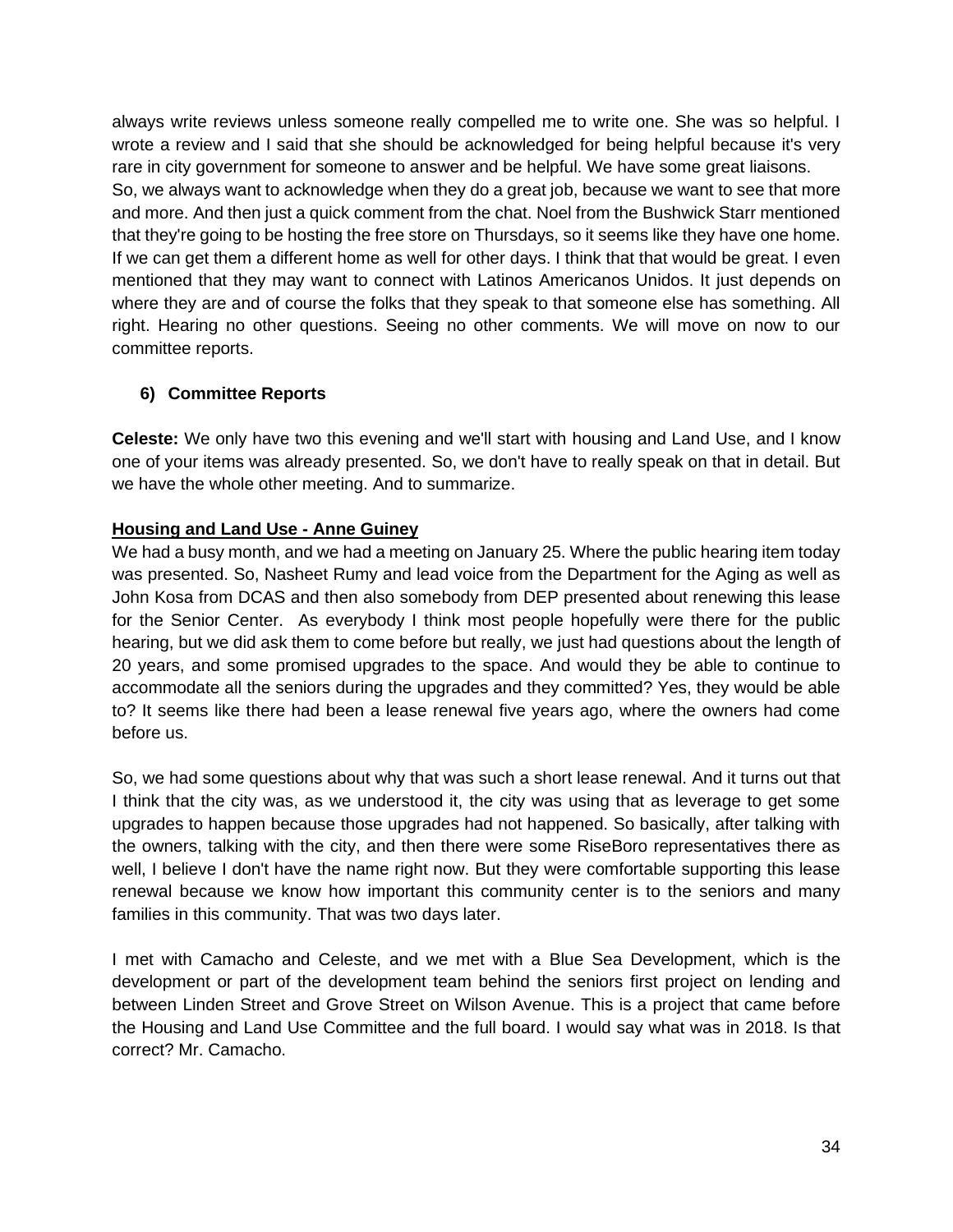And it's basically the City NYCHA was trying to find more spots for senior housing. This is in that parking lot; I think many of you will be familiar. It's honestly like half a block away from where we all meet, or we used to meet, in the pre-pandemic times. And it is a 13-story building. I believe it is within 152 units of senior housing, all of which is I'll find that the numbers break down but it's everything is below 50% AMI. A fair amount of it is Section 8, and I believe it is 20% set aside for the formerly homeless.

So, the numbers do seem to pencil out anyway, all of which is to say they wanted to have a 2000 square foot community space on the ground floor. HPD Housing Preservation and Development is asking them to find a paying tenant for they said that based on their community outreach to people in Bushwick. They want to have it be a flexible, free space for community groups. We had a lot of questions about that. And what that meant was that there's a lot of technical background on it, but it is basically they would like it to be administered by JASA, which is the organization that is going to be providing the supportive services on site for the seniors.

Anyway, for these 150 plus units, and we asked them for a lot of clarification on what they did follow up a day or two later and share that. But they said we're on a tight schedule as we need a letter from the Community Board, and we said we the three of us are not able to give you that letter. We need to bring it before the Housing and Land Use Committee and then before you know the full board, which we're doing now. So, we then followed up with a special meeting on Thursday, February 10, we're basically this same team that came and presented to the Housing and Land Use Committee and I appreciate everybody on HLU, who's willing and able to come to this special meeting.

So, I'm sorry, just one more thing in the February 25 meeting. There was some other stuff that came up. The 1320 Gates Communities Resist is a community lawyers' organization that supports a lot of people in our community. And Councilmember Nurse and a bunch of other people worked on cleaning up the basement at 1320 Gates and Communities Resist had filed a lawsuit against RiseBoro who the management is so I followed up the next day because I didn't as that was happening I just learned about it was the same day as our meeting.

I followed up with Kevin Worthington the next day to get a better sense of what was going on. Perhaps councilmember Nurse if that's something if you could give us a super short update on that, and then, what I would like to do is just wrap this up and perhaps if it's okay, after I finish this report, you can give us that update. So, on February 10, we basically had this special meeting for the seniors first project, they presented everything. Basically, what they're asking us is for a letter in support of having a zero-cost community space administered by JASA that is available to for nonprofit making efforts or organization so for example, it you could be we asked it could be community organization, it could be the community board, it could be a softball league, it could be a mutual aid organization, it could potentially be a free store. It could be there if you're not trying to make money or have a birthday party for yourself. This you would potentially be able to have an event in this space is 2000 square feet. If HPD does not go for it, they will move the Super S unit down there and then they will create two other units.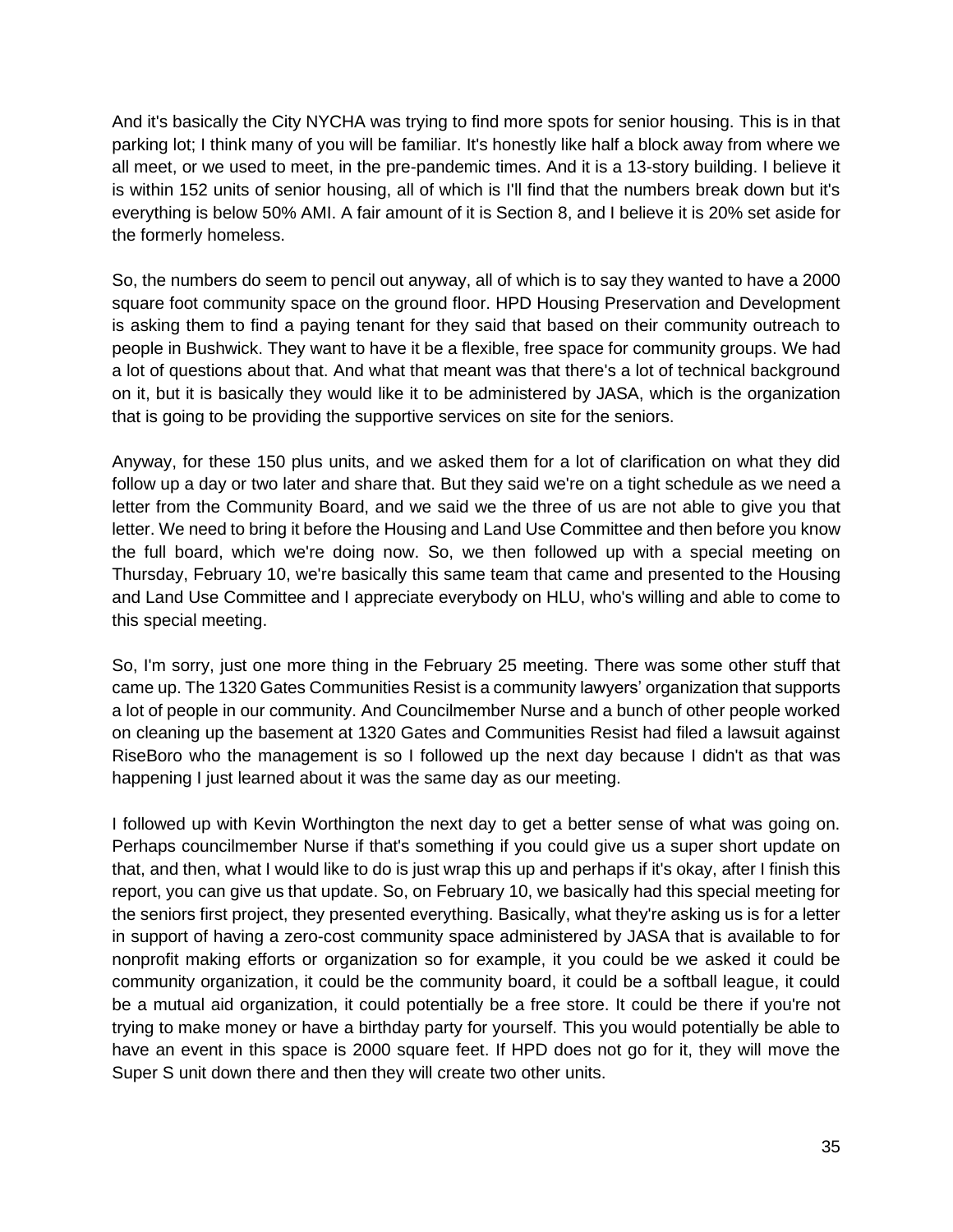Two additional units of senior housing above so we went back and forth quite a bit. We asked them a lot of questions and then ultimately, the housing and land use committee voted to support them to go for with a letter in support. It sounds like HPD has not done this before. So, it may not happen. But based on a lot of things that we hear at the Community Board, we felt like this is something that a flexible space in the community that could be sort of quote unquote rented for free by a range of different community organizations seemed like a good idea. So that is my full report. Councilmember Nurse, if you would be able to give us a brief update on 1328 Gates, that would be amazing.

**Council Member Sandy Nurse:** Thank you. Yeah, I'll try to be super short. We did an action over there with Communities Resist there was a long standing issue with RiseBoro the property right out it went to a seven eight process is being held by neighborhoods Restore is and it will eventually be moved into Risborough's portfolio they're supposed to be maintaining the building the tenants were complaining that there's been no cleaning, no maintenance, a lot of just a year, a couple years of issues with lack of response.

So, we did the action to ultimately request that RiseBoro come to the table with their renovation plans. You know the building is over 100 years old. It's falling apart structurally. It needs a total renovation, gut renovation. It's wood beams and the floors have been named. It's just that it's 100 years over 100 years old building.

Then concern that there has not been clear communication about where they're going to when they're going to be relocated. What is the actual renovation plan? What is the layout of the building for when they return? None of that had been communicated to them over a very long period, which was creating a lot of anxiety and stress. So, we ultimately had a meeting immediately about a week out with the tenants of RiseBoro. A bunch of people from RiseBoro Neighbors Restore, Assemblywoman Davila, were there and we came up with an action plan. We're going to be meeting next month.

We're going to, moving forward, have a monthly meeting and check in. Communities Resist is going to be working to set up a time for the architect to sit with the family to go over the layout that they need to accommodate all of the people living in that building. And then the second meeting that we'll have next month is about the rent structure. So, when they come back, you know RiseBoro has committed to that. Rent Stabilization being in there with the gut with the gut, structural gut project, the way that kicks in the department of building new codes and some of the restructuring of the rent that needs to really be communicated clearly to the tenants so that they know what they're fully signing on to. So, we now have a system of communication moving forward for a monthly meeting. If the architects and neighborhood stores are, they're going to be working with the tenants to make sure that there are acceptable renovation layouts for those families so that no one is displaced. That is the very short of it.

**Anne Guiney:** Thank you, I know it is a super complex situation. So, I appreciate you sharing that information. And if it makes sense. CB4 HLU can be a part of those conversations. Absolutely.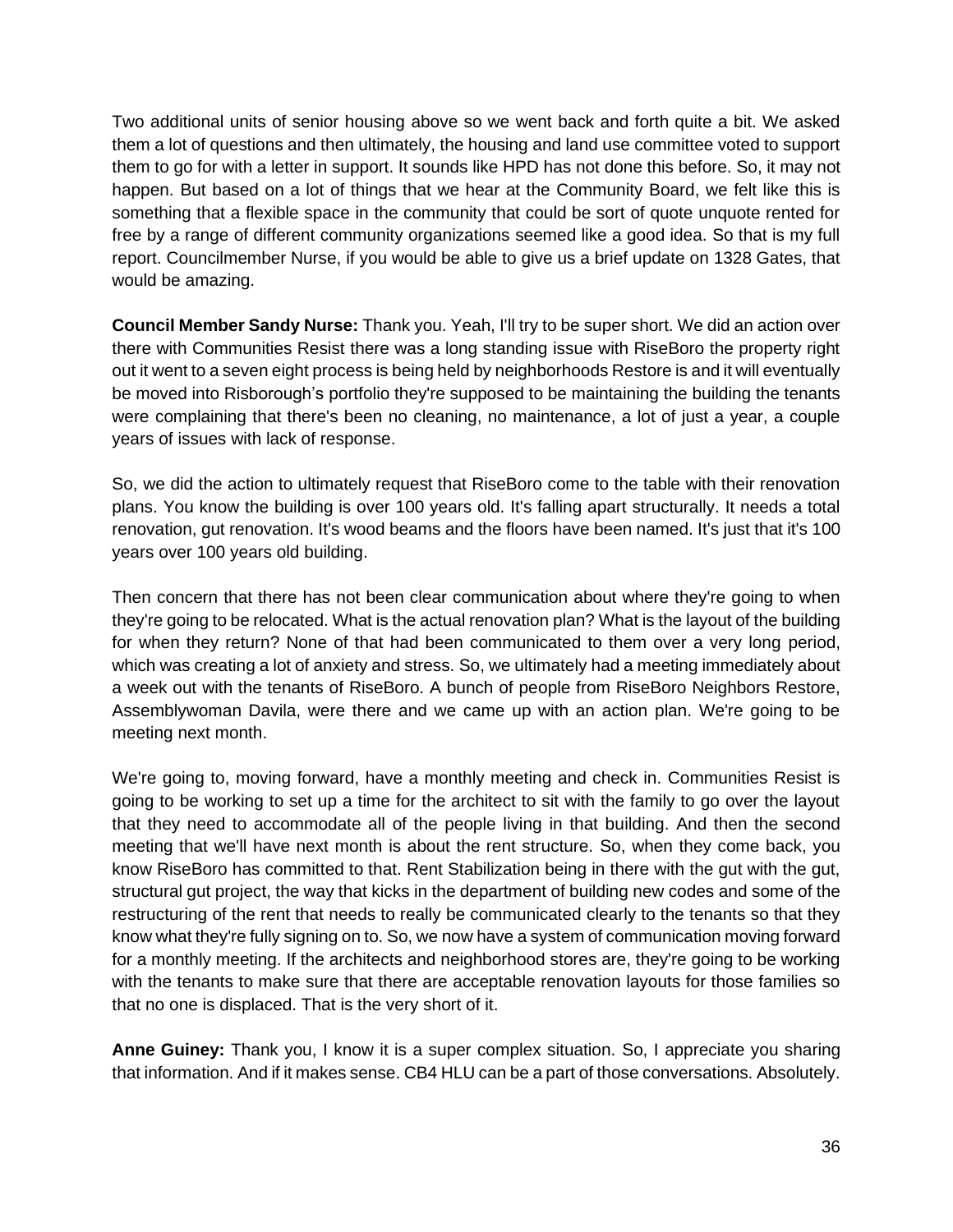**CM Nurse:** Yeah, if you don't need us to, but I think it's at all I think the more eyes the merrier. This is not the only building that is coming up around this. So, I will include you in the meeting. I can loop you into the thread that's happening.

**Mr. Camacho:** I also want to thank you because I saw you getting dirty and cleaning up the building. I saw you!!!

**Councilmember Nurse:** It was horrific down there. I want to thank people that deserve those conditions. Nobody deserves to live like this right? That's right. Thank you.

**Anne:** So, thank you so much, Councilmember Nurse, and yeah, so the HLU Committee's recommendation to support both the 20-year lease for the senior center and then also to send a support this letter to HPD about a zero-cost flexible community space. Those will be in the recommendation section of the meeting at the end of this meeting.

**Celeste** Thank you everybody, but if there are any questions, I don't want to move on before everyone has a chance to ask questions. Going once, going twice. I must ask for any questions from the board and the public. Specifically for our audit. We're in compliance. All right. Okay, hearing none, seeing none in the chat or the Q&A. We'll move on.

#### **Economic Development + Permits and Licenses - Melissa Carrera**

Melissa was excused from the meeting. Kimberly Maldonado, the CB4 liaison, provided an overview of the report on her behalf.

**Celeste:** Thank you and alright, and next we have our Economic Development and Permits and Licenses Committee meeting. Kim, are you able to summarize?

**Kim:** Okay, it's my first time doing it, so just bear with me. So, for the committee meeting on Tuesday, the committee received four applications that were invited. The first two are new applications, which is March 29. Holding LLC that's located on 29 Locust Street. These owners have lived in Bushwick for 17 years. They're basically opening a bar with a limited food menu and opportunity for live music and DJ.

The owners did reach out to tenants and the neighbors around the business, and they received 11 letters of support as well as 20 signatures in a petition. The PLC chairperson did recommend that the establishment reach out to local nonprofits and the 83rd present as well. Their intended sales of alcohol hours were seven days a week Monday through Friday 2pm to 4am. Saturday from 12pm to 4pm. And Sunday from 12 to 12pm to 12am. The owners have made they're in the process of implementing sound proofing recommendations and the PLC chairperson as well as Mr. Camacho did express some concerns about the hours of operation and they suggested the establishment close at 2am. Monday through Wednesday, which they did agree to, as well as the chairperson encouraged the owners to hire locally and provide us with any job postings that they have in the future.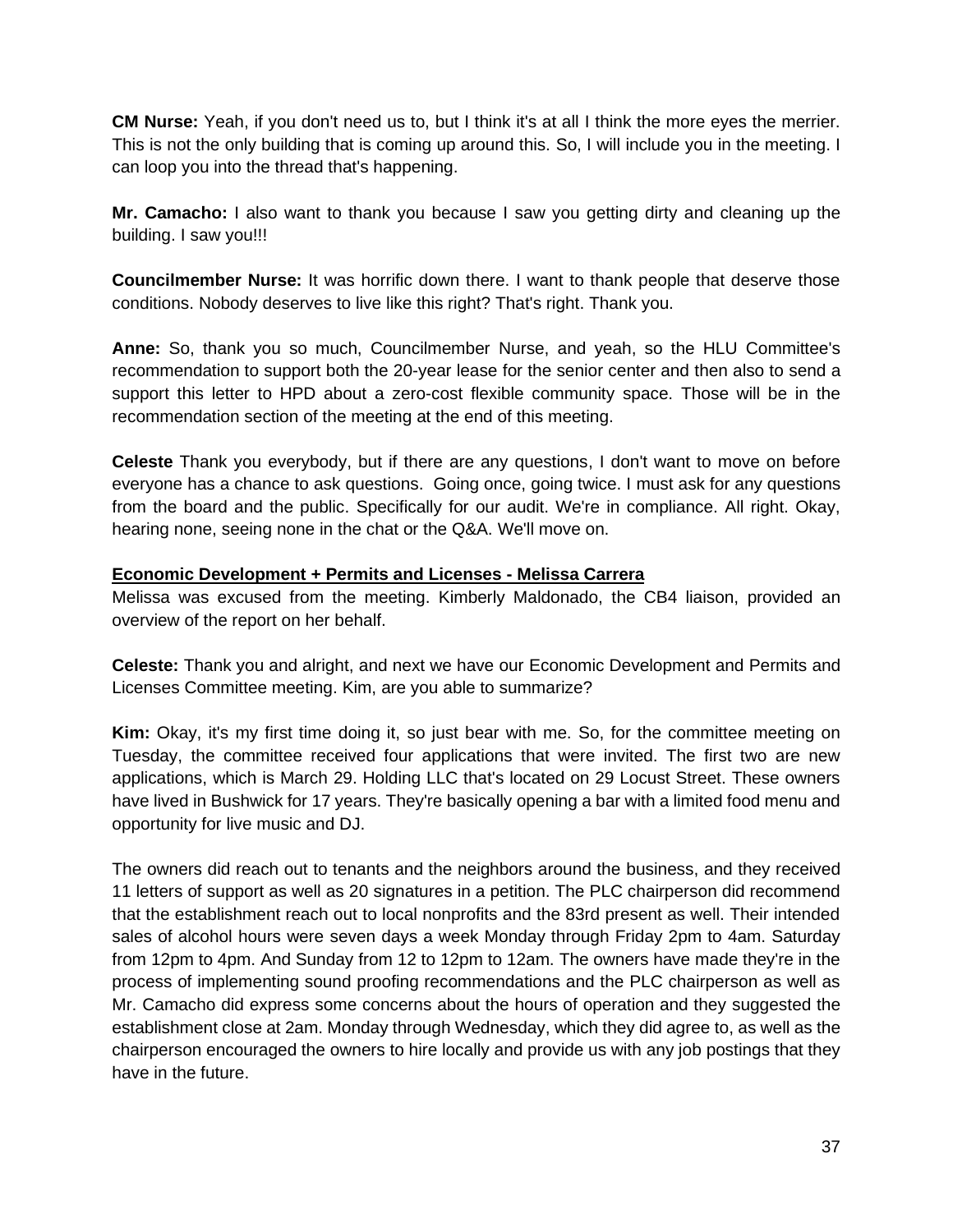For the second new application that was Casa del Sabor that's located on 40 I'm sorry, 446 Wilson Avenue. And this establishment has been functioning already as a Spanish restaurant. And the owners are applying for a full liquor license to increase revenue. They have conducted outreach with the public school that is across the street, and they received a letter of support from the assistant principal and the PLC chairperson suggested that further outreach be conducted. Their intended sales. Sales of alcohol hours were seven days a week Monday through Thursday 7am to 12pm. Friday through Saturday 7am to 2am and Sundays 9am to 10pm and the third establishment was Wycoff beer garden LLC 33 Wyckoff Avenue and they were invited to the meeting to provide just basically updates on what improvements were made since there was a residential complaints in the past the owner did explain that the communication with the community and businesses has improved their sound system is also being updated. And they are in the process of determining whether they're going to be closing the establishment earlier.

There's intended sales of alcohol remain the same, which is seven days a week Monday through Thursday 5pm to 11pm. Friday through Sunday from 12pm to 11pm. And sorry, the PRC chairperson also suggested that they reach out to the Arts Cultural technology committee chairperson, and they are following the stipulations. The last establishment, which is Wilson Avenue, LLC gold sounds located on 44 Wilson Avenue, they're a renewal applicant, and they were invited because they received a few complaints 39 complaints, 39 311 complaints in 2021. We reached out to the 83rd precinct about it and the complaints mainly were regarding noise emanating from the outside.

So, we did speak with the owner, and he did say that he retrained their staff, the security to enforce the noise limit, and he's currently doing soundproofing to the system to their sound system. They invested more in the outdoor space to minimize the noise and he has been in communication with the neighbors. Their sales of alcohol hours were seven days a week Monday through Sunday from 4pm to 3am.

And the committee chairperson requested that the establishment close their outdoor area by 11 o'clock which they did agree to and as well as they made this suggestion of well in enforcing the stipulation of no alcohol that past 12pm On Sundays, which they did agree to as well. And the committee didn't make recommendations for that meeting. So, the recommendations were to approve for bar holdings LLC, as well as Casa del Sabor and voted to approve the renewal establishments which were Wycoff beer garden and 44 Wilson Avenue. Gold Sounds and that's basically wrapped up. Very nice. Thank you.

#### **Mr. Camacho**: Great job. Great job. Thank you.

**Celeste:** Just a question. For clarification on 44 Wilson Avenue. What are the hours that the committee recommended? I'm just pulling that up. Sorry. For 44 Wilson Avenue, the hours will be Monday through sorry. Yeah, so Monday through Thursday would be from 4pm to 3am. And then Saturdays and Sundays their hours were Monday through Saturday from 4pm to 3am and Sundays there. The stipulation is no alcohol past 12pm. Okay.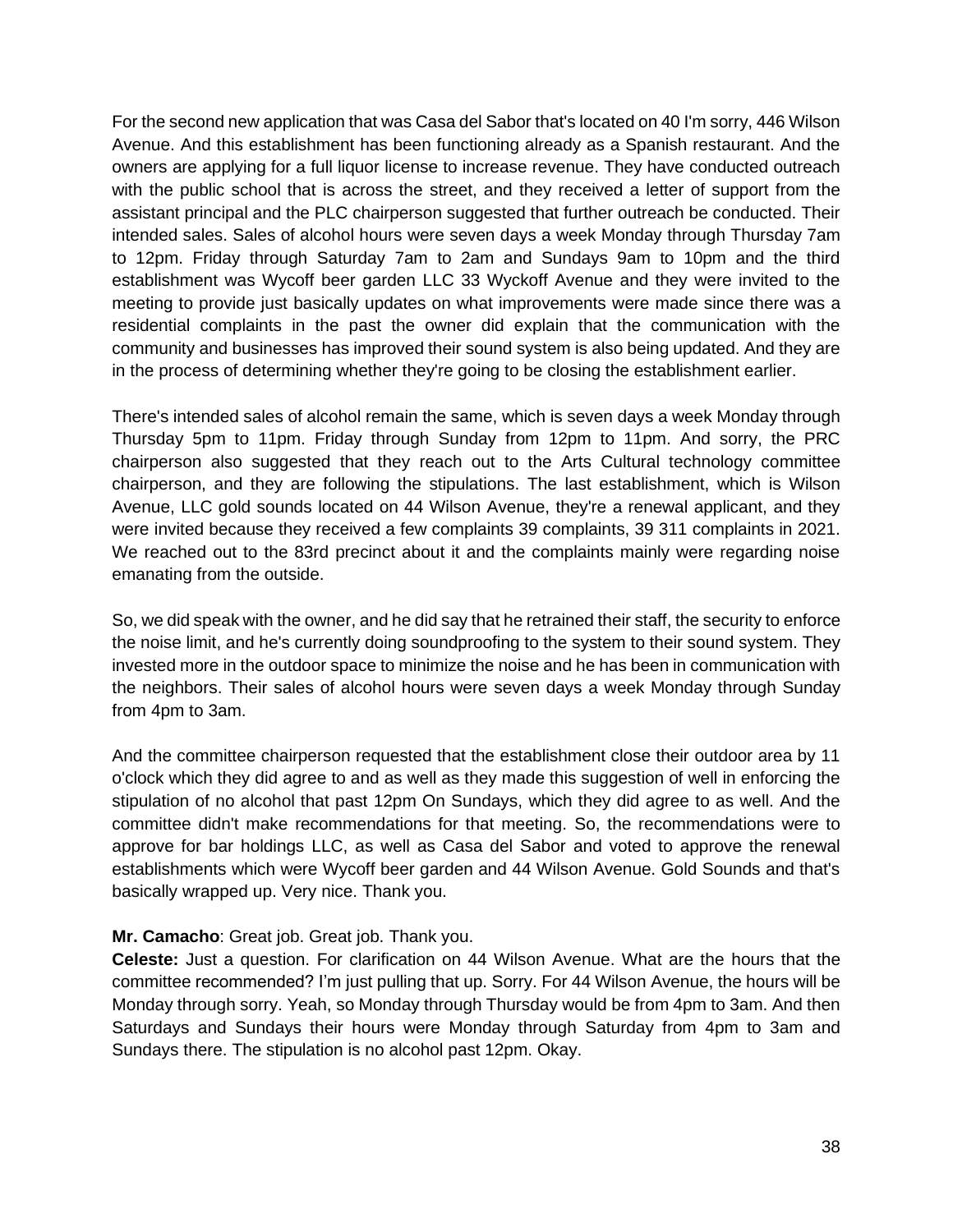**Celeste:** All right. Any other questions for the committee? Going once, going twice. Alright, moving right along. I believe that we'll have already covered our district office report earlier. So, I took time out of my report to already cover it. So, we'll go ahead now right into recommendations.

So, somebody said something in the chat. What was the second establishment's name again? Hold on. Yeah, the chat moves. So quickly. Sometimes we don't see things. The second establishment was a new application and that was Casa del Sabor. Yeah, they answered in the chat.

**Celeste**: Yeah. And just a quick shout out. We do have some of the owners joining us this evening. Thank you so much for being with us. And thank you for what you do in the community and for responding to some of the concerns that we had. Alright. Okay, so we'll move on now to recommendations and we'll start with the district office committee.

# **7) Recommendations**

**District Office Committee's recommendation to remove Marcus Alston from the board due to his accrued unexcused absences as per the board's by-laws.**

Jose Guzman made a **motion in support of the committee's recommendation**. It was seconded by James Fitzgerald. All were in favor, so moved.

**Housing and Land Use Committee's recommendation for the Roundtable ULURP application - yes with the stipulation of a twenty-year lease.**

Mr. Camacho made a **motion in support of the committee's recommendation**. It was seconded by Gladys Puglla. All were in favor, so moved.

**Housing and Land Use Committee's recommendation for the NYCHA Seniors First Linden Grove Community Space - Send a letter to HPD in support of not having a leased tenant and the space administered by JASA for formal and informal community groups to use flexibly and at zero cost.**

Barbara Jackson made a **motion in support of the committee's recommendation.** It was seconded by Raul Rubio. All were in favor, so moved.

**Economic Development + Permits and Licenses** – the following are the standard committee recommendations for all establishments.

- Sale of alcohol hours Monday to Wednesday until 2am, Thursday to Saturday until 4am, and Sunday until 12am
- No amplified music outdoors
- Outdoor space until 11pm
- Outreach to local community-based organizations
- Hire locally and share the job postings with the board's office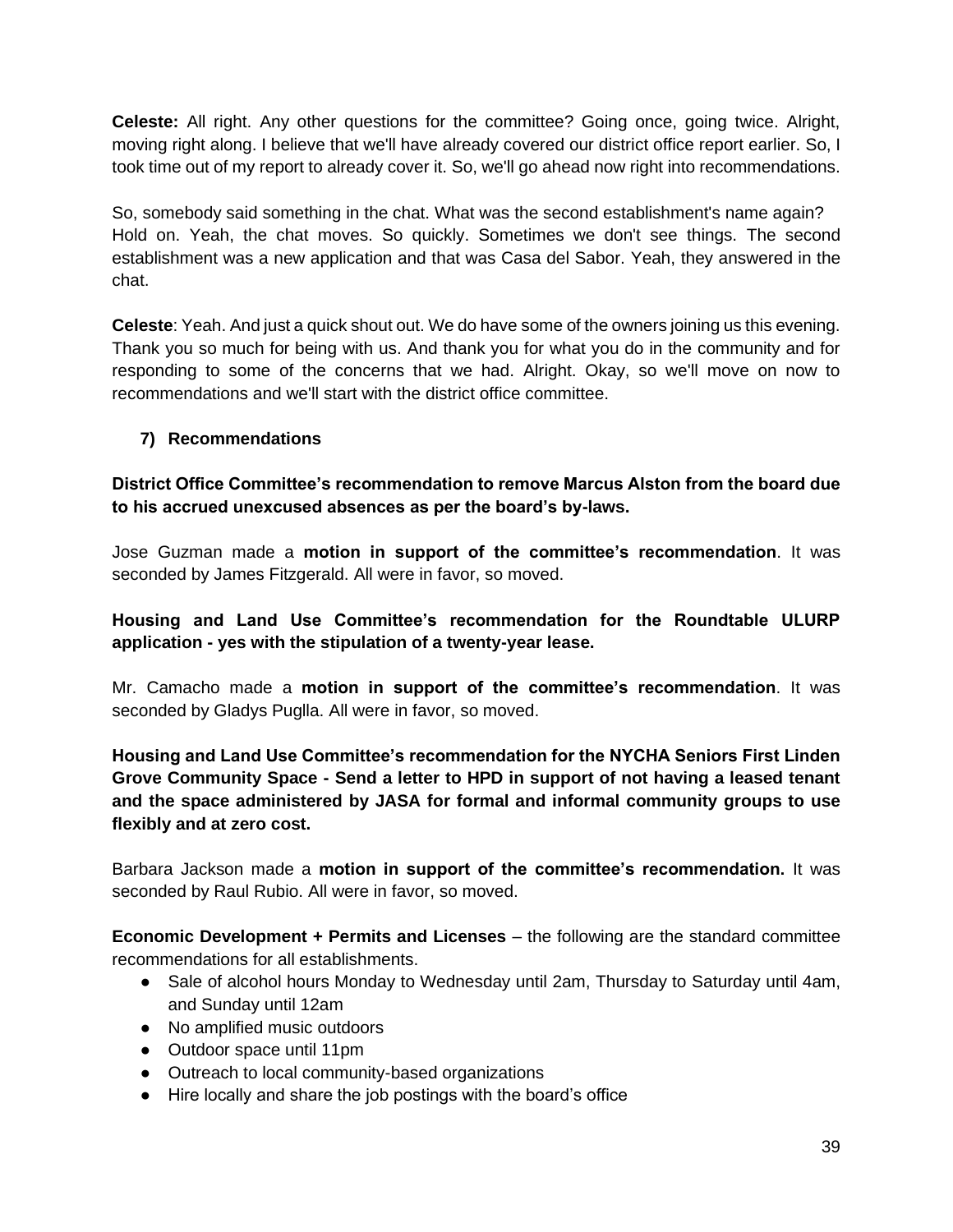## **29 Locust Street - Bar Holdings, LLC - New LWBC**

See above.

## **446 Wilson Avenue - Casa del Sabor LLC d/b/a Casa del Sabor - New LWBC**

Their intended sales of alcohol hours as stated in the committee meeting are as follows: 7 days a week, Monday through Thursday from 7am to 12am, Friday through Saturday from 7am to 2am and Sundays 9am to 10pm.

Everything else above.

#### **33 Wyckoff Avenue - Wyckoff Beer Garden LLC - Renewal WBC**

Their sales of alcohol hours as stated in the committee meeting are as follows: 7 days a week, Monday through Thursday from 5pm to 11pm, and Friday through Sunday from 12pm to 11pm. • PLC Chairperson requested the establishment attend the CB4 regular monthly meeting on February 16th via Zoom and suggested the owner reach out to Arts/Cultural/Technology committee chairperson – Dustin Sonneborn for potential collaboration opportunities. Everything else above.

#### **44 Wilson Avenue - Wilson Ave LLC d/b/a Gold Sounds - Renewal LWBC**

Establishment submitted for SLA renewal application and were invited to the committee meeting due to (39) 311 complaints in 2021 reported by the 83rd precinct.

311 complaints were mainly regarding noise emanating outside the bar. The owner has retrained staff/security to enforce noise limit, conducted further soundproofing to sound system, invested more into enclosing outdoor space to minimize noise, and maintains an open line of communication with neighbors – the last 311 complaint occurred in November 2021. Everything else above.

**Mr. Camacho:** My recommendation is regarding writing to heart and all the elected officials in regard to a pinnacle and the abuse and the non-treating of our tenants and not maintaining supervision. Very, very, you yourself know, for a fact that they have been, we have gotten calls from tenants crying, you know, and we have been very, very disrespectful so maybe we should write a letter to HUD all the electrical issues and let know how we feel. And I don't know if they are, maybe the Councilwoman can conceive they have it already because I know they were on a temporary basis.

I don't know if they went through that thing. I know some of those buildings for a fact. Now you can call 311 on them and build his apartment. I know a lot of those apartments didn't pass inspection. So, they are losing out on a lot of money too. I know that for a fact. So, we really need to make sure that this development doesn't go down the drain and they push our people. I don't know so we are willing to write a letter to them. Maybe me and you together can do some, so I just want the board to let them know that you're not really concerned about what's going on there. And we must put an emphasis on that, especially our people in housing.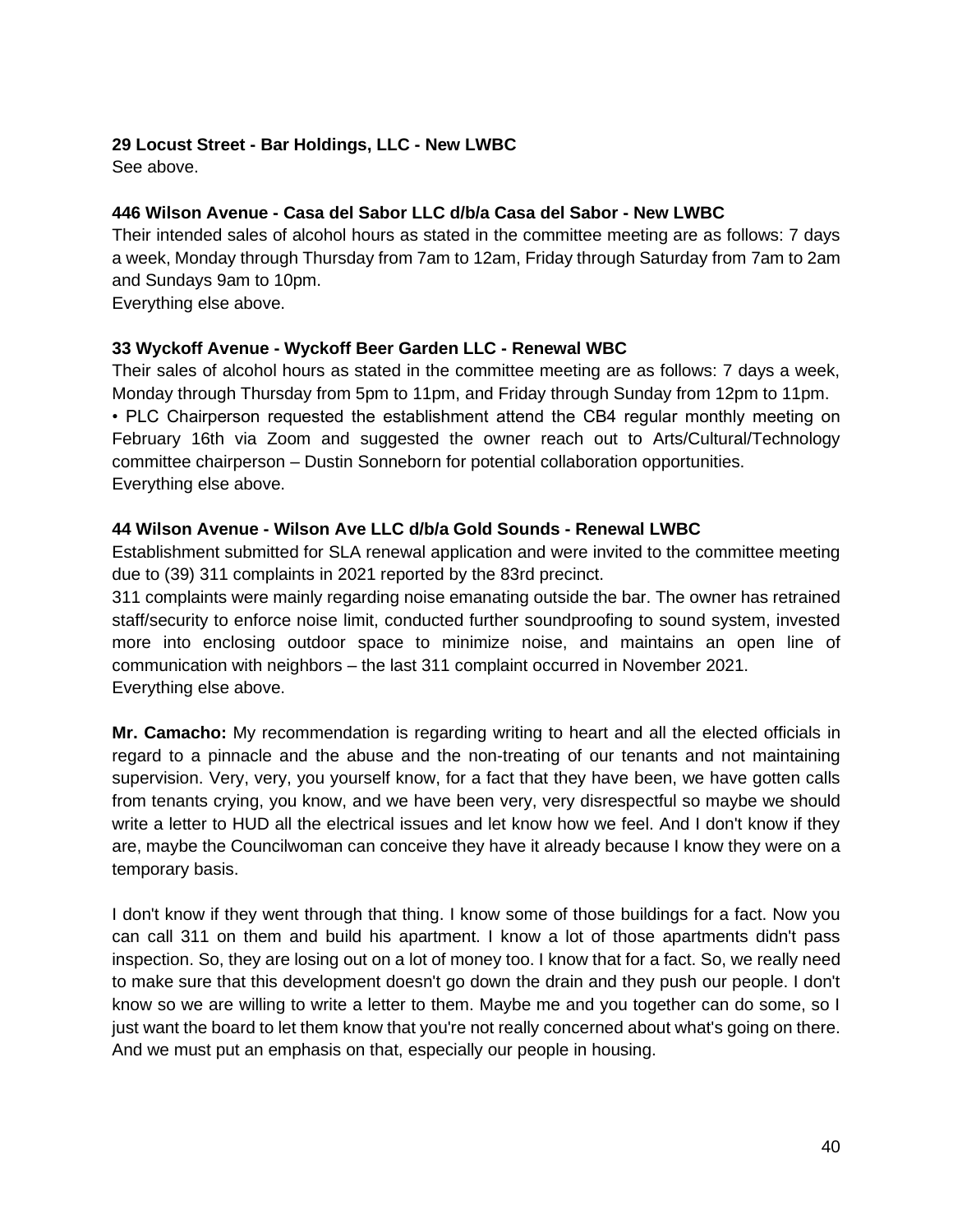**Celeste:** Thank you Mr. Camacho. Is there a second for the letter to hood? And that's okay. Thank you, Annette. All in favor? Aye. Any opposed? Any abstentions? So, moved. Thank you.

And I believe that now concludes our recommendations go once gone twice. Great.

## **8) Old Business**

**Celeste:** Old business going once, going twice. (None)

## **9) New Business**

**Celeste:** New business. Going once, going twice. (None)

## **10) Announcements**

**Celeste:** Alright, announcements. Please be ready. Anyone that has an announcement, please raise your hand. It'll make this so much faster if I don't see any hands. Okay, Mr. Ceballos.

## Felix Ceballos, CB4 Board Member

**Felix:** Just I want to say something about the racks. We have a hole in the old community. You see you know to try to put attention on that because there are a lot of rats on the sidewalk. They just go to the garbage in the day in front of the building from the house inside the house inside the building.

**Mr. Camacho:** Mr. Ceballos, I'm sorry for bothering you. This is if you want, we have a sanitation working group. This is an announcement if you have an announcement. We have a sanitation workgroup. We'll make sure, we'll take care of your problem if you want to visit but this is just for you. We're almost done. So, there is a sanitation worker, and they are a sanitation committee. So, if you get on there, maybe we can get more votes. Because there's now only and thank you so much. Thank you.

#### Jonathan Pomboza, Brooklyn DA Eric Gonzalez's office

**Jonathan:** Yes, hi there. Just wanted to share that the DA is hosting a virtual Black History Month celebration event on Monday February 28. The link will be available on social media. I will also send an email out to everyone. Thank you and have a good evening.

**Celeste:** Thank you. I don't see any more hands. Go on once going twice announcements. We're just doing hands today because we're short on time. All right. Last chance.

# **11) Second Roll Call**

**Board members in attendance**: Carlotta Wiliams, Jerry Valentin, Leo Tineo, Annette Spellen Dustin Sonneborn, Vernedeaner Shell, Eliseo Ruiz, Raul Rubio, Gladys Puglla, Acire Polight, Kyle O'Rourke, Imini Mitchell, Luisa Jose,

**Excused**: Zulma Novoa, Desmonde Monroe, Andy Marte, Melissa Carrera, Gardea Caphart, Rev. Grace Aytes